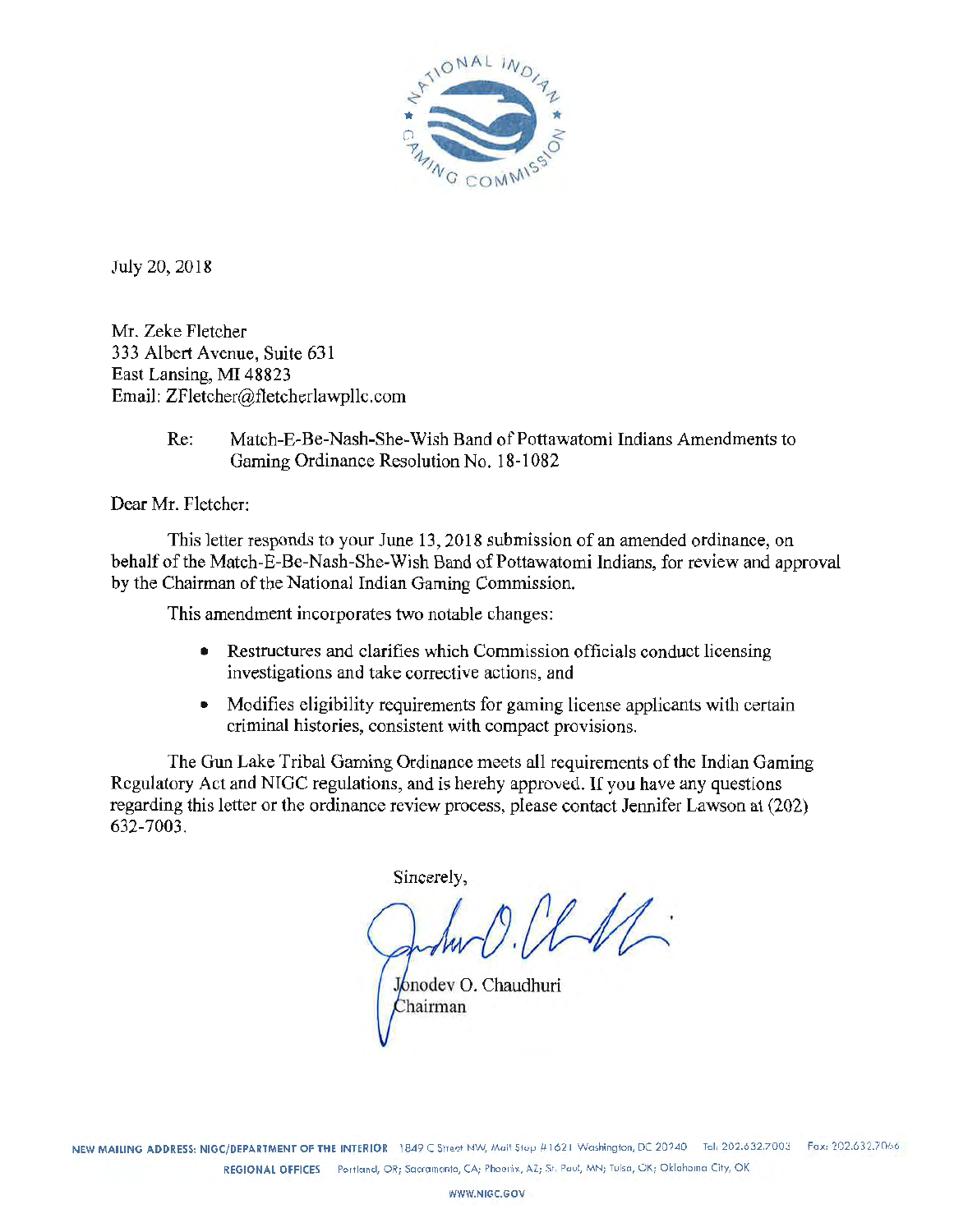### **MATCH-E-BE-NASH-SHE-WISH BAND**

### **OF POTTAWATOMI INDIANS OF MICHIGAN**

# **GUN LAKE TRIBAL GAMING ORDINANCE<sup>1</sup>**

#### **Section 1. PURPOSE.**

- 1.01 **Governance**. The Tribal Council of the Match-E-Be-Nash-She-Wish Band of Pottawatomi Indians (hereinafter "Tribe" or "MBPI"), empowered by the Tribal Constitution to enact ordinances, hereby declares that the purpose of this Ordinance is to govern and regulate the operation and conduct of all Class II and Class III gaming activities on lands within the jurisdiction of the Tribe as defined in the Indian Gaming Regulatory Act, P.L. 100-447, 25 U.S.C. Section  $2703(7)$ (A) and  $25$  U.S.C. Section  $2703(8)$  ("IGRA") and by the regulations promulgated by the National Indian Gaming Commission at 25 C.F.R. § 502.3 and § 502.4 is hereby authorized.
- 1.02 **Importance**. The gaming industry of the Tribe is vitally important to the economy of the Tribe and the general welfare of Tribal members. Protecting this gaming industry requires that the public maintain confidence and trust in the integrity of gaming activities, which activities must be free of criminal and corruptive elements.
- 1.03 **Strict Regulation**. To prevent improper or unlawful conduct in the course of gaming activities and to promote the development of a balanced tribal economy by dedicating all of the net revenues from gaming activities to the public purposes of the Tribe, including the support of the Tribe's governmental programs and Tribal members, strict regulation of all persons, locations, practices, associations and activities must be maintained. Therefore, all establishments where gaming is conducted and where gaming devices are operated must be formally licensed, controlled and operated to protect public safety, morals, good order and general welfare, and to foster the stability and success of gaming.

#### **Section2. DEFINITIONS**. For purpose of this Ordinance:

 $1$  Legislative History – Enacted by Tribal Council Resolution 03-375A (July 17, 2003); Amended by Tribal Council Resolution 09-551 (December 2, 2009); Amended by Tribal Council Resolution 13-761 (February 14, 2013); Amended by Tribal Council Resolution 13-802 (July 3, 2013); Amended by Tribal Council Resolution 13-819 (October 10, 2013); Amended by Tribal Council Resolution 14-830 (January 30, 2014); Amended by Tribal Council Resolution 14-839 (March 13, 2014); Amended by Tribal Council Resolution 15-904 (March 12, 2015); Amended by Tribal Council Resolution 17-1023 (June 1, 2017); Amended by Tribal Council Resolution 18-10[ ] (May [ ], 2018).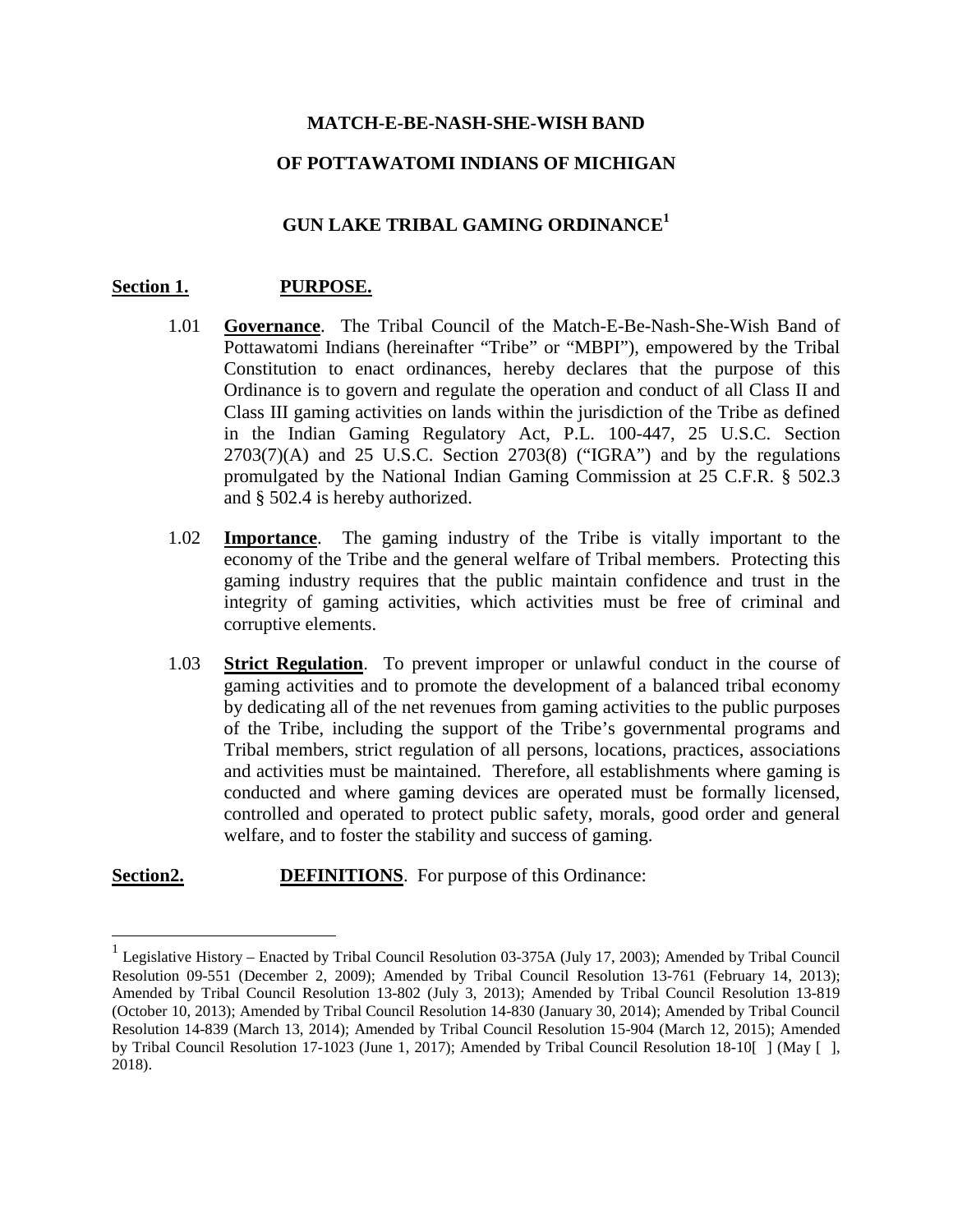- 2.01 "**Act**" means the Indian Gaming Regulatory Act, Pub.L. 100-497, 25 U.S.C. Sections 2701, *et seq.*, and 18 U.S.C. §§ 1166 – 1168.
- 2.02 "**Applicant**" means any person who has applied for a license under the provisions of this Ordinance.
- 2.03 "**Application**" means a request for the issuance of a license under the provisions of this Ordinance.
- 2.04 "**Banked Card Games**" means a card game in which anyone who is a participant in the game, takes on all players, collects from all losers, and pays all winners.
- 2.05 "**Class I gaming**" means social games played solely for prizes of minimal value or traditional forms of Indian gaming engaged in by individuals as a part of, or in conjunction with, tribal ceremonies or celebrations.

#### 2.06 "**Class II gaming**" means:

- 2.06.1 Bingo or lotto (whether or not electronic, computer, or other technologic aids are used) when players:
	- (A) play for prizes with cards bearing numbers or other designations;
	- (B) cover numbers or designations when objects, similary numbered or designated, are drawn or electronically determined; and
	- (C) win the gaming by being the first person to cover a previously designated pattern of such cards.
- 2.06.2 If played in the same location as bingo or lotto, pull-tabs, punch boards, tip jars, instant bingo, and other games similar to bingo.
- 2.06.3 Nonbanking card games that are:
	- (A) explicitly authorized by the State of Michigan; or
	- (B) are not explicitly prohibited by the laws of the State of Michigan and are played at any location in the State of Michigan;

(but only if such card games are played in conformity with those laws and regulations (if any) of the State of Michigan regarding hours or periods of operation of such card games or limitations on wagers or pot sizes in such card games.)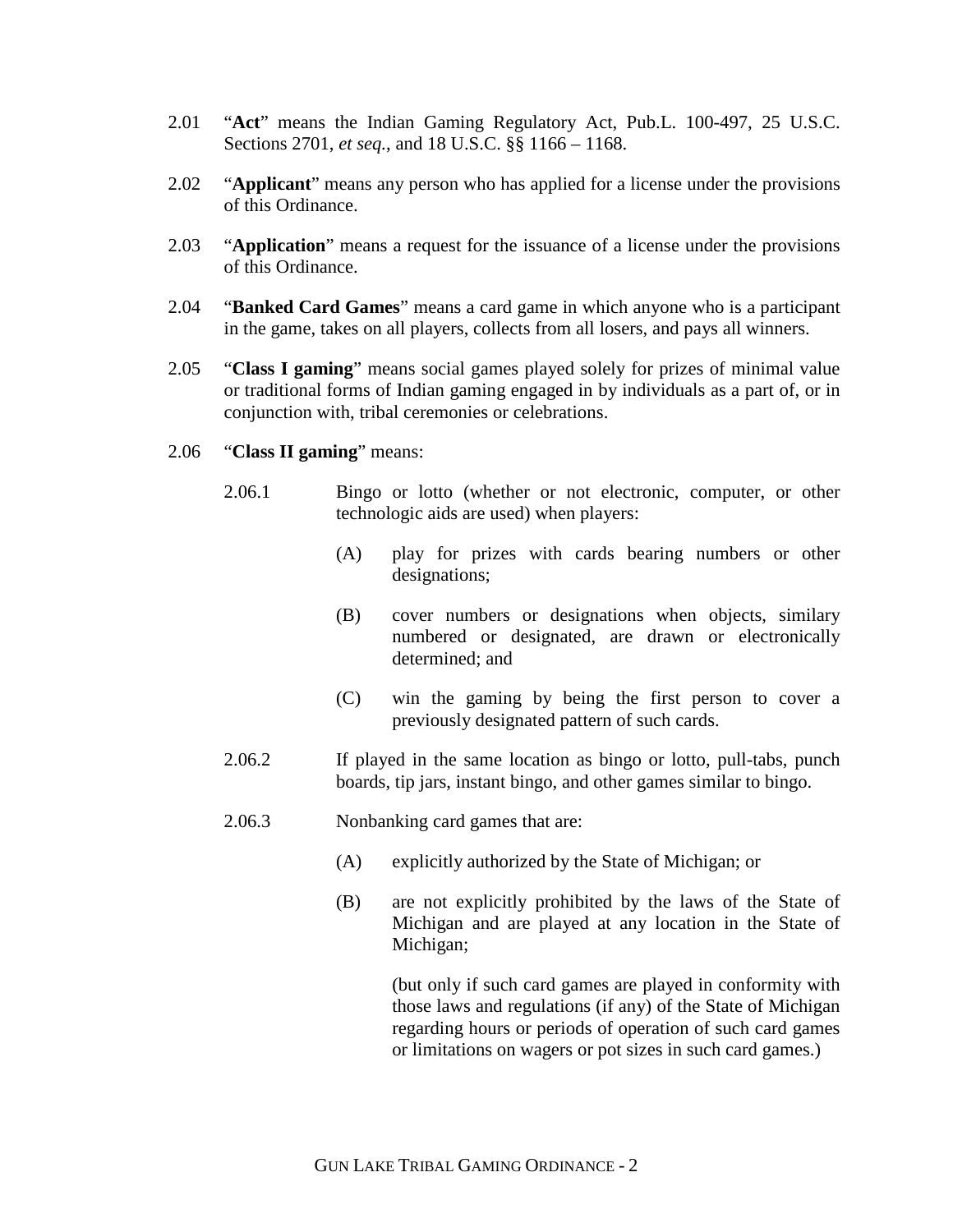- 2.07 "**Class III gaming**" means all forms of gaming that are not Class I gaming or Class II gaming, including, but not limited to:
	- 2.07.1 Anybanked card games and/or casino games such as roulette, craps and keno;
	- 2.07.2 Any electronic or electromechanical facsimiles of any game of chance or slot machines of any kind;
	- 2.07.3 Any sports betting and pari-mutuel wagering including but not limited to wagering on horse racing, dog racing or jail alai; and
	- 2.07.4 Lotteries.
- 2.08 "**Commission**" means the MBPI Tribal Gaming Commission.
- 2.09 "**Compact**" means such agreement governing the conduct of Class III gaming on MBPI's Indian Lands as may be entered into pursuant to the Indian Gaming Regulatory Act between the State of Michigan and the MBPI, and approved by the Secretary of the Interior, or such procedures promulgated by the Secretary of the Interior pursuant to the Indian Gaming Regulatory Act governing the conduct of Class III gaming on MBPI's Indian Lands.
- 2.10 "**Director**" means the Executive Director of the Commission established pursuant to this Ordinance.
- 2.11 "**Electronic, computer or other technologic aid**" means any machine or device that:
	- 2.11.1 Assists a player or the playing of a game, including, but not limited to, machines or devices that:
		- (A) broaden the participation levels in a common game;
		- (B) facilitate communication between or among gaming sites; or
		- (C) allow a player to play a game with or against other players rather than with or against a machine;
	- 2.11.2 Is not an electronic or electromechanical facsimile; and
	- 2.11.3 Is operated in accordance with applicable Federal communications law. Examples of electronic, computer or other technologic aids include, but are not limited to, pull tab dispensers and/or readers, telephones, cables, televisions, screens, satellites, bingo blowers, electronic player stations, or electronic cards for participants in bingo games.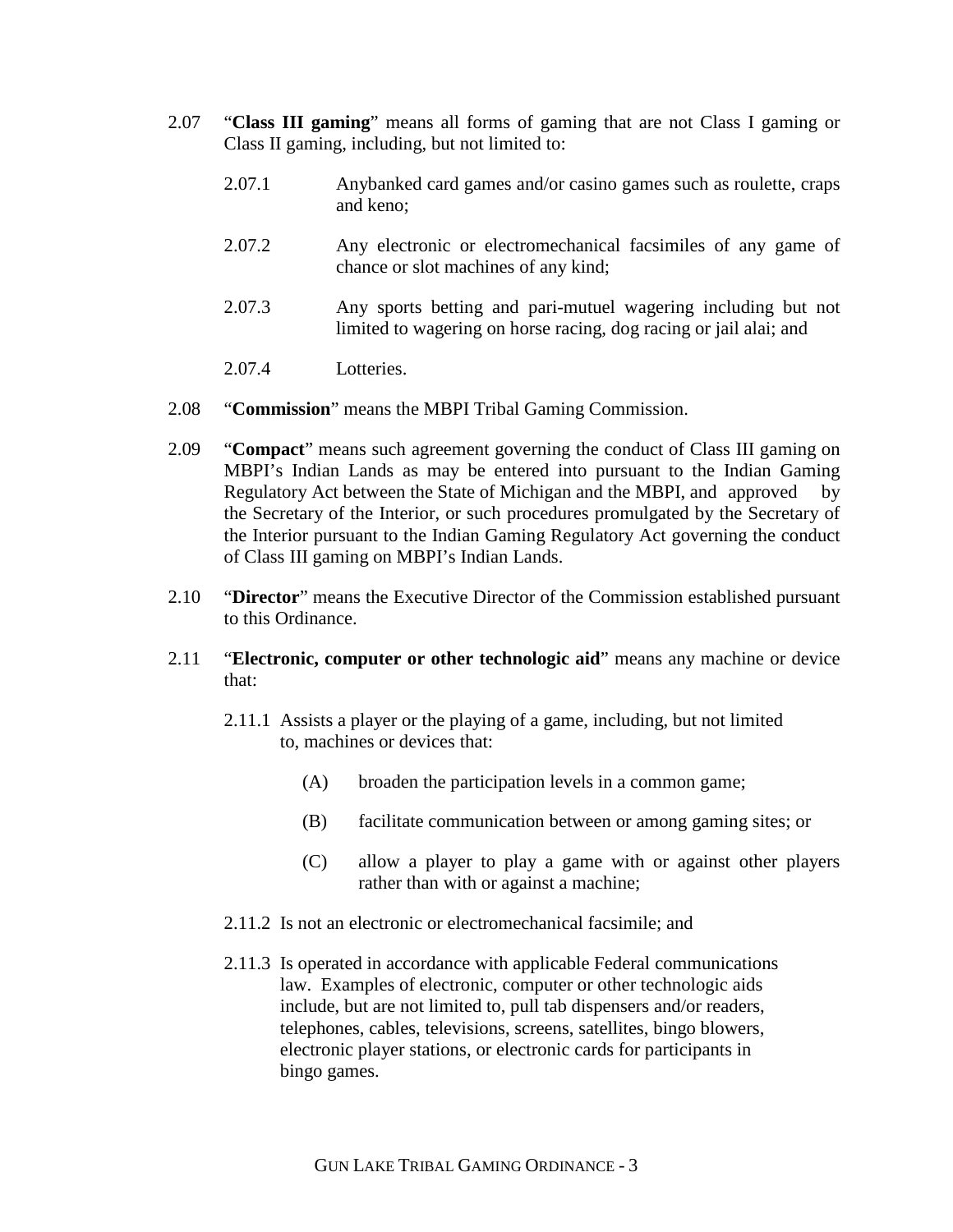- 2.12 "**Electronic or electromechanical facsimile**" means a game played in an electronic or electromechanical format that replicates a game of chance by incorporating all the characteristics of the game, except when, for bingo, lotto, and other games similar to bingo, the electronic or electromechanical format allows multiple players to play with or against each other rather than with or against a machine.
- 2.13 "**Game**," "**Gaming**" and "**Gambling Game**" means any game played with cards, dice, equipment or any mechanical, electromechanical, or electronic device or machine for money, property, checks, credit or any representative of value, including, without limiting the generality of the foregoing, faro, monte, roulette, keno, bingo, fan-tan, blackjack (21), seven-and-a-half, Klondike, craps, poker, chuck-a-luck, Chinese chuck-a-luck (dai shu), wheel of fortune, chemin de fer, baccarat, pai gow, beat the banker, panguingui, slot machine, any banking or percentage game or any other game or device approved by the Commission, but does not include games in which prizes, chance, or consideration are absent.
- 2.14 "**Game Classification**" means the determination made by the Commission to identify not only Class II games and Class III games as defined by the IGRA, the Compact, 25 CFR Parts 502.3 and 502.4, and this Ordinance, but also to identify games as Class II or Class III pursuant to the definitions of "electronic, computer or other technologic aid," "electronic or electromechanical facsimile" and "other games similar to bingo."
- 2.15 "**Gaming Authority**" or "**Authority**" or "**Gaming Operation**" means the Gun Lake Tribal Gaming Authority created by the Gun Lake Tribal Gaming Authority Ordinance to own and operate the Tribe's gaming facilities, which is a wholly owned unicorporated instrumentality of the Tribe. For avoidance of doubt, the Gaming Authority is, and means, the Gaming Operation as defined at 25 C.F.R. § 502.10.
- 2.16 "**Gaming Device**" means a microprocessor-controlled electronic device which allows a player to play games of chance, some of which are affected by skill, which the device is activated by the insertion of a coin, currency, tokens or by the use of credit, and which awards game credits, cash, tokens, replays or a receipt that can be redeemed by the player for any of the foregoing. Game play may be displayed by video facsimile, or mechanical rotating reels whereby the software of the device predetermines the stop positions and the presence, or lack thereof, of a winning combination and pay out, if any.
- 2.17 "**Gaming Employee**" means any key employee, any primary management official or any other person employed by the Authority who performs gaming related activities, including those persons whose employment duties require or authorize access to restricted gaming related areas of the gaming facility. Gaming Employees shall not include the Commissioners or any employees of the Gaming Commission other than those Commission employees with a direct connection, or the appearance of a direct connection, to Gaming-Related Activities.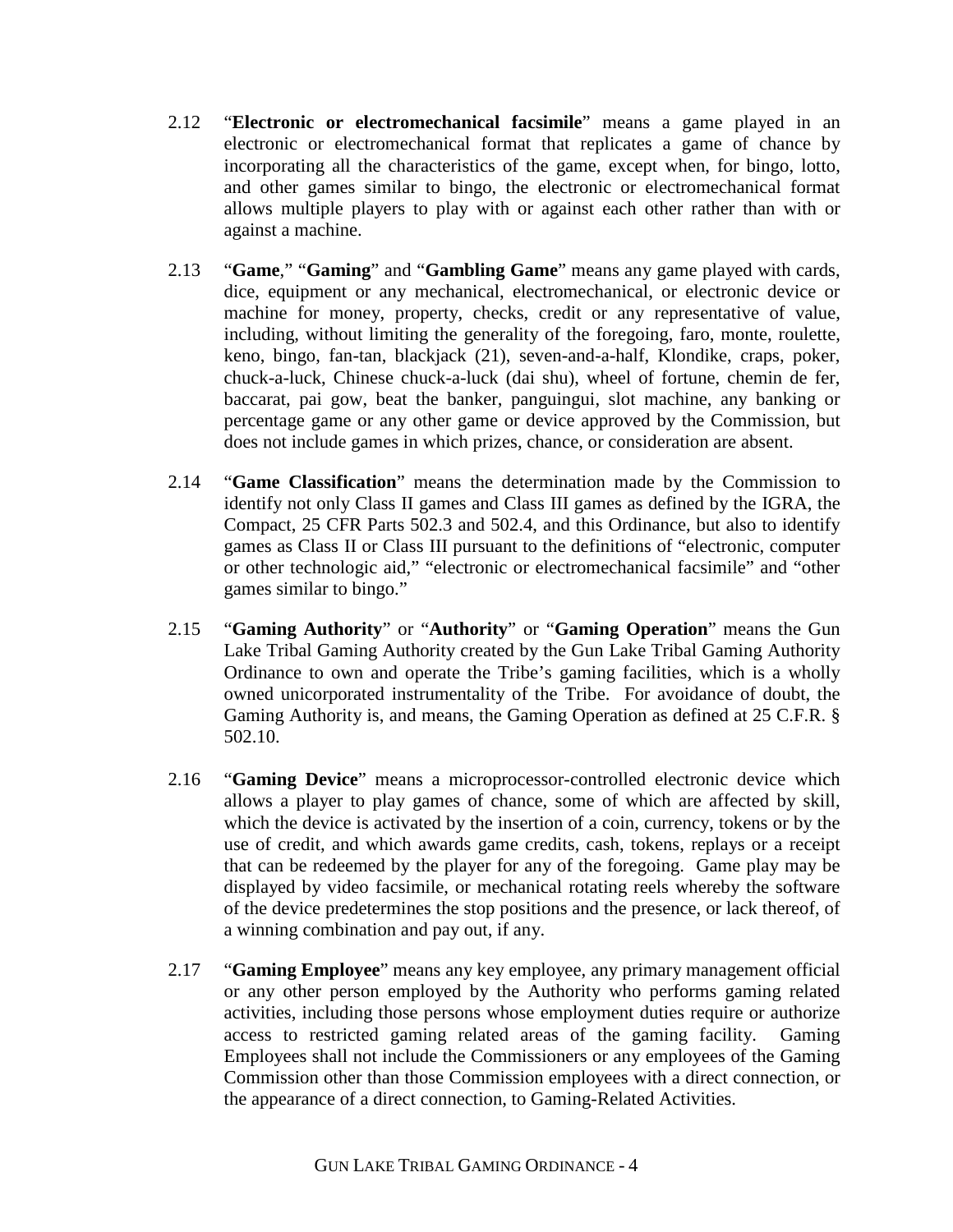- 2.18 "**Gaming Employee License**" means a license issued by the Commission or the Director, pursuant to Section 12 of this Ordinance, permitting a person to be employed as a gaming employee.
- 2.19 "**Gaming Equipment**" means any machine, equipment or device which is specially designed or manufactured for use in the operation of any Class II or Class III gaming activity, including any gaming device.
- 2.20 "**Gaming Facility**" or "**Gaming Facilities**" means the buildings or structures in which Class II gaming or Class III gaming is conducted on Indian Lands.
- 2.21 "**Gaming Facility Operational License**" means a license issued by the Commission pursuant to Section 11 of this Ordinance, permitting the Authority to conduct gaming operations at a gaming facility compliant with 25 C.F.R. Part 559.
- 2.22 [Intentionally omitted].
- 2.23 "**Gaming-Related Activities**" means any type of employment activity that causes direct interaction with those items falling within the definition of the term "Game", "Gaming" and "Gambling Game" including, but not limited to, administrative and financial activities for the revenue associated with gaming.
- 2.24 "**Gaming Services**" means:
	- 2.24.1 The providing of any goods or services (except publicly-traded entities, public utilities, entities licensed or regulated by the State of Michigan, media entities (television, radio, billboard, etc), local non-gaming related entities, and other professional services, to a gaming facility, a gaming operation, or to the Authority), not covered by Section 2.24.2, the value of which exceeds \$300,000 annually;
	- 2.24.2 The providing of any amount of gaming equipment or gaming devices to MBPI or the Authority in connection with the operation of Class II or Class III gaming in the gaming facility;
	- 2.24.3 The extension of or guarantee of any financing for the Authority or a gaming facility by any person or entity other than MBPI or another federally-recognized Indian tribe (provided the tribe has been subject to NIGC regulation for a minimum of five (5) years, and has no record of NIGC violations) provided, however, a Chartered Institutional Investor that provides the extension of or guarantee of any financing for the Authority does not constitute Gaming Services (and therefore is not required to be licensed pursuant to this Ordinance) and those extensions of credit to the Authority provided in the ordinary course of business. For purposes of this Ordinance "Chartered Institutional Investor" shall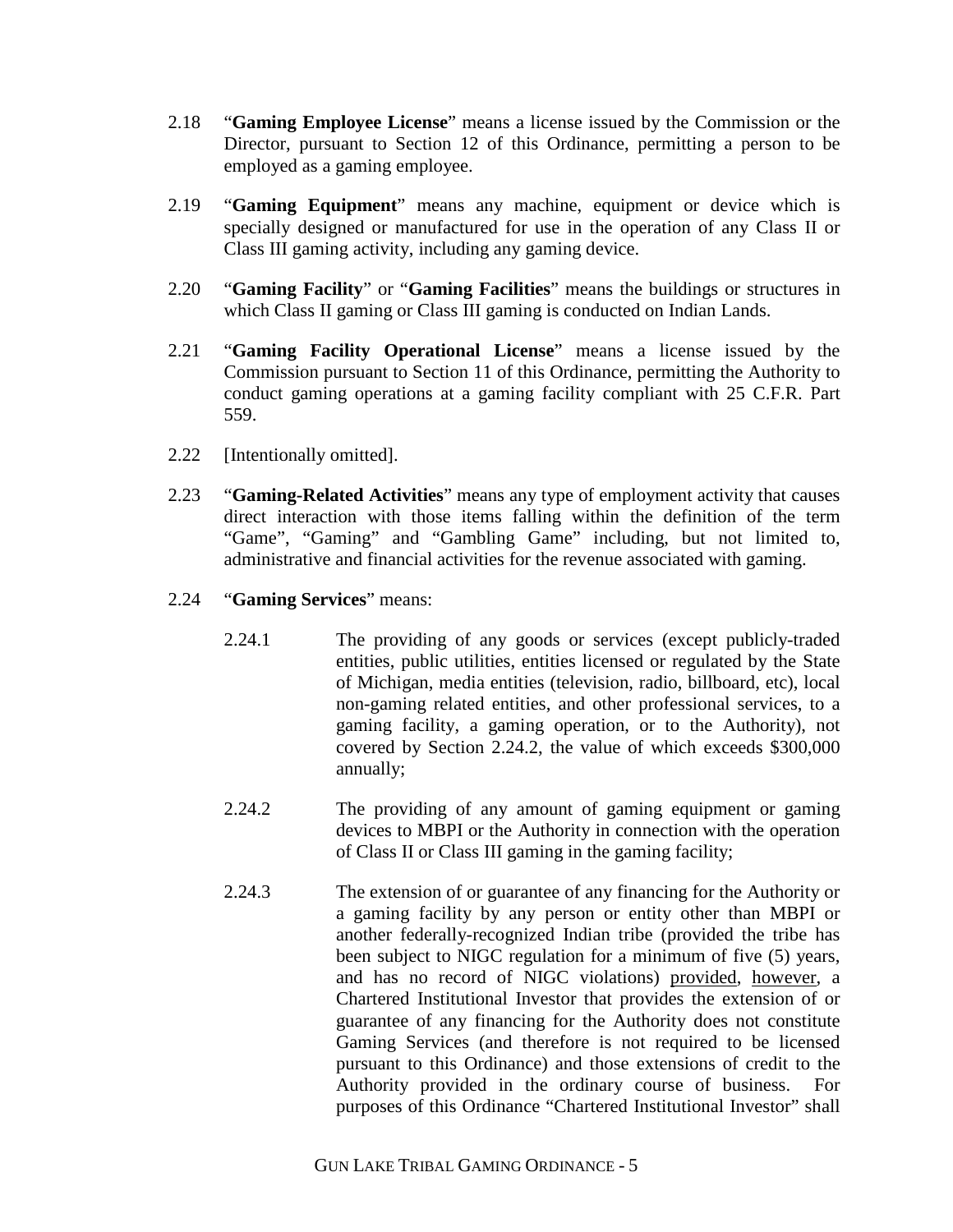mean "any person or firm that qualifies as an "accredited investor" under the regulations of the United States Securities and Exchange Commission which extends credit or buys loans in the ordinary course of business;

- 2.24.4 To the extent not covered by Section 14, the provision of any services by a management contractor, or
- 2.24.5 The construction of gaming facilities or ancillary gaming facility properties.
- 2.25 "**Gaming Support Employee**" means any employee or person employed by the Authority who performs employment duties that are not gaming related activities and do not meet the definition of "Gaming Employee," including employees having access to non-public areas but not restricted related areas of the gaming facility. Gaming Support Employees are not required to be licensed.
- 2.26 "**Indirect Financial Interest**" means when a corporation is a party to a contract, any person who is a director or who holds at least 5% of the issued and outstanding stock alone or in combination with another stockholder who is a spouse, parent, child or sibling when the corporation is publicly traded or the top ten (10) shareholders for a privately held corporation.
- 2.27 "**Indian Lands**" means lands within the limits of the Tribe's reservation; or land over which the Tribe exercises governmental power that is either held in trust by the United States for the benefit of the Tribe or individual; or held by the Tribe or individual citizen of the Tribe subject to restriction by the United States against alienation.

### 2.28 "**Key Employee**" means:

- 2.28.1 A person who performs one or more of the following functions:
	- (D) Bingo Caller;
	- (E) Counting Room Supervisor;
	- (F) Chief of Security;
	- (G) Custodian of gaming supplies or cash;
	- (H) Floor Manager or Management;
	- (I) Pit Boss;
	- (J) Dealer;
	- (K) Croupier;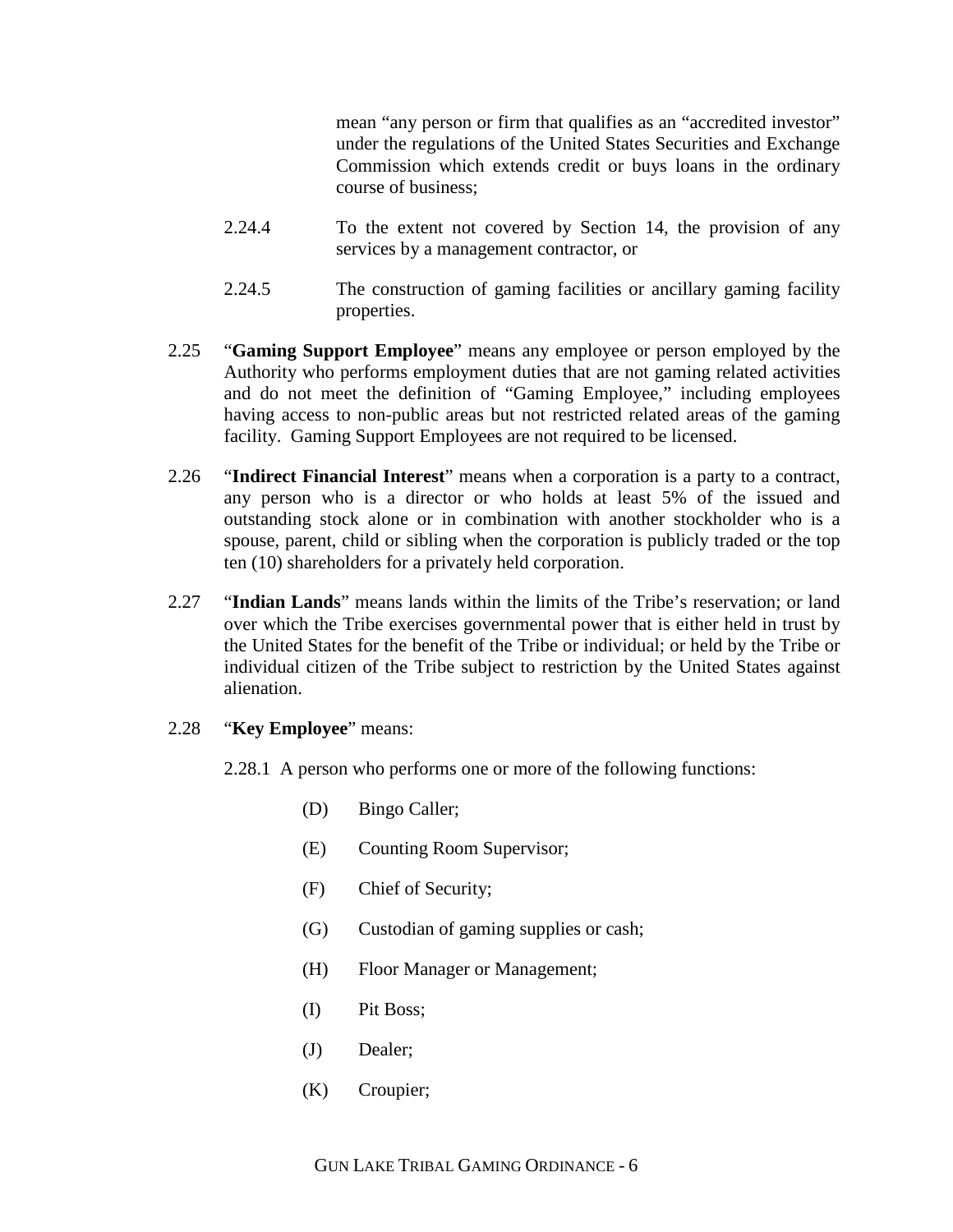- (L) Approver of Credit; or
- (M) Custodian of gaming devices including persons with access to cash and accounting records within such devices;

2.28.2 If not otherwise included, any other person whose total cash compensation is in excess of \$50,000 per year; or

2.28.3 If not otherwise included, the four most highly compensated persons in the Authority.

2.28.4 Any other person designated by the Commission as a key employee

- 2.29 "**MBPI**" means the Match-E-Be-Nash-She-Wish Band of Pottawatomi Indians, also referred to as the "Tribe".
- 2.30 "**Management Contract**" means a contract within the meaning of 25 U.S.C. §§ 2710(d)(9) and 2711, and 25 C.F.R. § 502.15.
- 2.31 "**Management Contractor**" means a natural person or entity that has entered into a management contract with MBPI or the Authority which has been approved pursuant to  $25$  U.S.C  $\S$   $\S$   $2710(d)(9)$ ,  $2711$  and Section 14 of this Ordinance.
- 2.32 "**Manufacturer**" means a natural person or entity that manufactures Gaming Devices and/or component parts thereof as defined herein for use or play in the Gaming Facilities.
- 2.33 "**National Indian Gaming Commission**" or **"NIGC"** means the National Indian Gaming Commission established pursuant to 25 U.S.C. § 2704.
- 2.34 "**National Indian Gaming Commission Facility Licenese**" means the license granted by the Commission and submitted to the NIGC pursuant to 25 CFR Part 559.
- 2.35 "**Net Revenues**" means the gross gaming revenues of an Indian gaming operation less amounts paid out as, or paid for, prizes and total gaming related operating expenses, including all those expenses of the gaming operation commonly known as operating expenses and non-operating expenses consistent with professional accounting pronouncements, excluding management fees.
- 2.36 "**Ordinance**" means this Match-E-Be-Nash-She-Wish Band of Pottawatomi Indians Ordinance to govern the operation of gaming.
- 2.37 "**Other games similar to bingo**" means any game played in the same location as bingo constituting a variant on the game of bingo and permits players to compete against each other for a common prize or prizes.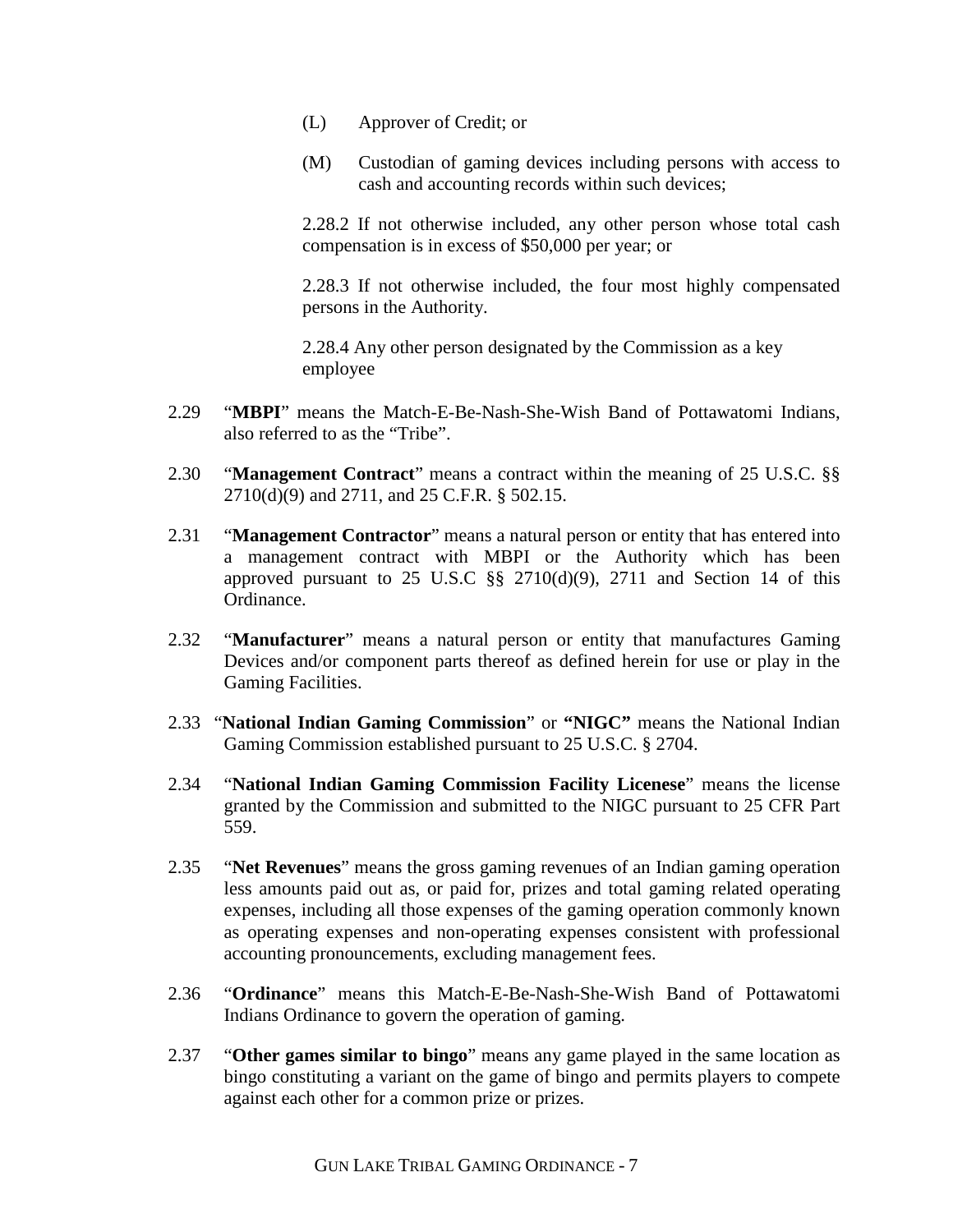2.38 "**Person**" includes a corporation, company, partnership, firm, association or society, as well as a natural person. When "person" is used to designate the violator or offender of any law, it includes a corporation, partnership, or any association of persons.

### 2.39 "**Primary Management Official**" means:

2.39.1 The person having management responsibility for or under a management contract; or

2.39.2 Any person who has the authority to:

- (A) hire and fire employees; or
- (B) set up working policy for the Authority; or

2.39.3 The chief financial officer or other person who has financial management responsibilities for the Authority.

2.39.4 Any other person designated by the Commission as a primary management official.

- 2.40 "**Principal**" means, with respect to any Person:
	- 2.40.1 Each of its officers and directors:
	- 2.40.2 Each of its principal management employees, including any chief executive officer, chief financial officer, chief operating officer or general management;
	- 2.40.3 Each of its owners or partners, if an unincorporated business;
	- 2.40.4 Each of its shareholders who own more than ten percent of the shares of the corporation, if a corporation;
	- 2.40.5 Each person other than a chartered banking institution who has provided financing for the entity constituting more than ten percent of the total financing of the entity; and
	- 2.40.6 Each of the beneficiaries, or trustees of a trust.
- 2.41 "**Property**" means, for purposes of Section 11, any tangible property or a fixed and certain interest in intangible property that is held, issued or owed in the course of a holder's business or by a government, governmental subdivision, agency or instrumentality, and all income or increments therefrom. The term includes, without limitation, property that is referred to as or evidenced by:
	- 2.41.1 Money or a check, draft, deposit, interest or dividend;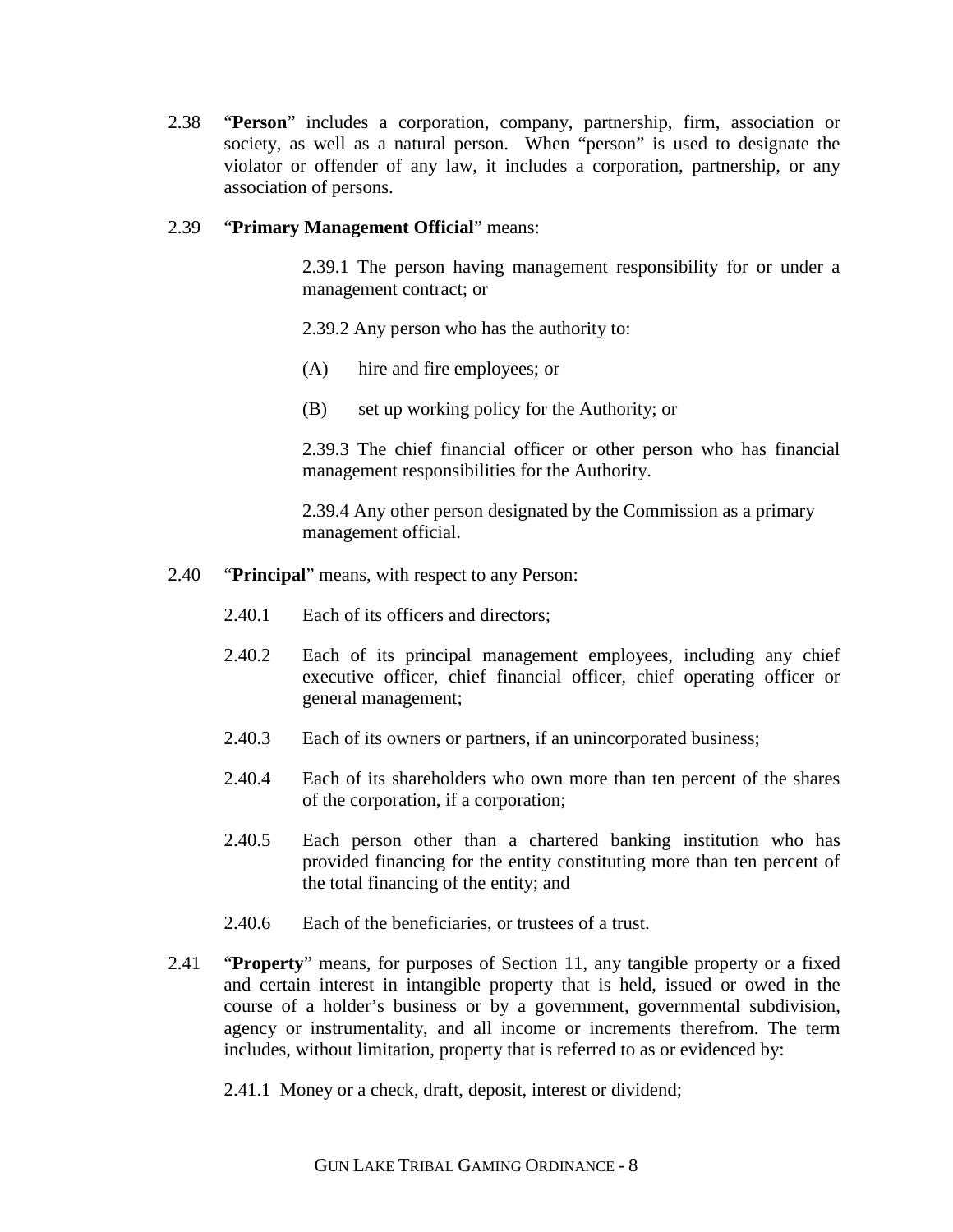- 2.41.2 A credit balance, customer's overpayment, security deposit, refund, credit memorandum, unpaid wage, mineral proceeds or unidentified remittance;
- 2.41.3 Stock or other evidence of ownership of an interest in a business association or financial organization;
- 2.41.4 A bond, debenture, note or other evidence of indebtedness;
- 2.41.5 Money deposited to redeem stocks, bonds, coupons or other securities or to make distributions;
- 2.41.6 An amount due and payable under the terms of an annuity or insurance policy, including policies providing life insurance, property and casualty insurance, workers' compensation insurance or health and disability insurance; and
- 2.41.7 An amount distributable from a trust or custodial fund established under a plan to provide health, welfare, pension, vacation, severance, retirement, death, stock purchase, profit sharing, employee savings, supplemental unemployment insurance or similar benefits
- 2.42 Intentionally Removed
- 2.43 "**Revocation Hearing**" means a hearing conducted to consider the initial denial, or subsequent conditioning, suspension or revocation of a license.
- 2.44 "**State**" means the State of Michigan, its authorized officials, agents and representatives.
- 2.45 "**State Gaming Agency**" means the Michigan Gaming Control Board or such successor agency of the State of Michigan that the Governor may from time to time designate by written notice to MBPI as the single state agency that shall act on behalf of the State under the Compact. Nothing herein shall be construed as an admission that the State Gaming Agency has jurisdiction over MBPI or any gaming conducted on Indian Lands.
- 2.46 "**Tribe**" means MBPI.

#### **Section 3. GENERAL PROVISIONS.**

- 3.01 **Authority and Sovereign Powers and Responsibilities**. This Ordinance is enacted pursuant to the inherent sovereign powers of the Tribe. The power to enact this Ordinance is expressly delegated to the Tribal Council in Article VI, Section 4 of the Tribal Constitution.
- 3.02 **Title, Repeal of Prior Laws, and Effect of Repeal**. This Ordinance may be cited as the MBPI Gaming Ordinance. All titles, chapters, and sections of the Tribal Code of the Match-E-Be-Nash-She-Wish Band of Pottawatomi Indians,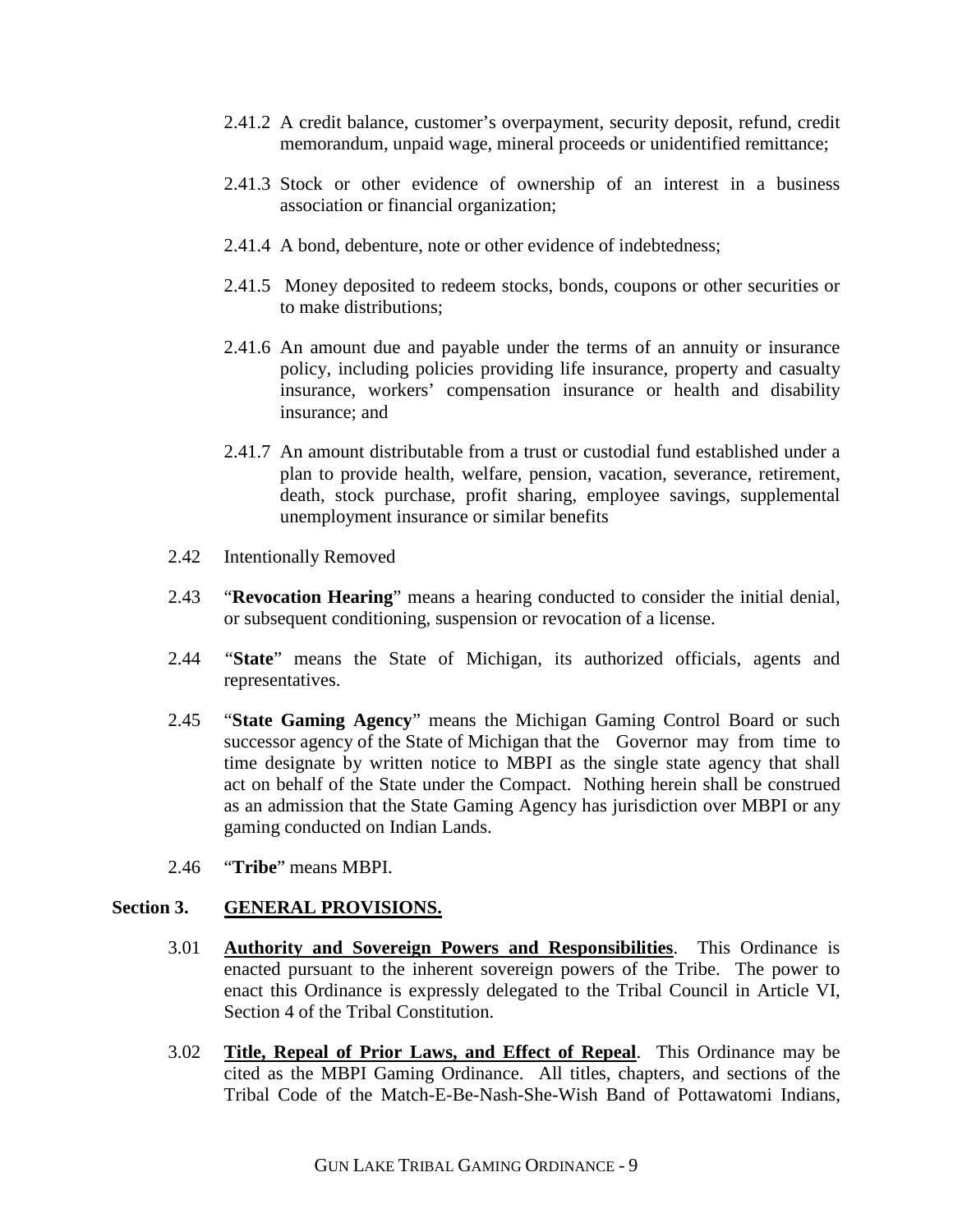which pertain to gaming, and are in effect as of the date that this Ordinance becomes operative, are hereby repealed, and all other laws, or parts thereof, inconsistent with the provisions of this Ordinance are hereby repealed. Repeal of this Ordinance or any portion thereof shall not have the effect of reviving any prior Law, Ordinance, or Resolution theretofore repealed or suspended.

- 3.03 **Classes of Gaming**. This Ordinance shall divide gaming into the following three classes: Class I, Class II, and Class III.
- 3.04 **Construction**. In construing the provisions of this Ordinance, unless the context otherwise requires, the following shall apply:
	- 3.04.1 This Ordinance shall be liberally construed to affect its purpose and to promote substantial justice.
	- 3.04.2 Words in the present tense include the future and past tenses.
	- 3.04.3 Words in the singular number include the plural, and words in the plural number include the singular.
	- 3.04.4 Words of the masculine gender or neuter include masculine and feminine genders and the neuter.
	- 3.04.5 Ambiguities in this Ordinance are to be construed in favor of MBPI.
- 3.05 **Compliance with Bank Secrecy Act**. Any licensed gaming establishment shall comply with all applicable provisions of the Bank Secrecy Act, P.L. 91-508 84 Stat. 1122, 31 U.S.C. §§ 5311-5314, as amended.

#### 3.06 **Minimum Age of Gaming Patrons**.

- 3.06.1 No person under the age of 21 may participate in any Class III game.
- 3.06.2 No person under the age of 18 may participate in any Class II game.
- 3.06.3 No person under the age of 18 may be physically present during the play of Class II gaming, except that children over 12 years of age may be present during the play of bingo when accompanied by a parent or legal guardian.
- 3.06.4 No person under the age of 21 may be physically present on or in those portions of the premises of a licensed gaming facility where Class III gaming is being played. Persons under the age of 21 may be physically present on or in those portions of the premises of a licensed gaming facility where Class III gaming is not being played or in the restaurant area of such premises.
- 3.06.5 This section establishes minimum age requirements. Nothing in this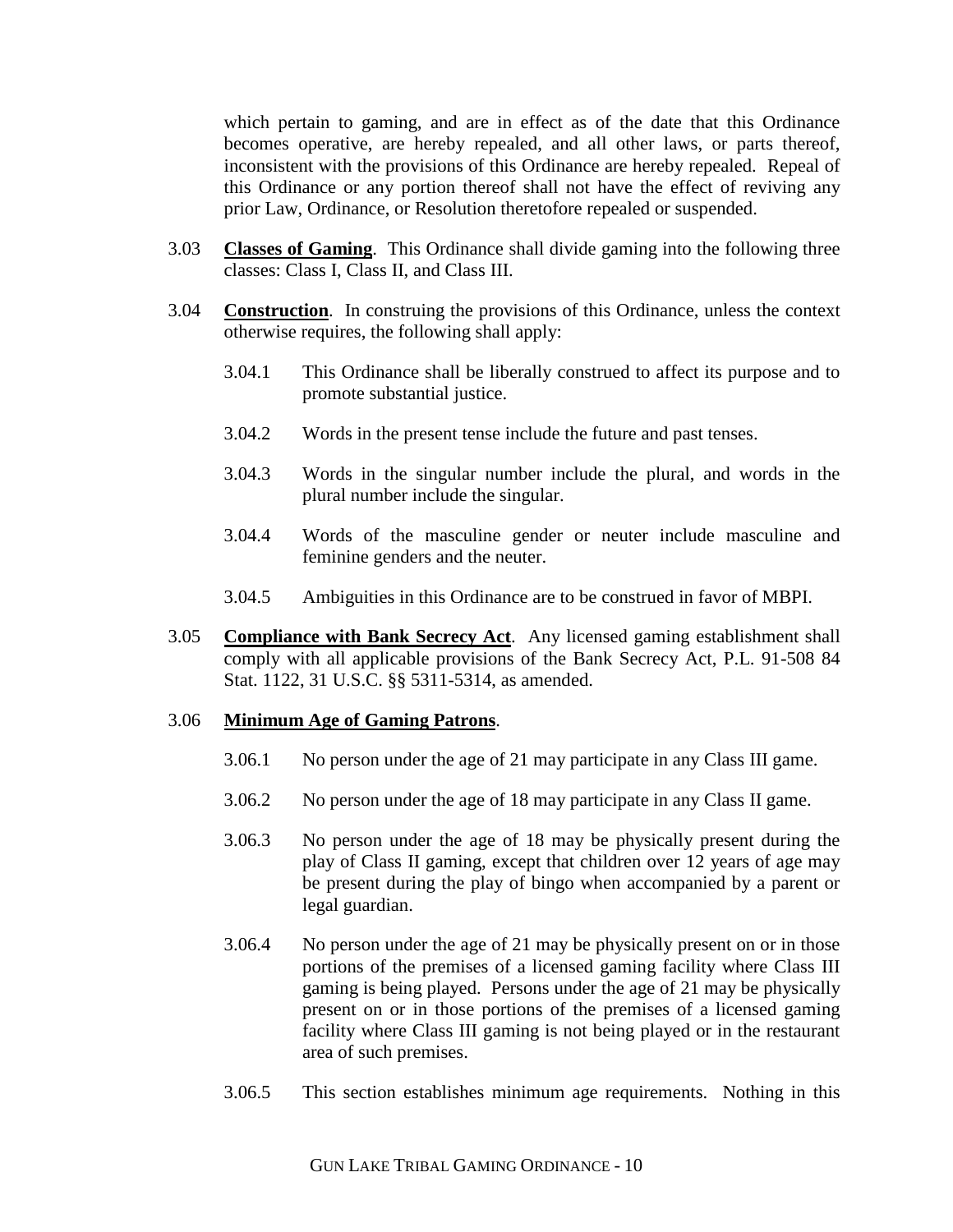section shall prevent the Authority of any licensed gaming facility from imposing minimum ages higher than those established in this section.

- 3.07 **Protection of the Environment and Public Health and Safety**. All gaming facilities shall be constructed, maintained and operated in a manner that adequately protects the environment and the public health and safety.
- 3.08 **Savings Clause**. If a court of competent jurisdiction invalidates any section of this Ordinance the remaining sections shall not be affected thereby.

# **Section 4. OWNERSHIP OF GAMING; GAMING AUTHORIZED; MANAGEMENT.**

- 4.01 **Ownership**. MBPI shall have the sole proprietary interest in and responsibility for the conduct of any gaming authorized by this Ordinance and consistent with 25 U.S.C. § 2710(b)(2)(A). No part or share of the proceeds of any Tribal gaming operation shall inure to the benefit of any person except as provided in a management contract approved in accordance with this Ordinance. No gaming employee shall have any interest in the ownership or leasing of any property, gaming device or facility used by the Authority in gaming operations.
- 4.02 **Gaming Management**. The Authority shall operate and manage the Tribe's Class II and Class III gaming pursuant to the Gun Lake Tribal Gaming Authority Ordinance, and in accordance with this Ordinance, IGRA, and the regulations promulged at the NIGC to implement IGRA.
- 4.03 **Management Contractors**. The Authority or the Tribe may contract with any person to operate each licensed gaming operation. The Authority may delegate to a management contractor any Authority power or duty as the Authority deems appropriate, subject to the Authority's supervisory authority. Any person contracted with to operate gaming shall obtain a gaming license as required by this Ordinance.

### **Section 5. USE OF GAMING REVENUE.**

- 5.01 **Net Revenues**. Net Revenues from Class II and Class III gaming shall be used solely for the following purposes:
	- 5.01.1 To fund the tribal government operations and programs;
	- 5.01.2 Provide for the general welfare of the Tribe and its members;
	- 5.01.3 Promote tribal economic development;
	- 5.01.4 Donate to charitable organizations; or
	- 5.01.5 Help fund operations of local government agencies.
- 5.02 **Per Capita**. If the Tribe elects to make per capita payments to tribal members, it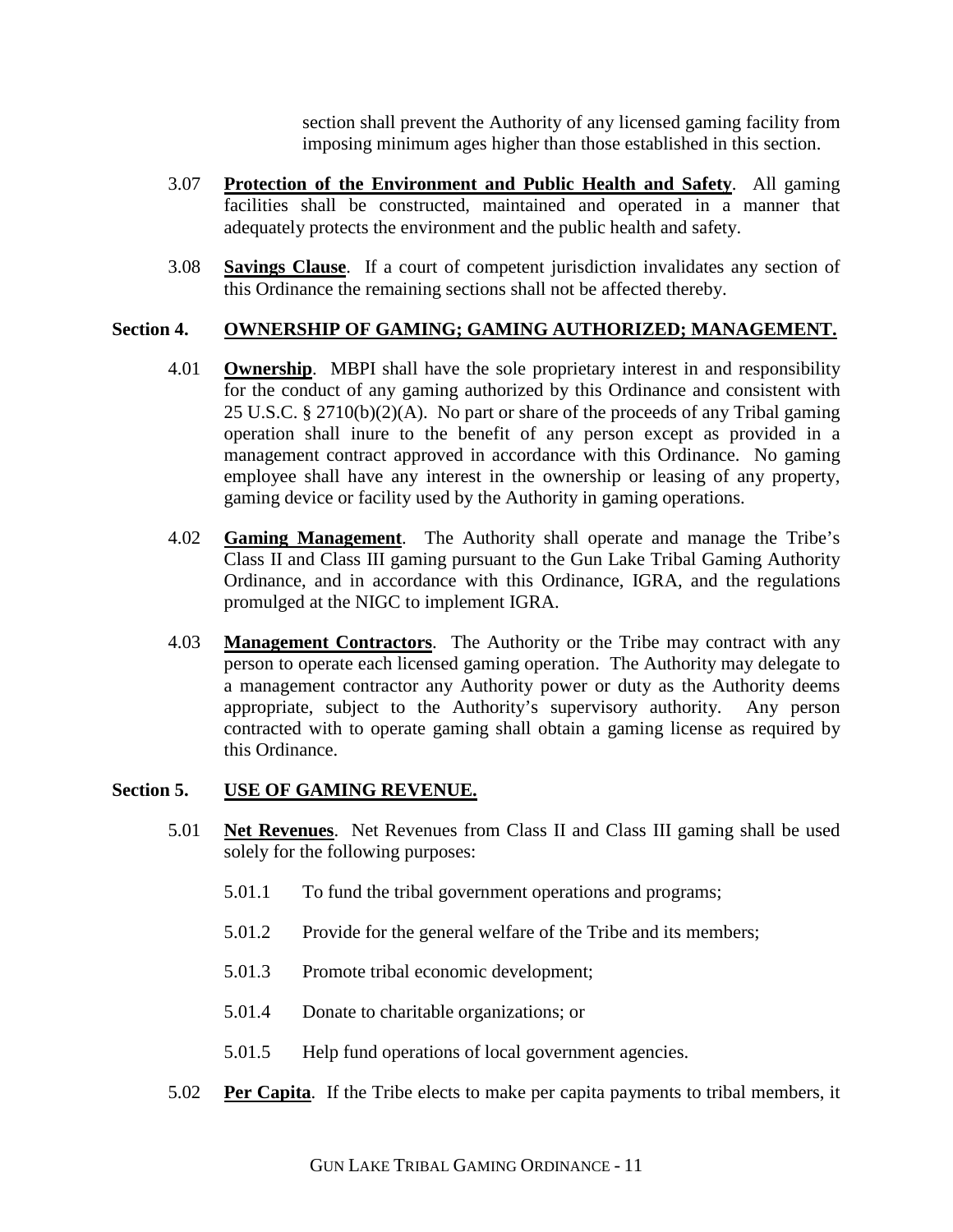shall authorize such payments only upon approval of a plan submitted to the Secretary of the Interior under 25 U.S.C. § 2710(b)(3).

## **Section 6. AUDIT.**

- 6.01 **Annual Submission**. In accordance with 25 U.S.C. § 2710(b)(2)(C), and subject to other applicable NIGC regulations, the Authority shall cause to be conducted annually an independent audit of all gaming operations and shall submit the resulting audit reports to the National Indian Gaming Commission and the Commission.
- 6.02 **Applicability**. All gaming related contracts that result in the purchase of supplies, services, or concessions in excess of \$25,000 annually, except contracts for professional legal and accounting services, shall be specifically included within the scope of the audit that is described in Section 6.01, above.
- 6.03 **Accounting Records**. All accounting records at any licensed gaming operation shall be kept on a double entry system of accounting, maintaining detailed supporting, subsidiary records. The licensed gaming establishment shall maintain the following records for not less than five (5) years:
	- 6.03.1 Revenues, expenses, assets, liabilities and equity for each licensed gaming operation;
	- 6.03.2 Daily cash transactions for each Class III game, including but not limited to transactions relating to each gaming table bank, game drop box and gaming room bank;
	- 6.03.3 All markers, IOU's, returned checks, hold checks or other similar credit instruments;
	- 6.03.4 Individual and statistical game records (except card games) to reflect statistical drop and statistical win; for electronic, computer, or other technologically assisted games, analytic reports which show the total amount of cash wagered and the total amount of prizes won;
	- 6.03.5 Contracts, correspondence and other transaction documents related to the provision of gaming services;
	- 6.03.6 Records of all gaming enforcement activities;
	- 6.03.7 Internal audits prepared by internal auditors on behalf of the licensed gaming operation and provided to the Commission;
	- 6.03.8 Personnel information on all Class II and Class III gaming employees, including personnel information involving rotation sheets, hours worked, employee profiles and background checks.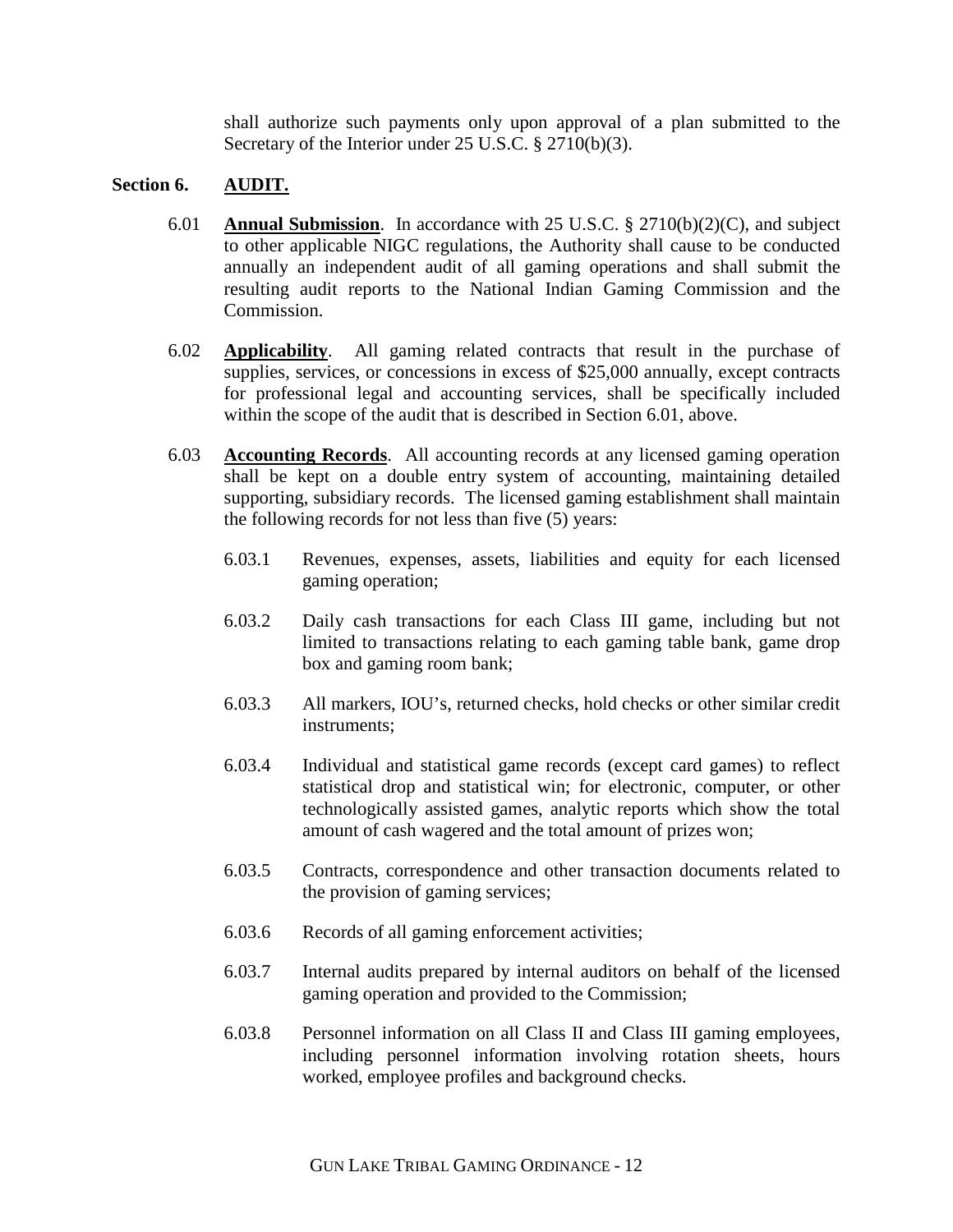## **Section 7. TRIBAL GAMING COMMISSION.**

- 7.01 **Establishment**. The Tribal Council hereby charters, creates and establishes the MBPI Tribal Gaming Commission as a governmental subdivision of the Tribe.
- 7.02 **Authority**. The MBPI Gaming Commission is a regulatory subdivision of the Tribe, and is only vested with those authorities to ensure the Gaming Authority's compliance with applicable laws and regulations. The Commission will conduct oversight to ensure compliance with Tribal, Federal, and, if applicable, State laws and regulations regarding gaming. The Commission will serve as the licensing authority for individuals employed in the gaming operation and will administer background investigations as part of the licensing process. The Commission will also have a role in monitoring compliance with the internal control standards for the gaming operation and in tracking revenues.
- 7.03 **Limitation on Authority.** The MBPI Gaming Commission is a regulatory subdivision of the Tribe, and is only vested with those authorities to ensure the Gaming Authority's compliance with applicable laws and regulations. The MBPI Gaming Commission is not vested with the authority to manage the day-to-day operations of the Gaming Authority.
- 7.04 **Location and Place of Business**. The Commission shall be a resident of and maintain its headquarters, principal place of business and office on the MBPI Indian Lands. The Commission may, however, establish other places of business in such other locations as the Commission may from time to time determine to be in the best interest of the MBPI.
- 7.05 **Duration**. The Commission shall have perpetual existence and succession in its own name, unless dissolved by the Tribal Council pursuant to Tribal law.
- 7.06 **Attributes**. As a governmental subdivision of MBPI, the Commission is delegated the right to exercise one or more of the substantial governmental functions of the Tribe. In creating the Commission, the Tribal Council intends the Commission to operate on behalf of the Tribe for the sole benefit and interests of the Tribe and Tribal members. In carrying out its purposes under this Ordinance, the Commission shall function as an arm of the Tribe. Notwithstanding any authority delegated to the Commission under this Ordinance, the Tribe reserves to itself the right to bring suit against any person or entity in the Tribe's own right, on behalf of the Tribe or on behalf of the Commission, whenever the Tribe deems it necessary to protect the sovereignty, rights and interests of the Tribe or the Commission.
- 7.07 **Recognition as a Political Subdivision of the Tribe**. The Tribe, on behalf of the Commission, shall take all necessary steps to acquire recognition of the Commission as a political subdivision of the Tribe, recognized by all branches of the United States Government and the various states as having been delegated the right to exercise one or more substantial governmental functions of the Tribe.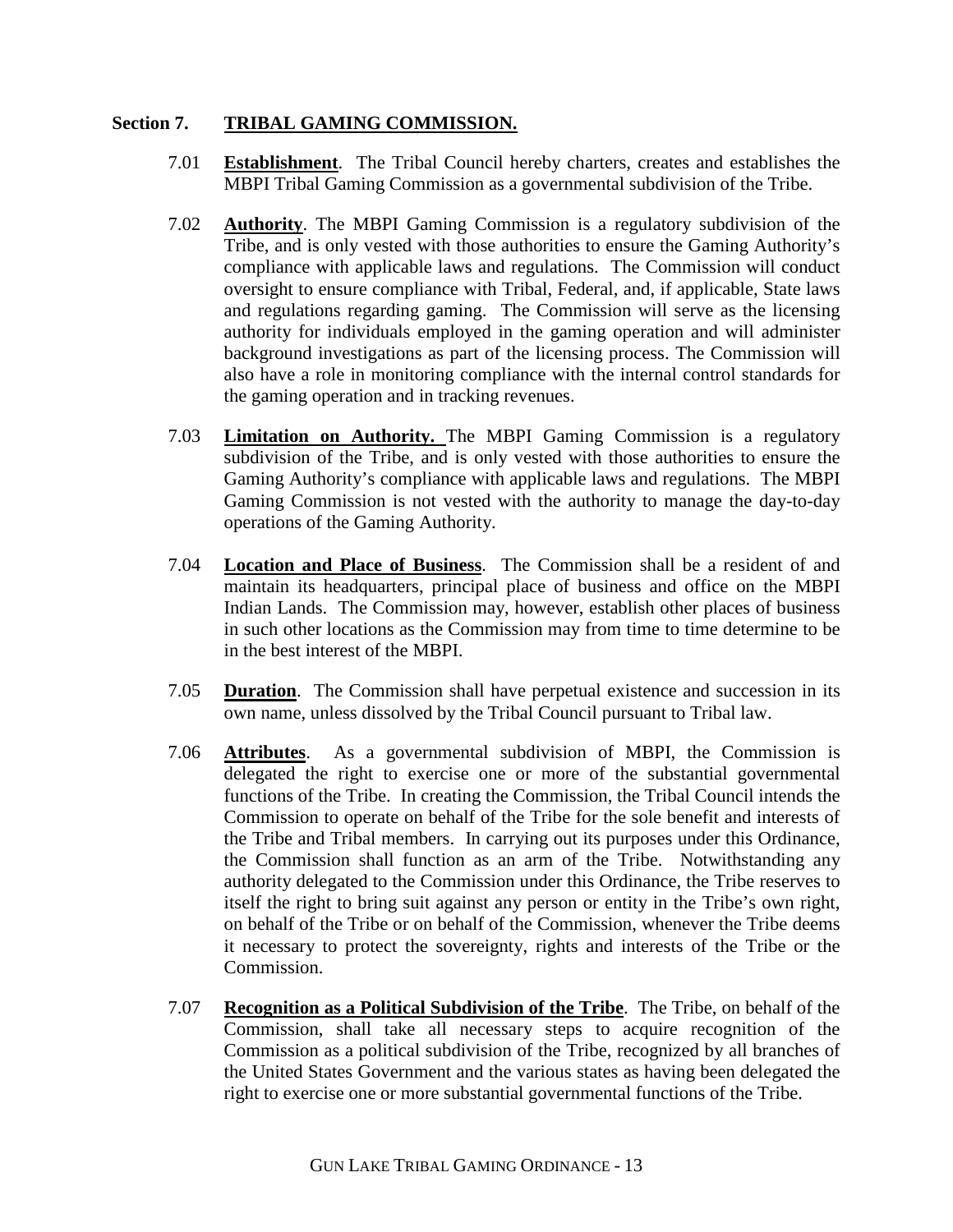- 7.08 **Sovereign Immunity of the Commission**. The Commission is clothed by federal and tribal law with all the privileges and immunities of the Tribe, except as specifically limited by this Ordinance, including sovereign immunity from suit in any state, federal or tribal court. Nothing in this Ordinance shall be deemed or construed to be a waiver of sovereign immunity of the Commission from suit, which shall only be waived pursuant to Section 7.09 below. Nothing in this Ordinance shall be deemed or construed to be consent of the Commission to the jurisdiction of the United States or of any state or of any other tribe with regard to the business or affairs of the Commission.
- 7.09 **Waiver of Sovereign Immunity of the Commission**. Sovereign immunity of the Commission may be waived only by express resolutions of both the Commission and the Tribal Council, after consultation with its respective attorneys. Waivers of sovereign immunity are disfavored and shall be granted only when necessary to secure a substantial advantage or benefit to the Commission. Waivers of sovereign immunity shall not be general but shall be specific and limited as to duration, grantee, transaction, property or funds, if any, of the Commission and shall specify the court having jurisdiction and the law applicable. Neither the power to sue and be sued, nor any express waiver of sovereign immunity by resolution of the Commission shall be deemed a consent to the levy of any judgment, lien or attachment upon property of the Commission other than property specifically pledged or assigned, or a consent to suit in respect to any Indian Lands or a consent to the alienation, attachment or encumbrance of any such land.
- 7.10 **Sovereign Immunity of the Tribe**. All inherent sovereign rights of the Tribe as a federally-recognized Indian tribe with respect to the existence and activities of the Commission are hereby expressly reserved, including sovereign immunity from suit in any state, federal or tribal court. Nothing in this Ordinance, nor any action of the Commission, shall be deemed or construed to be a waiver of sovereign immunity from suit of the Tribe; or to be a consent of the Tribe to the jurisdiction of the United States or of any state or any other tribe with regard to the business or affairs of the Commission or the Tribe; or to be a consent of the Tribe to any cause of action, case or controversy, or to the levy of any judgment, lien or attachment upon any property of the Tribe; or to be a consent to suit with respect to any Indian Lands, or to be a consent to the alienation, attachment or encumbrance of any such land.
- 7.11 **Credit of the Tribe**. Nothing in this Ordinance or any activity of the Commission shall implicate or any way involve the credit of the Tribe.
- 7.12 **Commission Records**. All documents and records created by the Commission or received by the Commission, including personnel files and employment records, are deemed the sole property of the Commission and are confidential. The Commission may release records of the Commission when authorized by Tribal Council Resolution, Commission Resolution, when requested by the NIGC, or when ordered to release such records when ordered by the Gun Lake Tribal Court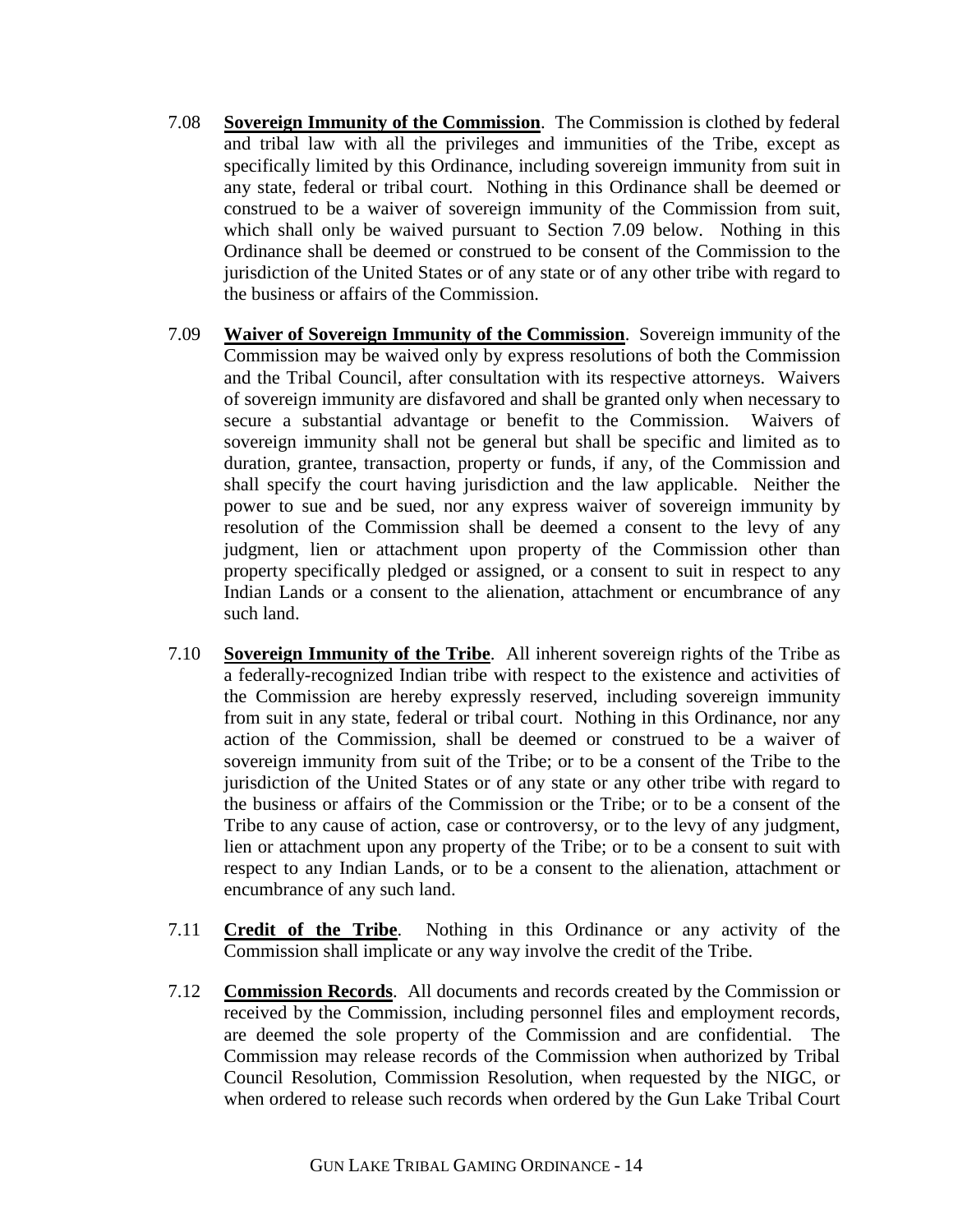or by summons or subpoena of a federal governmental agency.

7.13 **Assets of the Commission**. The Commission shall have only those assets specifically assigned to it by the Tribal Council or acquired in its name by the Tribe or by it on its own behalf. No activity of the Commission or any indebtedness incurred by it shall implicate or in any way involve any assets of tribal members or the Tribe not assigned in writing to the Commission.

# 7.14 **Meetings**.

- 7.14.1 Regular Meetings. The Commission shall hold at least one (1) monthly meeting, which shall take place on the days designated by the Commission. If the meeting date falls on a holiday, it may be rescheduled to another date not in conflict with the regular meetings of the Tribal Council.
- 7.14.2 Special Meetings. At the request of the Chairperson of the Commission, by a majority of the Commission members, or by the Director, special meetings of the Commission may be called.
- 7.14.3 Compensation of Commissioners. Commissioners shall be compensated at a rate to be established by the Tribal Council. In no event shall compensation be based on the profitability of gaming operations.
- 7.14.4 Quorum. A quorum for all meetings shall consist of a majority of appointed Commissioners.
- 7.14.5 Voting. All questions arising in connection with the action of the Commission shall be decided by majority vote.
- 7.15 **Organization**. The Commission shall develop its own operating procedures and shall elect from within itself a Chairperson to direct meetings, a reporter to be responsible for keeping Commission minutes, handling correspondence and reporting Commission decisions, and such other officers as it deems advisable.
- 7.16 **Annual Budget**. The Commission shall prepare an annual operating budget for all Commission activities and present it to the Tribal Council for approval.

# 7.17 **Right of Entrance; Monthly Inspection**.

7.17.1 The Commission, the Director, and duly authorized officers and employees of the Commission, during regular business hours, may enter upon the premises of the Authority, any gaming operator or gaming facility for the purpose of making inspections and examining the accounts, books, papers, and documents of the Authority, any operator or gaming facility. The Authority, operator or gaming operation shall facilitate such inspection or examinations by giving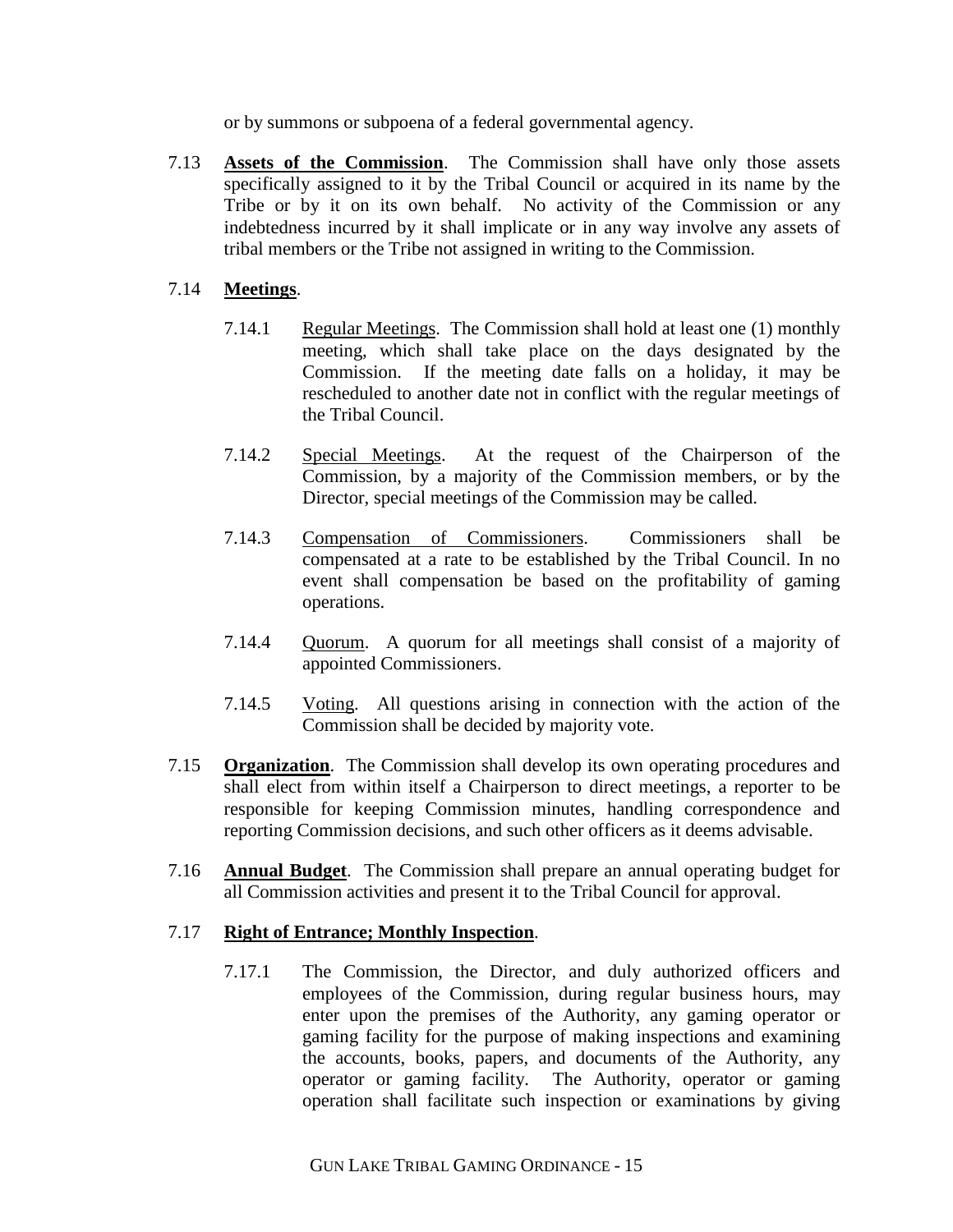every reasonable aid to the Commission or the Director and to any properly authorized officer or employee.

- 7.17.2 A Commissioner, a member of the Commission's staff, or the Director, shall visit each gaming facility during normal business hours for the purpose of monitoring its operation. Such visits shall be unannounced.
- 7.18 **Hearings; Appeals**. Pursuant to Commission regulations, the Commission may hold any hearing, and shall provide for any appeal deemed necessary in the administration of its powers and duties under this Ordinance. Whenever it shall appear to the satisfaction of the Commission that all of the interested parties involved in any proposed hearing or appeal have agreed concerning the matter at hand by written stipulation, the Commission may issue its order without convening a hearing.
	- 7.18.1 Patron Dispute Resolution. In the event of a patron dispute, a licensee must notify the patron of his/her right to contact the Commission regarding the dispute.
	- 7.18.2 Dispute Procedures. The Commission shall establish procedures for resolution of patron disputes and such procedures shall provide the opportunity for a hearing and an appeal process. If, however, a dispute occurs prior to the establishment of patron dispute resolution procedures by the Commission, the Commission or its designee shall be responsible for patron dispute resolution. The Commission or its designee may conduct any investigation, hold any hearing and shall provide for any appeal deemed necessary to resolve the patron dispute in accordance with section 9.01.12 of this Ordinance.
	- 7.18.3 Hearings Involving the Management Contractor and its affiliates. The Management Contractor and its affiliates shall be provided with appropriate due process procedures, with respect to the resolution of disputes concerning the issuance, non-issuance, renewal, non-renewal, condition, suspension, denial or revocation of any licenses to the Management Contractor or any affiliate.
	- 7.18.4 Exclusion and Reinstatement Authority. The Commission shall have the authority to issue all permanent exclusions from access to the Gaming Facility and shall receive notice from the Authority in the event the Authority permanently excludes a patron. The Commission shall have the exclusive authority to issue reinstatements in accordance with the provisions of this Ordinance, the IGRA, NIGC regulations and Commission regulations.

# 7.19 **Staff of Gaming Commission; Director**.

7.19.1 Director Appointment. The Tribal Council shall appoint an Executive Director of the Commission. The Director shall be responsible for the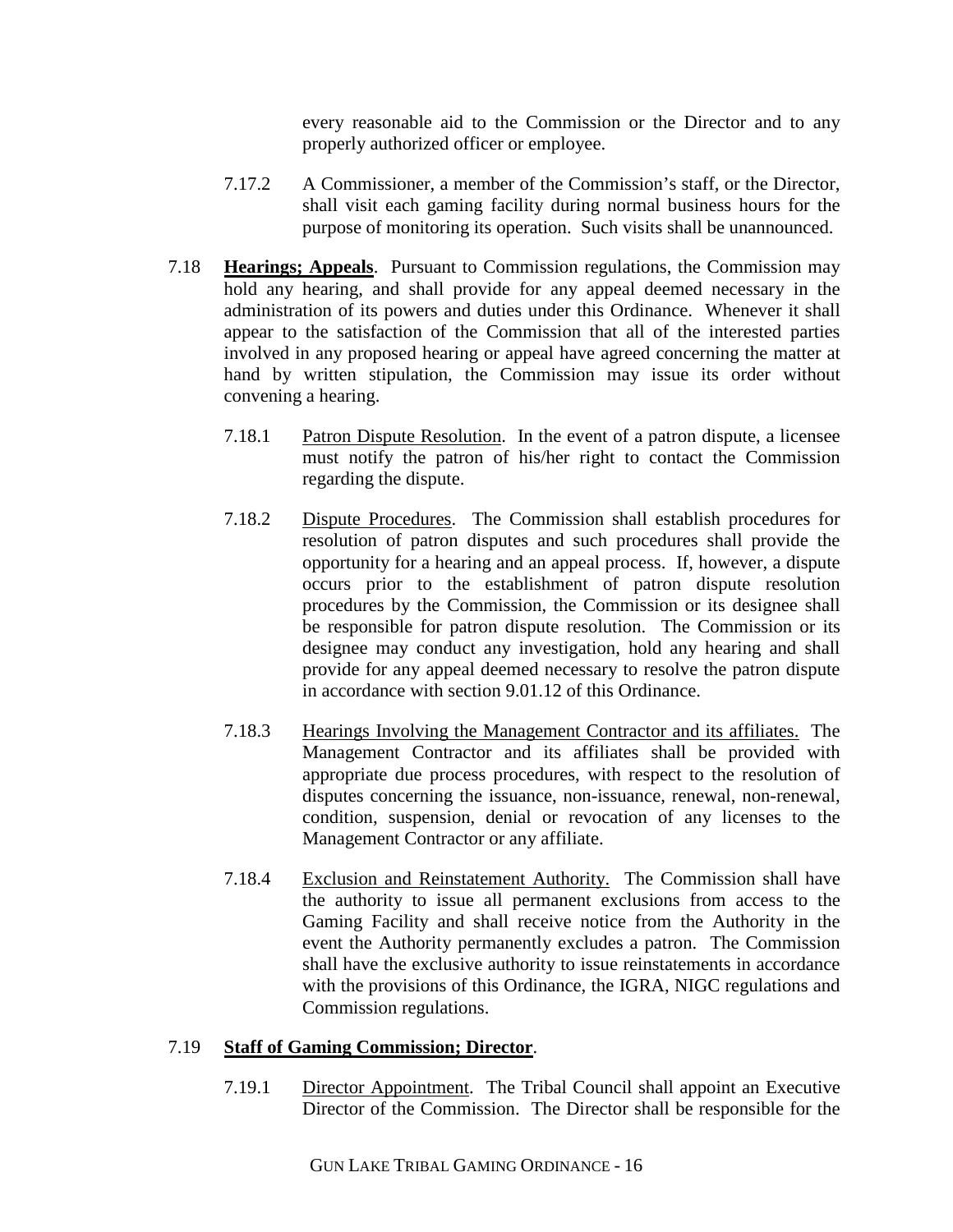day-to-day management of the affairs of the Commission. A detailed background investigation shall be conducted on the Director before his appointment. The Commission shall maintain oversight of the Director on an ongoing basis. Preference shall be given to applicants with experience in legal gaming or law enforcement subject to applicable Tribal Preference Policies. The Director shall meet the requirements of Section 8.03. The Director shall not have any personal interest in any gaming operations.

- 7.19.2 Director's Contract. The Director shall be hired pursuant to contract. The Tribal Council shall approve the terms of the contract, including compensation, and termination. Compensation for the Director shall not be based, in whole or in part, on the profitability of the gaming operations.
- 7.19.3 Duties of Director. The Director shall, subject to the supervision of the Commission, perform all duties, exercise all powers, and assume and discharge all responsibilities imposed by this Ordinance or delegated by the Commission. The Director's duties shall include but not be limited to the following:
	- (A) serve as the chief executive officer of the Commission and supervise its staff;
	- (B) negotiate contracts for the provision of services necessary for the operation of the Commission as approved by the Commission and expend funds for its operation within its budget as approved by the Tribal Council;
	- (C) provide for an adequate system that ensures that the background investigations required by this Ordinance are conducted in a manner which complies with this Ordinance and with NIGC regulations;
	- (D) make a decision on all applications for licenses as the authorized official for licensing, subject to appeal to the Commission;
	- (E) conduct hearings, investigations, inquiries and oversight of licensees, make decisions on licenses, including conditions placed upon the license, suspension of licenses, and initiate license revocation proceedings (the Director is not permitted to revoke a license);
	- (F) provide for investigation of complaints relating to activities which fall within the regulatory authority of the Commission;
	- (G) send notice to the NIGC of all actions or matters for which such

GUN LAKE TRIBAL GAMING ORDINANCE - 17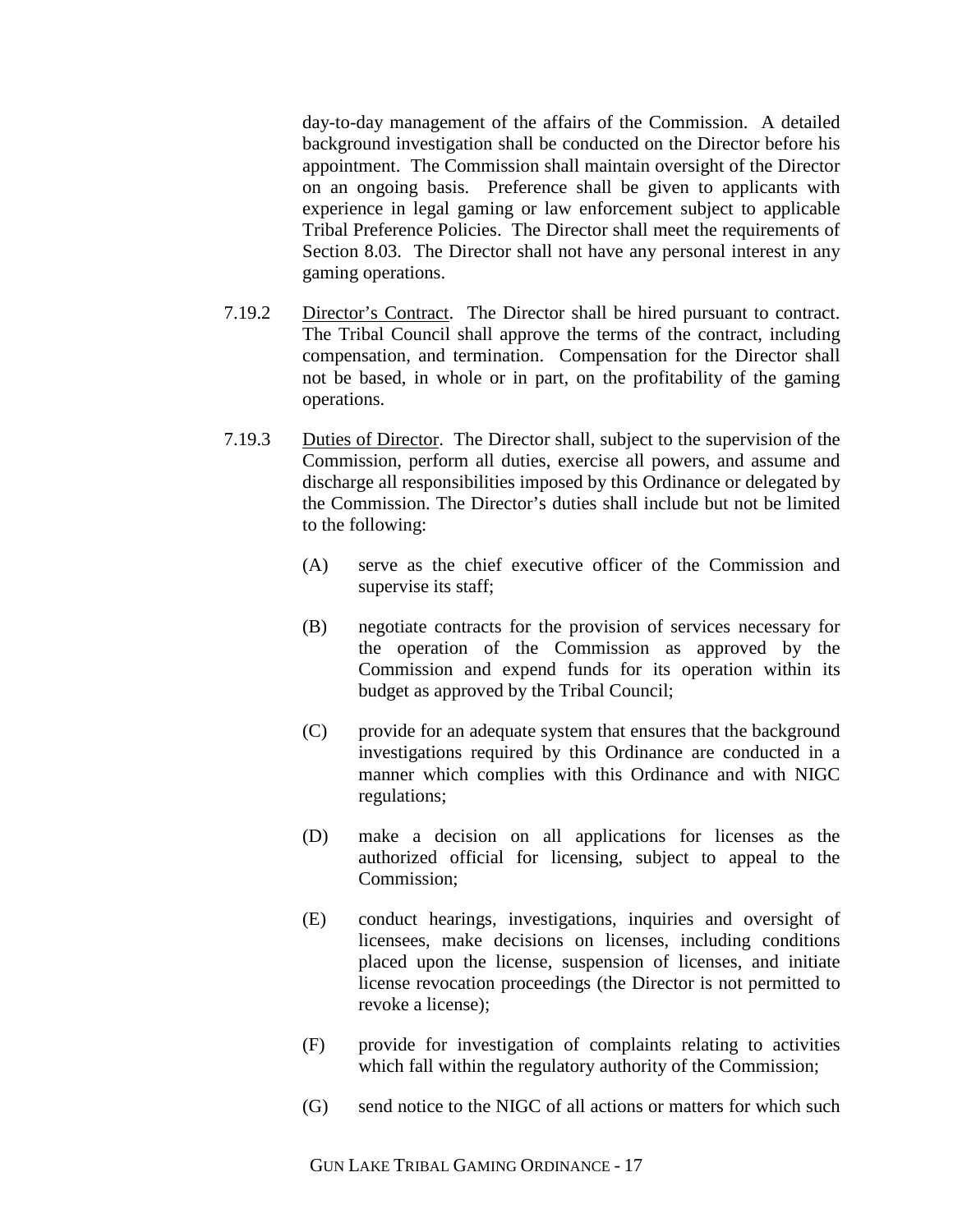notice is required by this Ordinance, the IGRA or NIGC regulations;

- (H) prepare reports and make recommendations to the Commission about any other matter within the Commission's jurisdiction;
- (I) hire, pursuant to an authorized budget, and supervise inspectors and such other staff, consultants and counsel as required for Commission responsibilities;

and

- (J) be the registered agent of the Tribe for service of process by the NIGC, or other official notices pursuant to the Act.
- 7.19.4 Investigations. The Director, upon complaint or upon their own initiative or whenever they may deem it necessary in the performance of their duties or the exercise of their powers, may investigate and examine the operation and premises of any person who is subject to the provisions of this Ordinance. Unless notified otherwise by the Commission, in conducting such investigation, the Director may proceed either with or without a hearing of the Commission, as the Director may deem best, unless such action involves revocation of gaming licenses. License suspensions and/or revocations of gaming licenses must follow the hearing procedures established under this Ordinance unless otherwise summarily suspended pursuant to Section 12.11.2.
- 7.19.5 Review. All actions of the Director may be reviewed by the Commission, acting upon the Commission's own initiative or at the request of the Director. Subject to such review, any action of the Director may be upheld, vacated, or revised by the Commission.
- 7.19.6 Staff. Commission staff are considered employees of the Tribe, subject to the personnel policies of the Tribe. No person shall be hired or retained as Commission staff who are not eligible for a gaming license pursuant to Section 12 of this Ordinance, however, unless other specific in Section 2.17 Commission staff do not constitute Gaming Employees as defined under this Ordinance.
- 7.20 **Quarterly Reports**. The Commission shall file a quarterly report to the Tribal Council summarizing reports received from the Authority and making such comments, as it deems necessary, to keep the Tribal Council fully informed as to the status of the various gaming operations.

# **Section 8. COMMISSION MEMBERSHIP**.

8.01 **Number of Commissioners**. The Commission shall be comprised of a minimum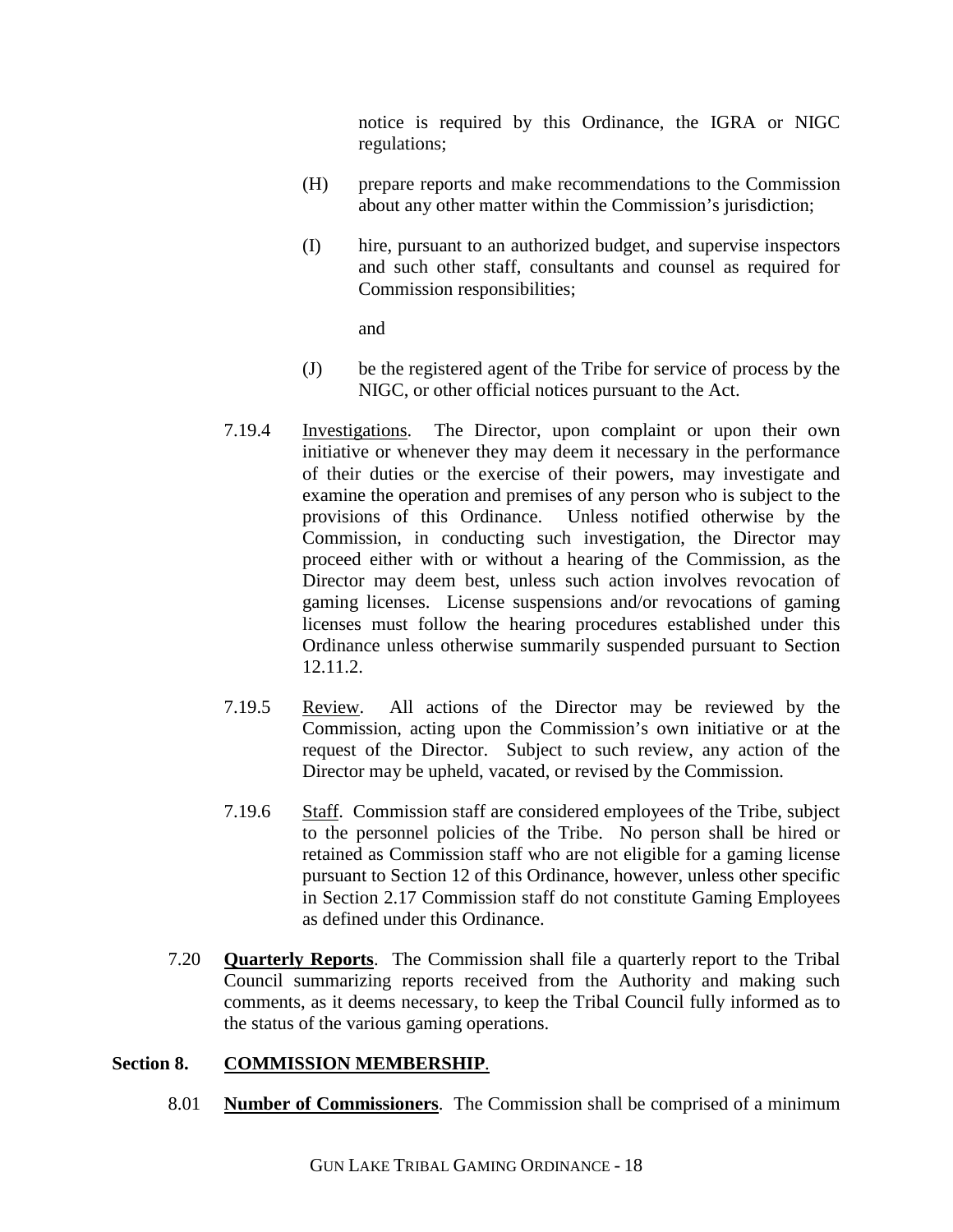of three (3) Commissioners and up to five (5) Commissioners. All Tribal Gaming Commissioners shall consist of persons appointed by the Tribal Council by resolution.

- 8.02 **Qualification of Commissioners**. At least one (1) Commissioner shall be a member of the Tribe. No sitting member of the Tribal Council or employee of the Gaming Authority or Gaming Operation may serve concurrently as a member of the Gaming Commission. No sitting member of the Commission may act concurrently as an employee or contractor of the Gaming Commission.
- 8.03 **Background Check**. Prior to the time that any Commissioner takes office on the Commission, the Tribe, via the Human Resources Department, shall perform or arrange to have performed a comprehensive background check on each prospective Commissioner, the results of which shall be transmitted to the Tribal Council. No person shall serve as a Commissioner if:
	- 8.03.1 His prior activities, criminal record, if any, or reputation, habits or associations:
		- (A) pose a threat to the public interest;
		- (B) threaten the effective regulation and control of gaming; or
		- (C) enhance the dangers of unsuitable, unfair, or illegal practices, methods, or activities in the conduct of gaming; or
	- 8.03.2 He has, in any jurisdiction involving a matter which would be a crime under the provisions of the MBPI Criminal Code, or any code of similar nature, been convicted of or entered a plea of nolo contendere (no contest) to: 1) a felony or any gaming offense; or 2) to a misdemeanor relating to theft, dishonesty, or misrepresentation within five (5) years prior of consideration for appointment; or
	- 8.03.3 He has a present interest in the conduct of any gaming operation or in any business which is licensed to provide gaming services to a gaming operation of the Tribe; or
	- 8.03.4 He or any member of his immediate family is a key employee or primary management official of, or has a financial interest in, any management contract or gaming supply business, or if he has any other personal or legal relationship which places him in a conflict of interest. The Tribal Council may waive this provision, provided, however, the Commissioner does not participate in actions, discussion, or voting where a perceived conflict of interest exists.
- 8.04 **Term of Office**. Each Commissioner shall serve a term of four years, or until a successor Commissioner is appointed and the terms of the Commissioner's shall be staggered to be defined by resolution of the Tribal Council. The Tribal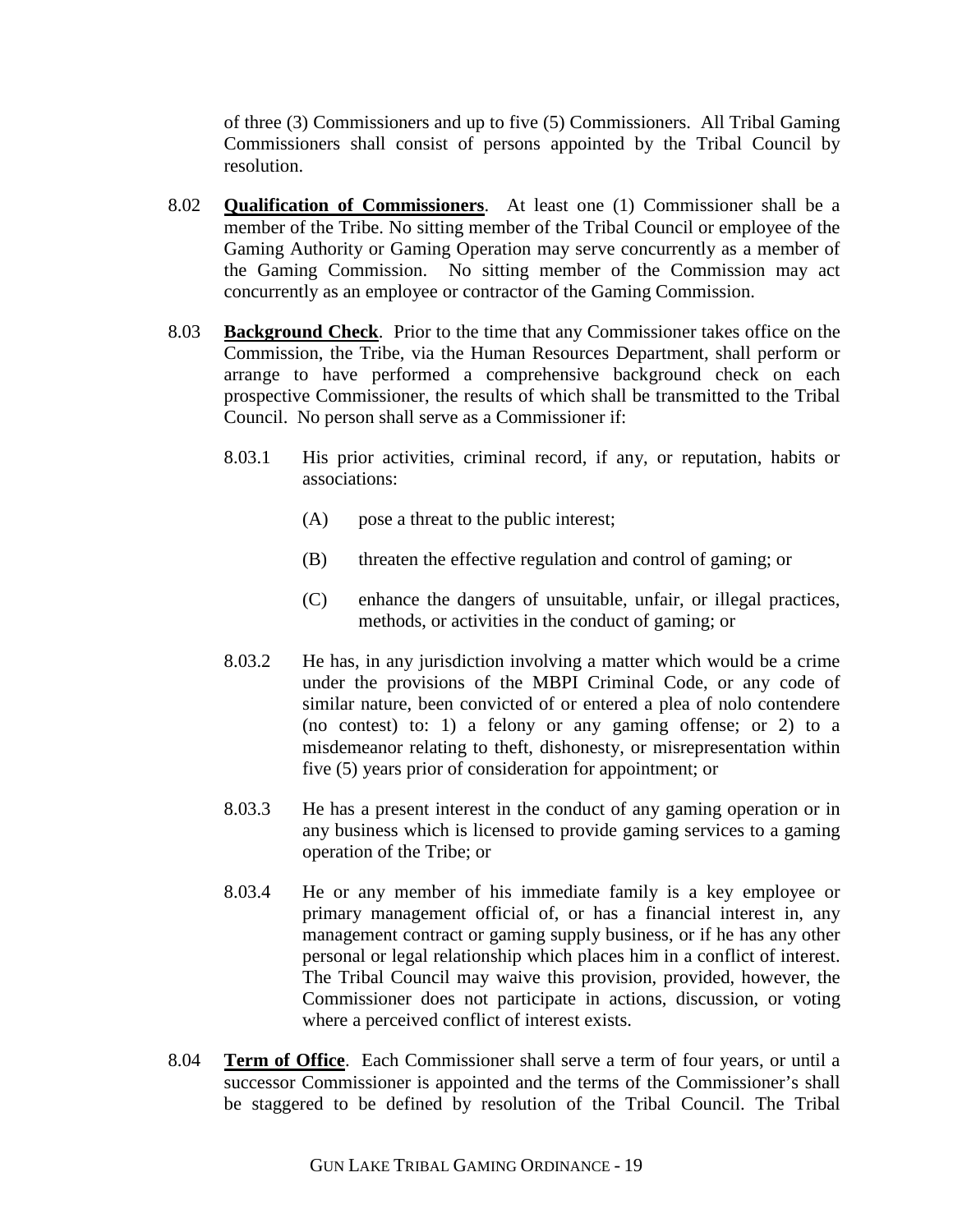Council's appointment of any Commissioner shall be by resolution.

### 8.05 **Removal of Commissioners or Vacancies**.

## 8.05.1 Removal.

- (A) a Commissioner shall be immediately removed by the Tribal Council for any action that bars eligibility for serving in that capacity under Section 12 of this Ordinance.
- (B) a Commissioner may be removed by affirmative vote of the Tribal Council for the following reasons: serious inefficiency, neglect of duty, malfeasance, misfeasance, nonfeasance, misconduct in office, or for any conduct which threatens the honesty and integrity of the Commission or otherwise violates the letter or intent of this Ordinance.
- (C) no Commissioner may be removed without notice and an opportunity to be heard before the Tribal Council, and then only after the Commissioner has been given written notice of the specific charges at least ten days prior to such hearing. At any such hearing, the Commissioner shall have the opportunity to be heard in person or by counsel and to present witnesses on his behalf.
- (D) if the Tribal Council determines that immediate removal of a Commissioner is necessary to protect the interests of the Tribe, the Tribal Council may immediately remove the Commissioner on a temporary basis. Thereafter, the question of permanent removal shall be determined pursuant to Tribal Council hearing procedures.
- (E) the Tribal Secretary shall keep a written record of all removal proceedings, together with the charges filed and the findings made therein. The decision of the Tribal Council upon the removal of a Commissioner shall be final, and is not subject to review by any court.
- 8.05.2 Vacancies. If any Commissioner shall die, resign, be removed, or for any reason be unable to serve as a Commissioner, the Tribal Council shall declare the position vacant and shall appoint another person to fill the position. The terms of office of each person appointed to replace a Commissioner shall be for the balance of any un-expired term for such position, provided, however, that any prospective appointee must meet the Commissioner qualifications established by this Ordinance.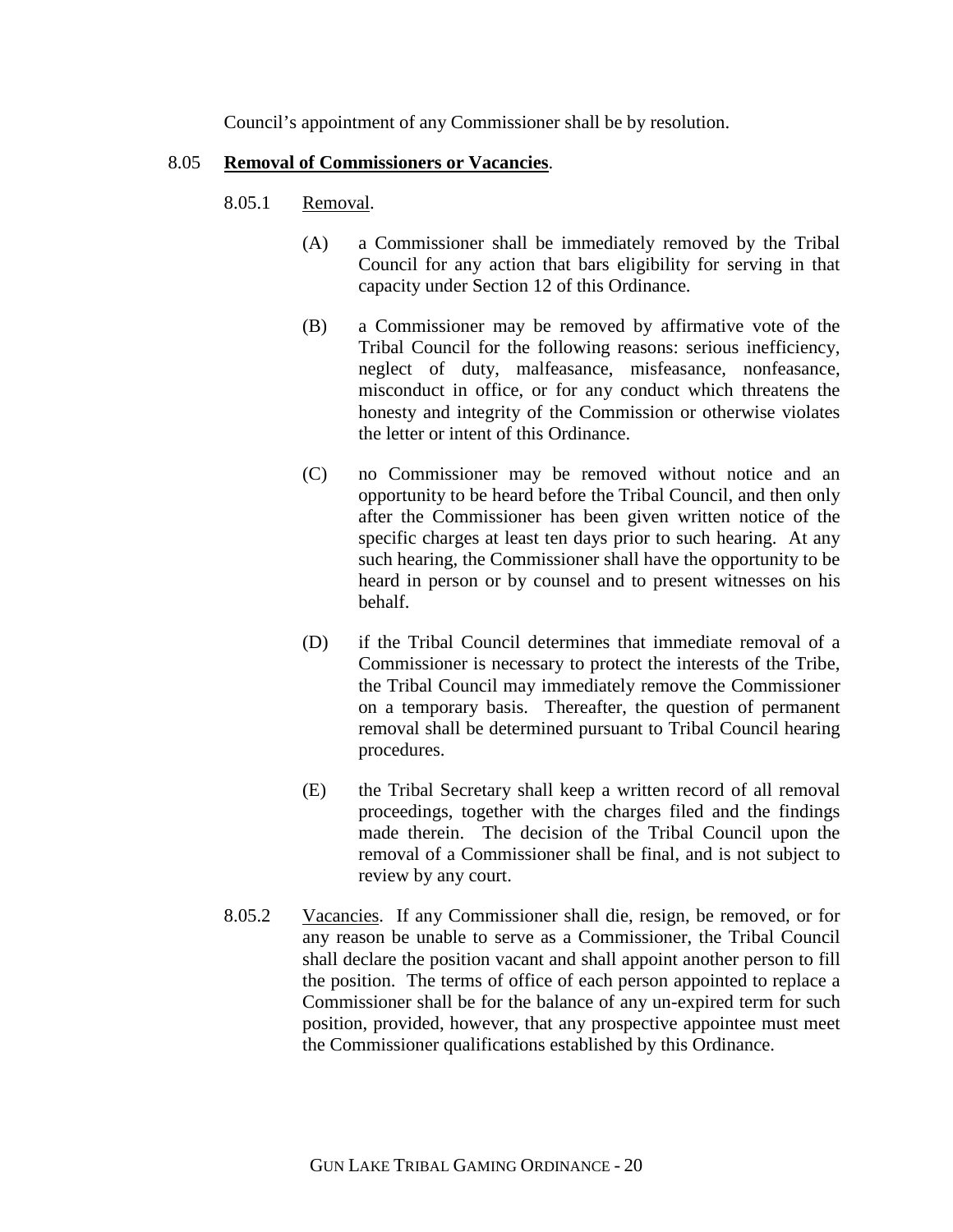#### **Section 9. GENERAL POWERS OF THE COMMISSION; REGULATIONS.**

- 9.01 **Powers**. The Commission shall have the powers and duties granted or imposed by this Ordinance, which shall include the following:
	- 9.01.1 Consistent with its responsibility to regulate gaming and in conformity with revised federal regulations, amended by the NIGC on June 17, 2002, and contained at 25 C.F.R. §§ 502.7, 502.8 and 502.9, to determine proper game classifications on whether a game is Class II or Class III, or to decide whether an electronic, computer or other technological aid or other games similar to bingo is Class II gaming, or whether a electronic or electromechanical facsimile is Class III gaming.
	- 9.01.2 To inspect and examine all premises wherein gaming is conducted or gambling or gambling devices, equipment or supplies are manufactured, sold or distributed.
	- 9.01.3 To inspect all gaming devices, equipment and supplies in, upon or about a licensed gaming operation, or inspect any gaming devices, equipment or supplies wherever located, which may or have been used in the licensed gaming operation.
	- 9.01.4 To summarily seize and remove and impound such gaming devices, equipment or supplies for the purpose of examination or inspection.
	- 9.01.5 To demand reasonable access to and inspect, examine and audit all papers, books, and records of all applicants and licensees or affiliates of an applicant or licensee respecting any income produced or expenditures made by any licensed gaming operation, and require verification of income and all other matters affecting the enforcement of any provision of this Ordinance vested in the Commission.
	- 9.01.6 To demand reasonable access to and inspect, examine and audit all papers, books, and records of any and all business conducted in a licensed gaming operation whether or not a license is required to conduct such business.
	- 9.01.7 To refer to federal, state or Tribal prosecutors or the NIGC the results of any regulatory investigation for possible prosecution, institution of civil remedial forfeiture proceedings, or other remedial action.
	- 9.01.8 To conduct hearings, inclusive of appeals, to issue subpoenas and compel the attendance of witnesses, to administer oaths and to require testimony under oath at any such hearing. Any person making false statements in any matter before the Commission is guilty of perjury. Any process or notice may be served in the manner provided for service of process and notices in a civil action. The Commission may pay such transportation and other expenses of witnesses, as it may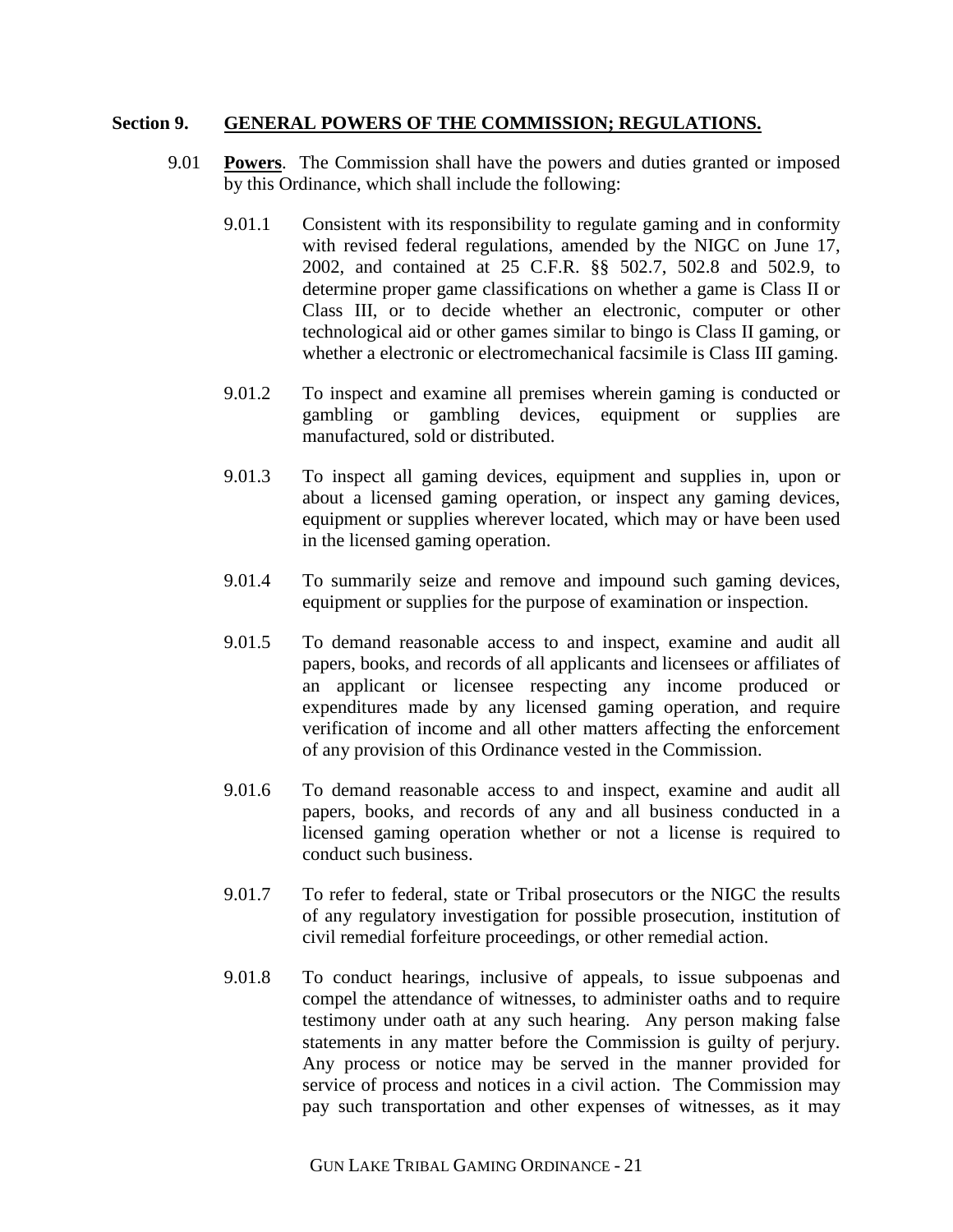deem reasonable and proper.

- 9.01.9 To promulgate regulations as authorized in this Ordinance, subject to approval by the Tribal Council.
- 9.01.10 To meet at least quarterly with the Director on all matters pertaining to the regulation of gaming, including the designation of powers, duties and responsibilities between the Commission and the Director.
- 9.01.11 To organize itself into such functional divisions as deemed necessary or expedient from time to time.
- 9.01.12 To receive and investigate complaints from patrons and other persons alleging violations of this Ordinance, Commission regulations, or other applicable law.
- 9.01.13 To employ staff and consultants to carry out its duties, and to make other expenditures consistent with its approved budget.
- 9.01.14 To keep and maintain a file of all applications for licenses, together with a record of all action taken with respect to such applications.
- 9.01.15 To keep and maintain such other files and records as deemed necessary.
- 9.01.16 To approved, review, and oversee implementation of internal controls adopted by the Authority or gaming operation.
- 9.01.17 To hear appeals in any matter involving gaming related disputes, including but not limited to: license suspensions, revocations, denials, or conditional licenses; issues between patrons and the Authority or gaming operations; Director decisions.
- 9.01.18 To take other action necessary and incidental to the enumerated powers and duties consistent with this Ordinance.

#### 9.02 **Regulations.**

- 9.02.1 Commission regulations necessary to carry out the orderly performance of its duties and powers, along with those of the Director, shall include, but not be limited to the following:
	- (A) internal operational procedures of the Commission and its staff;
	- (B) interpretation and application of this Ordinance as may be necessary to carry out Commission duties and powers;
	- (C) a regulatory system for all gaming activity, including accounting, contracting, management and supervision;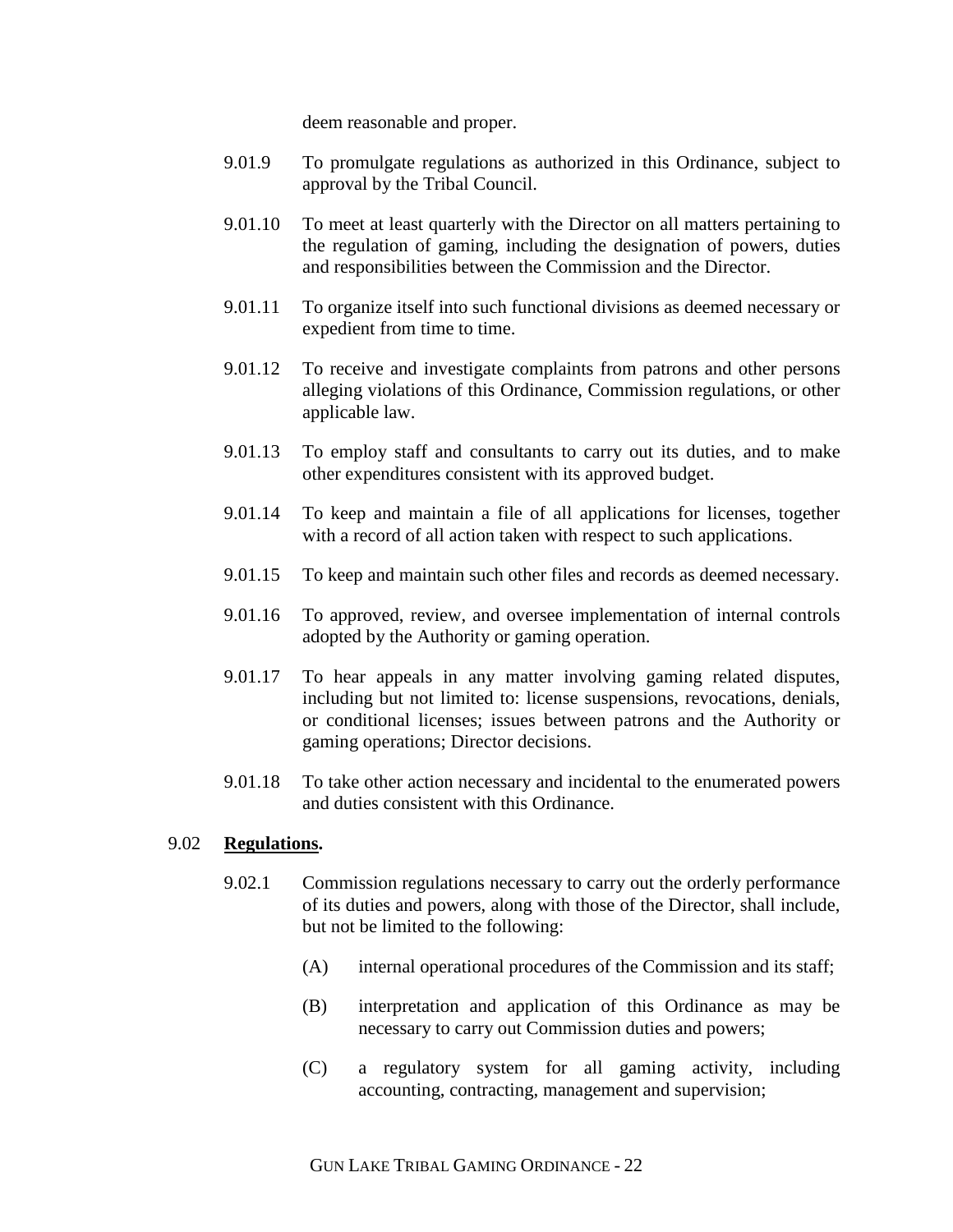- (D) the findings of any reports or other information required by or necessary to implement this Ordinance;
- (E) the conduct of inspections, investigations, hearings, enforcement actions and other powers of the Commission authorized by this Ordinance;
- (F) procedures for conducting background investigations of gaming employees, including the designation of a law enforcement agency to take fingerprints and the process for conducting criminal history checks in accordance with 25 C.F.R. § 522.2(h), including criminal history records of the Federal Bureau of Investigation;
- (G) procedures for issuing licenses;
- (H) procedures for resolving gaming disputes between the gaming public and the Authority;
- (I) procedures for ensuring compliance with the NIGC regulations; and
- (J) appeal procedures.
- 9.02.2 The Commission shall promulgate a regulation by majority vote confirmed by a written Commission resolution. No regulation of the Commission shall be of any force or effect unless it is adopted by the Commission by written resolution and subsequently approved by a resolution of the Tribal Council and both are filed for the record in the office of the Tribal Secretary.
- 9.02.3 The Tribal Court and any other court of competent jurisdiction shall take judicial notice of all Commission regulations adopted pursuant to this Ordinance (as long as the regulations are not inconsistent with the provisions of this Ordinance).

### **Section 10. GAMING LICENSES; GENERAL PROVISIONS.**

10.01 **Applicability**. This Ordinance applies to all persons engaged in gaming within the jurisdiction of the Tribe. The application for a gaming license and the conduct of gaming within the jurisdiction of the Tribe shall be deemed to be consent to the jurisdiction of the Tribe and the Tribal Court in all matters arising from the conduct of such gaming, and all matters arising under any of the provisions of this Ordinance or other applicable tribal laws.

## 10.02 **Types of Licenses**.

10.02.1 Gaming Operations. Each gaming facility on Indian Lands shall obtain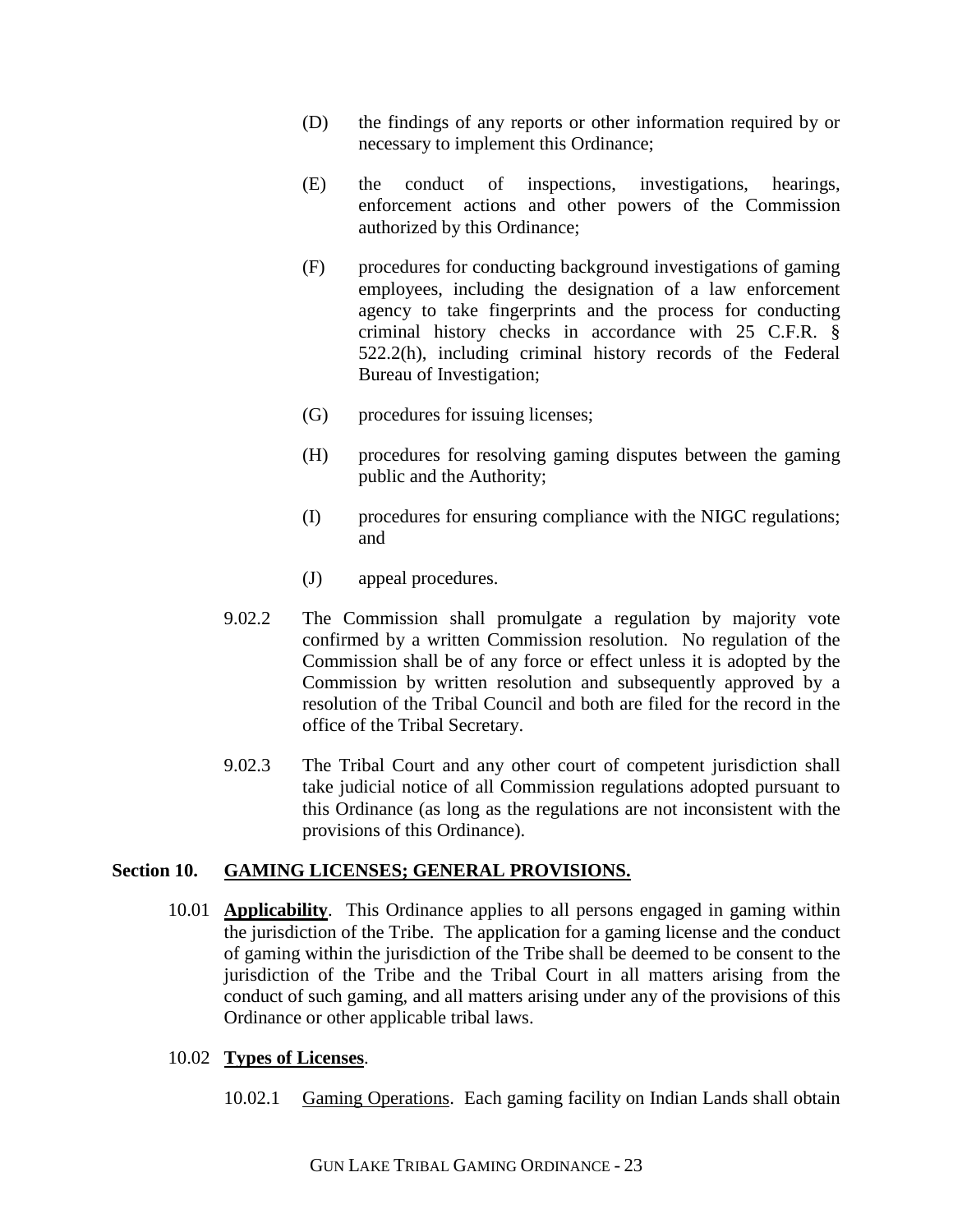a license. The Authority, in anticipation of conducting Class II or Class III gaming on Indian land shall apply for a license authorizing such gaming. In the event the Authority has entered into a Management Contract, the Management Contractor shall apply for such license.

- 10.02.2 Gaming Employees. Any person who has been hired for employment in any licensed gaming operation as a primary management official, a key employee, or other gaming employee as deemed necessary by the Commission to be licensed, shall apply for a license authorizing such employment.
- 10.02.3 Gaming Services. Any Gaming Service Supplier shall apply for and obtain a license before providing any Gaming Service.
- 10.02.4 Management Contractors. Any person awarded a management contract by the MBPI or the Authority shall comply with the requirements of Section 14 of this Ordinance, the IGRA, and the Compact before beginning gaming operations pursuant to such contract.
- 10.02.5 Any person seeking to license a gaming operation, or become a gaming employee, a management contractor, or provide gaming services on Indian land shall apply for, and receive, all required licenses prior to engaging in such activity.
- 10.03 **Non-Transferability of License**. Any license issued pursuant to the provisions of this Ordinance is valid only for the person or gaming operation at the place of business shown on the face of the license. The license is not assignable or otherwise transferable pursuant to the requirements of this Ordinance.

### 10.04 **Granting of License**.

- 10.04.1 Unless the Commission reserves the power to itself to issue certain licenses, the Director shall issue all licenses. Before a license is issued by the Commission or the Director, appropriate background investigations and suitability determinations shall be conducted pursuant to the requirements of this Ordinance, including any regulations promulgated thereto. Any decision of the Director in relation to a license is subject to appeal to the Commission.
- 10.04.2 No license shall be issued to a person whose license has previously been revoked pursuant to this Ordinance, or to whom the issuance or renewal of a license has been denied, except with the unanimous approval of the Commissioners.

### 10.05 **Background Investigations of Primary Management Officials and Key Employees; and Other Gaming Employees**.

10.05.1 The Commission or the Director shall request from each primary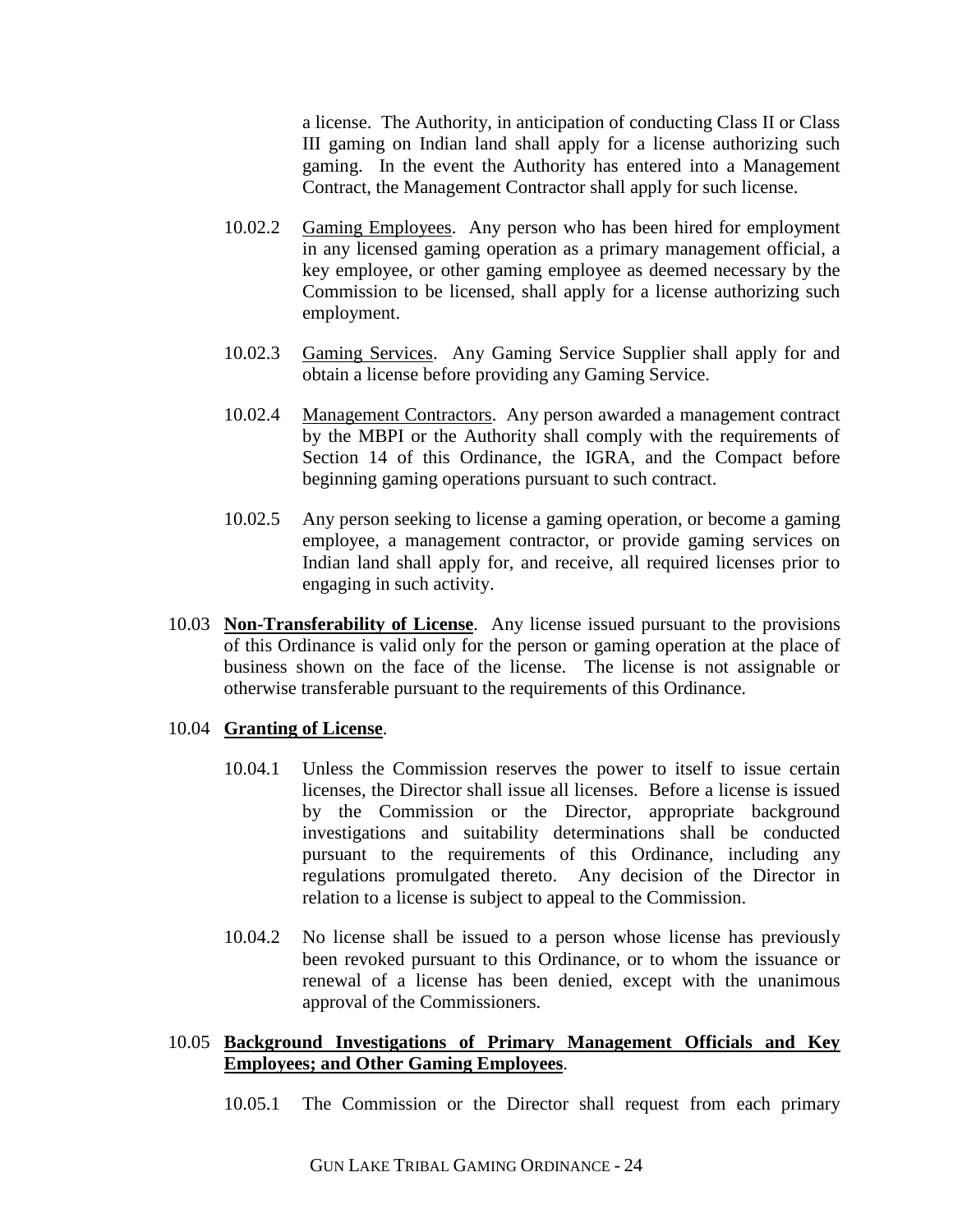management official and from each key employee all of the following information, which will be used by the Commission or a designated independent investigator to conduct or cause to be conducted a background investigation for each primary management official and key employee at least as stringent as those required by parts 556 and 558 of the Code of Federal Regulations. The Commission or the Director shall perform or cause to be performed a criminal records check, conducted in accordance with state law procedures, on all applicants and licensees, for verification:

- (A) Full name, other names used (oral or written), social security number(s), birth date, place of birth, citizenship, gender, all languages (spoken or written);
- (B) Currently and for the previous 5 years; business and employment positions held, ownership interests in those businesses, business and residence addresses, and drivers license numbers;
- (C) The names of current addresses of at least three personal references, including one personal reference that was acquainted with the applicant during each period of residence listed under paragraph (b) of this section;
- (D) Current business and residence telephone numbers;
- (E) A description of any existing and previous business relationships with Indian tribes, including ownership interests in those businesses;
- (F) A description of any existing and previous business relationships with the gaming industry generally, including ownership interests in those businesses;
- (G) The name and address of any licensing or regulatory agency with which the person has filed an application for a license or permit related to gaming, whether or not such license or permit was granted;
- (H) For each felony for which there is an ongoing prosecution or a conviction, the charge, the name and address of the court involved, and the date and disposition if any;
- (I) For each misdemeanor conviction or ongoing misdemeanor prosecution (excluding minor traffic violations), within 10 years of the date of the application, the name and address of the court involved and the date and disposition;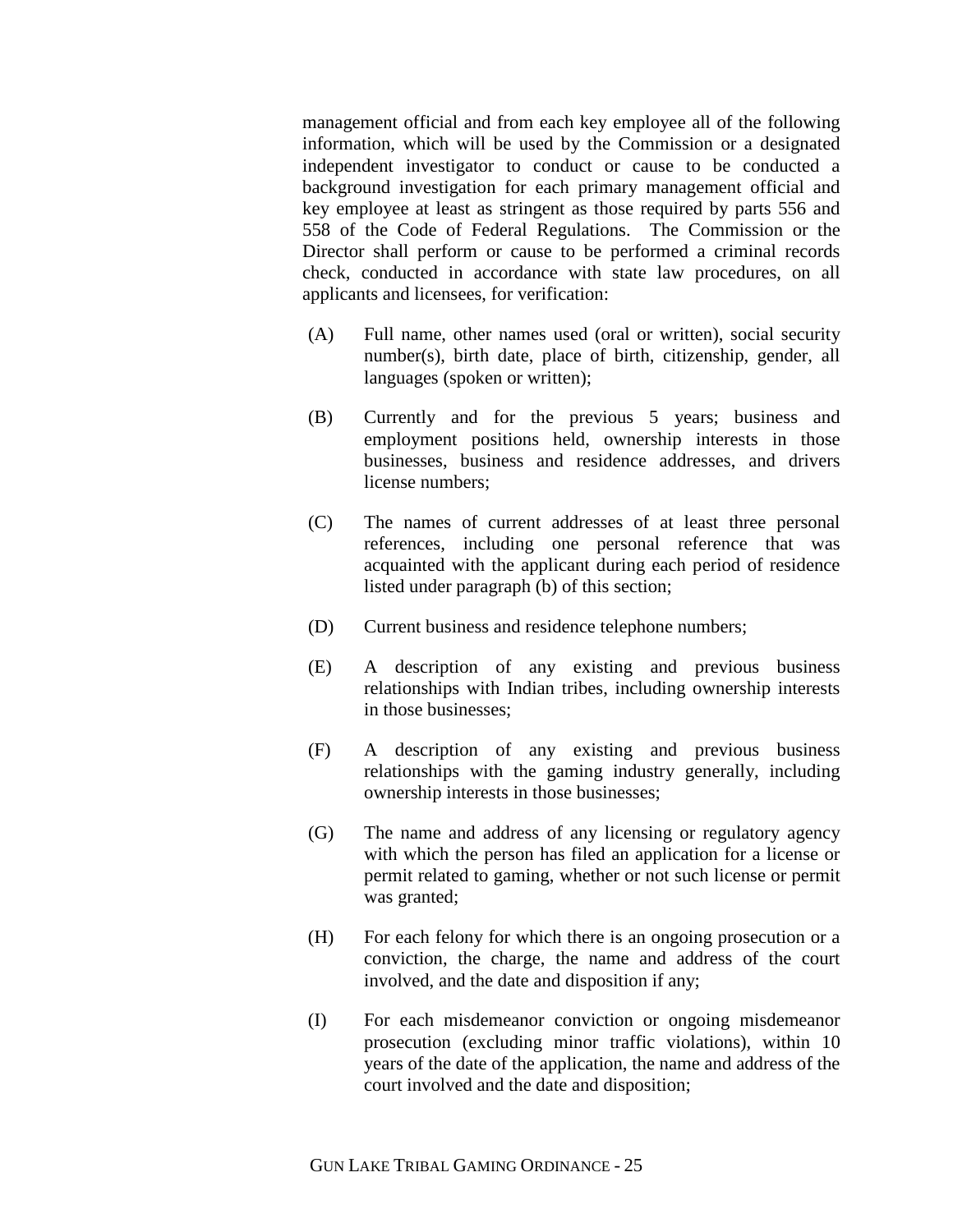- (J) For each criminal charge (excluding minor traffic charges), whether or not there is a conviction, if such criminal charge is within 10 years of the date of the application and is not otherwise listed pursuant to paragraph (h) or (i) of this section, the criminal charge, the name and address of the court involved and the date and disposition;
- (K) The name and address of any licensing or regulatory agency with which the person has filed an application for an occupational license or permit, whether or not such license or permit was granted;
- (L) A photograph taken within the thirty (30) days prior to the submission of the background information;
- (M) Any other information the Commission or Director deems relevant; and
- (N) Fingerprints consistent with procedures adopted by the Commission or Director according to 25 C.F.R. § 522.2(h)
- 10.06 **Consultation with Law Enforcement**. As a part of the background investigation, the Director shall consult with appropriate law enforcement officials concerning any application for a license before the license is issued.
- 10.07 **Fees**. The Commission shall set fees for application, background investigations and licenses. All such fees shall be made payable to the Tribe for use under the Commission's approved budget.

### 10.08 **Ninety Day Limitation; Grace Period; Temporary License**.

- 10.08.1 No licensed gaming operation shall employ a Gaming Employee who does not obtain a license within ninety (90) days of being hired. No Gaming Employee may begin employment without having completed an application for a license. No provider of gaming services shall provide any services for a licensed gaming operation prior to the issuance of a license. If any information is received that would disqualify the applicant from receiving a license, the applicant will no longer be employed or provide gaming services.
- 10.08.2 For Gaming Employees, within twenty (20) days of the receipt of a completed application for licensing, and upon request of the applicant, the Commission may issue a temporary license to the applicant unless the background investigation undertaken discloses that the applicant has a criminal history, or unless other grounds sufficient to disqualify the applicant are apparent on the face of the application. The temporary license shall become void and be of no effect upon: 1) the issuance of the license; 2) the issuance of a notice of denial of a license;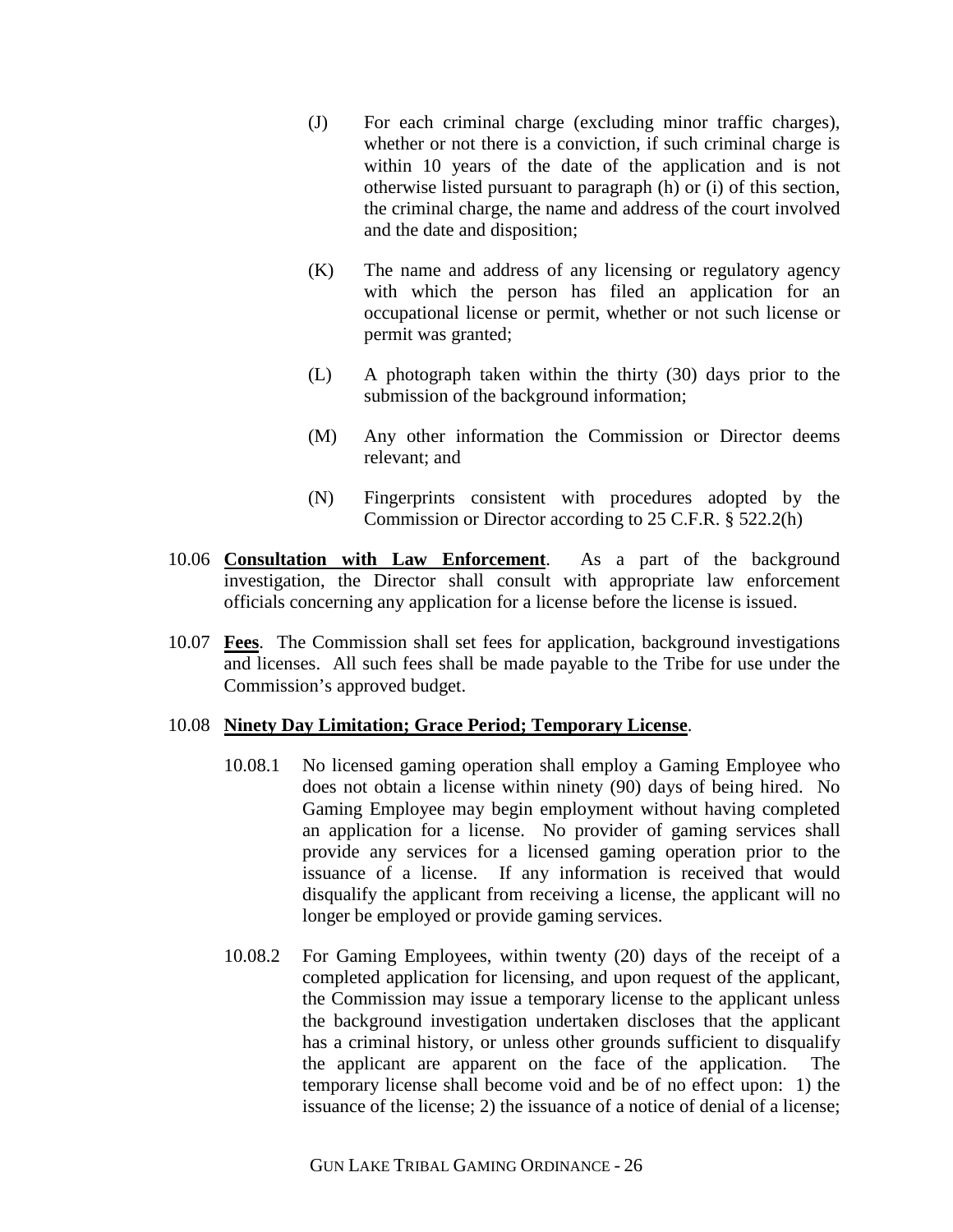or 3) the expiration of ninety (90) days after the applicant has begun working and no license has been issued.

10.09 **Disclosure by Applicant**. The burden of providing eligibility to receive any license is on the applicant. An applicant for licensing shall make true and full disclosure of all information to the Commission or the Director as required by this Ordinance and applicable regulations. It is the duty of the applicant to disclose all information material to whether the applicant's involvement with gaming would jeopardize or compromise the Tribe's interest, whether or not the applicant has been specifically requested to provide that information.

# 10.10 **Violations by Licensee**.

- 10.10.1 Violation of any material provision of this Ordinance or of any Commission regulation by a licensee or its agent or employee as determined by written order of the Director or the Commission after conducting a hearing shall be deemed contrary to the public health, safety, morals, good order, and general welfare of the Tribe, and shall be deemed grounds for refusing to grant, renew, or place conditions on a license, or to suspend or revoke a license.
- 10.10.2 Acceptance of a license or renewal on the part of the licensee shall constitute the licensee's agreement to be bound by all of the regulations and conditions of the Commission and Director and by the provisions of this Ordinance and any amendments hereafter promulgated, and to cooperate fully with the Commission and Director. It is the responsibility of the Licensee to keep informed of the contents of this Ordinance, its regulations, and any amendments thereto. Ignorance will not excuse violations.
- 10.10.3 The Authority or management of any licensed gaming operation shall report to the Director any known or suspected violation of this Ordinance, regulations under this Ordinance or any criminal activity, whether related to gaming or otherwise, by any person licensed under this Ordinance as soon as the information becomes known to the Authority or management. The reports must be made regardless of whether disciplinary action or referral for prosecution is contemplated.

# **Section 11. LICENSING CLASS I, CLASS II, AND CLASS III OPERATIONS.**

- 11.01 **Class I**. Class I gaming may be conducted on Indian land without a license. The Commission or the Director may investigate such activity to insure it does not constitute Class II or Class III gaming.
- 11.02 **Class II**. A separate gaming license shall be required for each place, facility, or location on Indian land at which Class II gaming is conducted by the Authority.
- 11.03 **Class III**. The Commission or the Director, as the Commission deems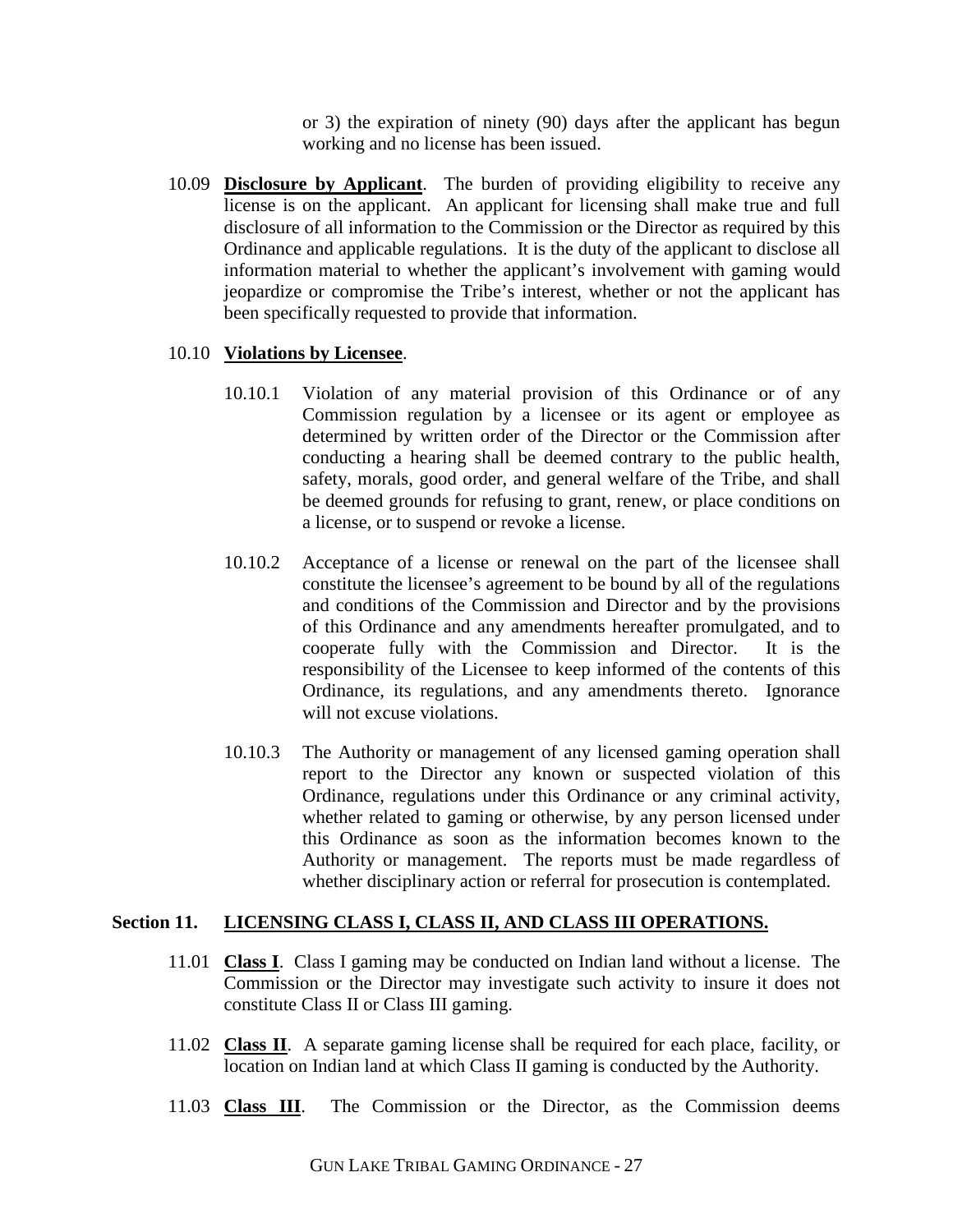appropriate, may license Class III gaming if such gaming is conducted in conformity with the Act, NIGC regulations, the Compact, and this Ordinance. A Class III Gaming Facility Operational License shall be required for all triballyowned or operated gaming operations conducted by the Authority for any gaming other than Class I or Class II gaming.

11.04 **Privately Owned Gaming Not Licensable**. No license may be issued for any gaming operation, whether for one or more occasions, which are owned or operated by any person other than the Tribe.

### 11.05 **Application Elements**.

- 11.05.1 Class II and Class III. Before issuing a license for any Class II or Class III gaming operation the Commission or the Director, as the Commission deems appropriate, shall:
	- (A) review the proposed gaming activity to ensure that all threshold criteria required by this Ordinance shall be met;
	- (B) ensure that the necessary background checks on management contractors, gaming employees, and providers of gaming services as required by this Ordinance has been, or is being, conducted;
	- (C) review and approve the accounting procedures to be used in such gaming activity;
	- (D) take any additional steps necessary to ensure the integrity of such gaming activity;
	- (E) for Class III gaming, review all aspects of the proposed gaming operation to ensure that it will be in compliance with the provisions of the applicable Compact; and
	- (F) ensure that the threshold criteria in 11.06 are met.
- 11.06 **Threshold Criteria for Potential Gaming Operations**. The Commission or the Director, as the Commission deems appropriate, shall issue a license for Class II or Class III gaming to any tribally-owned or tribally-operated gaming operation if:
	- 11.06.1 The proposed gaming activity is to be located on land which was held in trust for the Tribe prior to October 17, 1988 or on trust lands which were located within or contiguous to the boundaries of the the Tribe's Indian Lands on October 17, 1988 or on lands taken into trust after October 17, 1988 which has been authorized for gaming by the Secretary of the Interior under 25 U.S.C. § 2719(b)(1);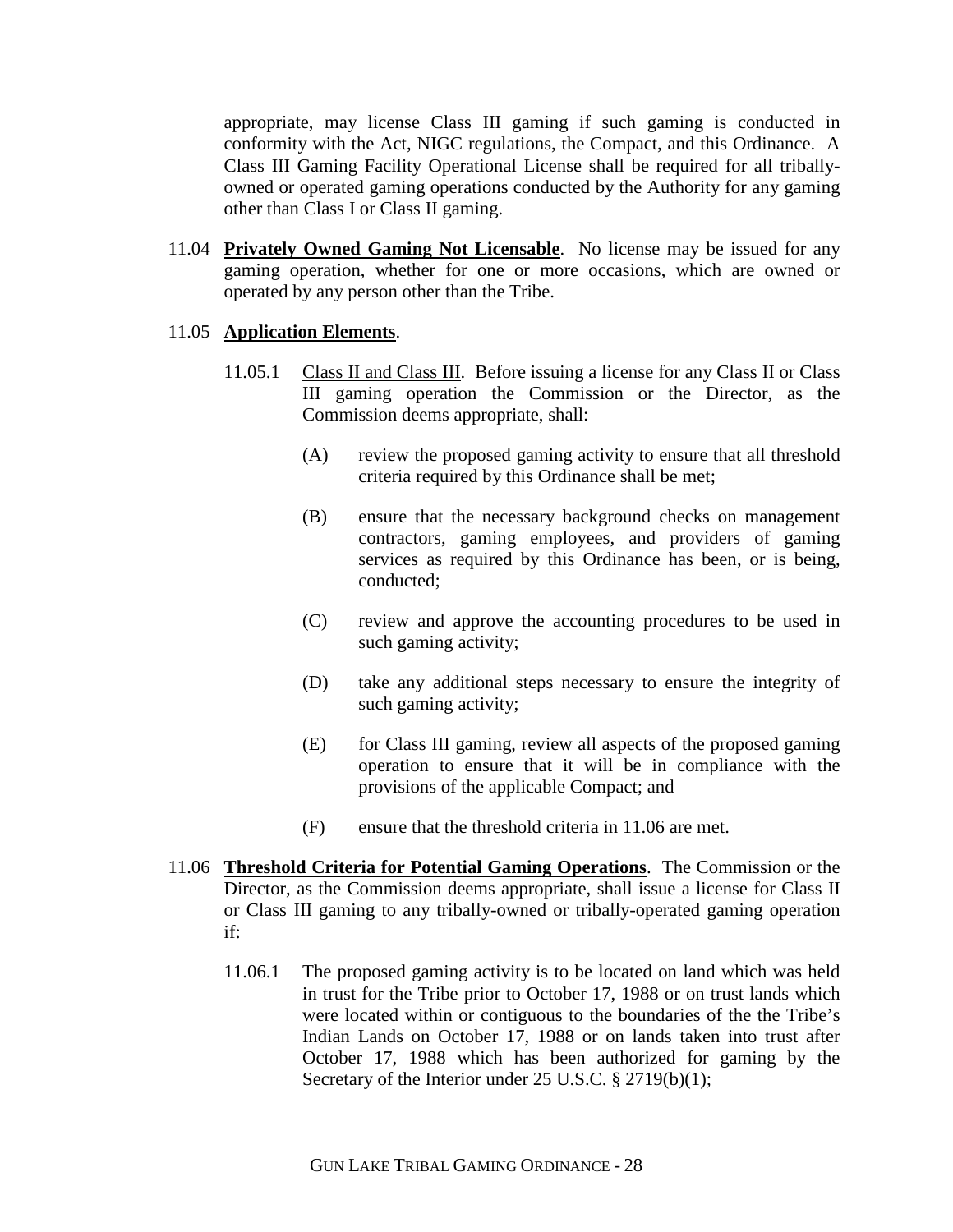- 11.06.2 The State of Michigan continues to permit such gaming for any purpose by any person, organization or entity, and such gaming is not otherwise specifically prohibited on Indian land by federal law;
- 11.06.3 The Tribe will have the sole proprietary interest;
- 11.06.4 The proposed gaming activity is authorized by a Tribal Council resolution;
- 11.06.5 The resolution authorizing the proposed gaming activity provides that:
	- (A) the revenues or the proposed gaming activity shall be audited annually and copies of those audits will be provided to the Commission and the National Indian Gaming Commission;
	- (B) the proposed gaming activity shall comply with all IRS reporting and filing requirements;
	- (C) all of the proceeds of the proposed gaming activity shall be used for the purposes stated in Section 5;
	- (D) all contracts for gaming services for an amount in excess of \$25,000 annually, except contracts for legal and consulting services, shall be subject to an annual independent audit;
	- (E) the construction or maintenance of the gaming facility and the operation of the proposed gaming activity shall be conducted in a manner which the Commission finds will adequately protect the environment and the public health and safety;
	- (F) all primary management officials and key employees shall pass background checks and obtain the tribal gaming employee licenses required by this Ordinance;
	- (G) the Commission shall have the authority to regulate the proposed gaming activity;
	- (H) the proposed gaming activity shall pay to the National Indian Gaming Commission such fees as federal law may require to be paid; and
	- (I) in the event the gaming activity is Class III gaming, such gaming activity meets all other criteria established by the Compact.
- 11.07 **License Application Fees**. An application fee shall be required for a Class II or Class III gaming operation. Said fee shall be set by the Commission and shall accompany the application.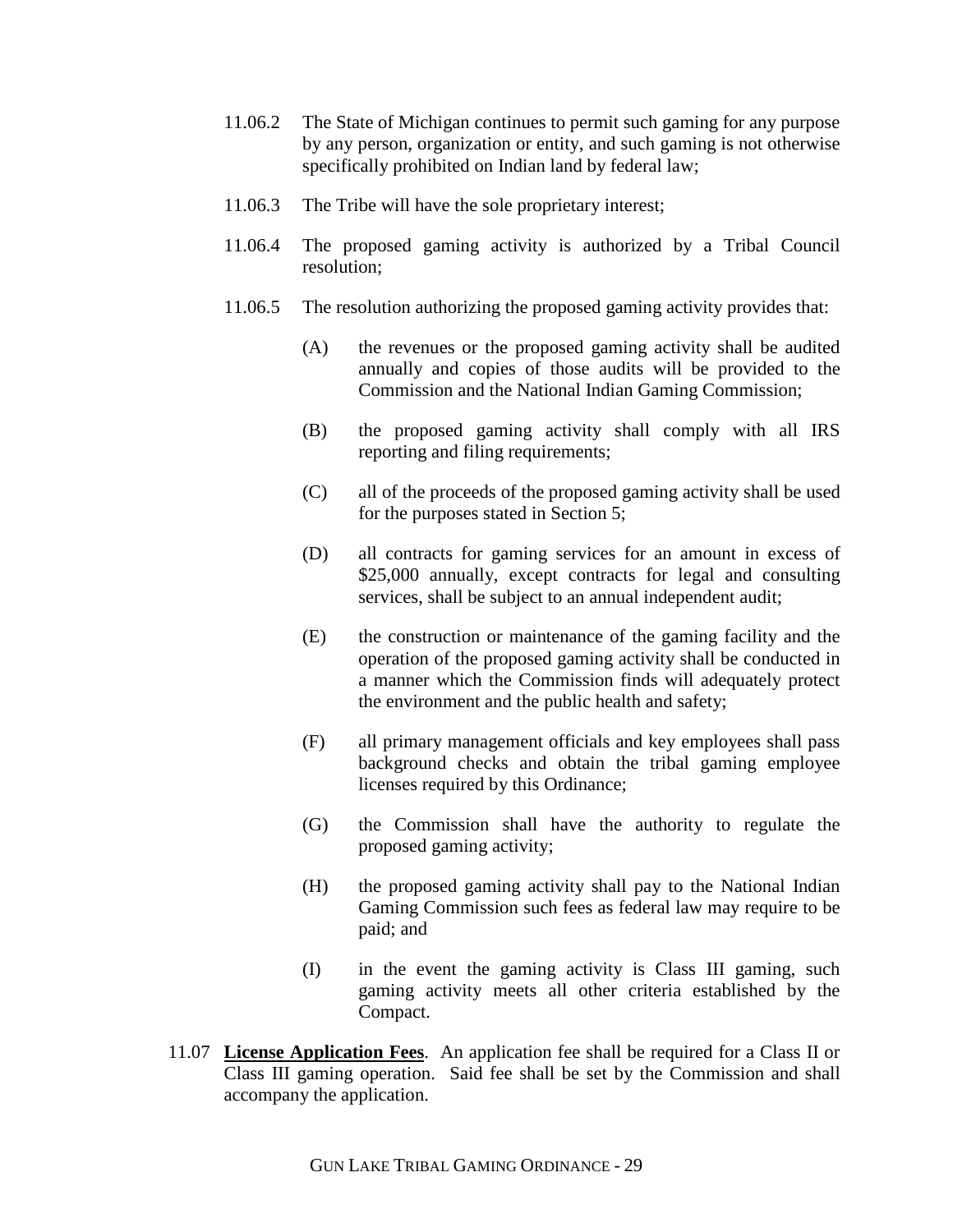- 11.08 **License Tax**. No annual license tax shall be required for a Class II or Class III gaming operation.
- 11.09 **Terms of License**. A Class II and Class III gaming license shall be valid for a period of three (3) years from the date of issuance.
- 11.10 **Posting of Licenses**. Each Class II or Class III gaming operation shall post the applicable tribal gaming license in a conspicuous location in the facility where such gaming is offered.
- 11.11 **Criteria for Gaming License Renewals**. Each gaming license must be renewed every three (3) years from the date of issuance. A renewal fee, in an amount as determined by the Commission shall be submitted with every renewal application. In order to obtain a renewal of a license, the licensee shall submit a written renewal application to the Director on the form provided by the Director. No renewal application for a gaming operation shall be approved until the annual report, required by Section 11.12 below, has been properly filed. All renewal applications submitted shall be approved in 30 days or less unless the Commission or the Director believes, based on reasonable grounds, that the gaming has been or will be operated in violation of tribal, federal or other applicable law, or the terms and conditions of the Compact have been or will be violated.
- 11.12 **Annual Reports**. For each separate license issued to a gaming operation under the control of the Authority, the Authority or the gaming operation shall file an annual report with the Director between the 15th and the last day of the 12-month term of each license. The report shall be submitted to the Director on the annual report form provided by the Director and shall include, at a minimum, the following information:
	- 11.12.1 The name, address and telephone number of the manager of gaming for the operation;
	- 11.12.2 The names, addresses and titles of all key employees of the operation;
	- 11.12.3 A description of the gaming activity that has been operated under the license and the total gross sales thereafter;
	- 11.12.4 A written copy of any changes the Authority or management proposes to the gaming operation's rules;
	- 11.12.5 A statement of the specific date or dates and time or times on which the Authority or management wishes to operate its gaming activity over the next license period;
	- 11.12.6 The name and address of the person who will be designated as the primary management official over the next license period;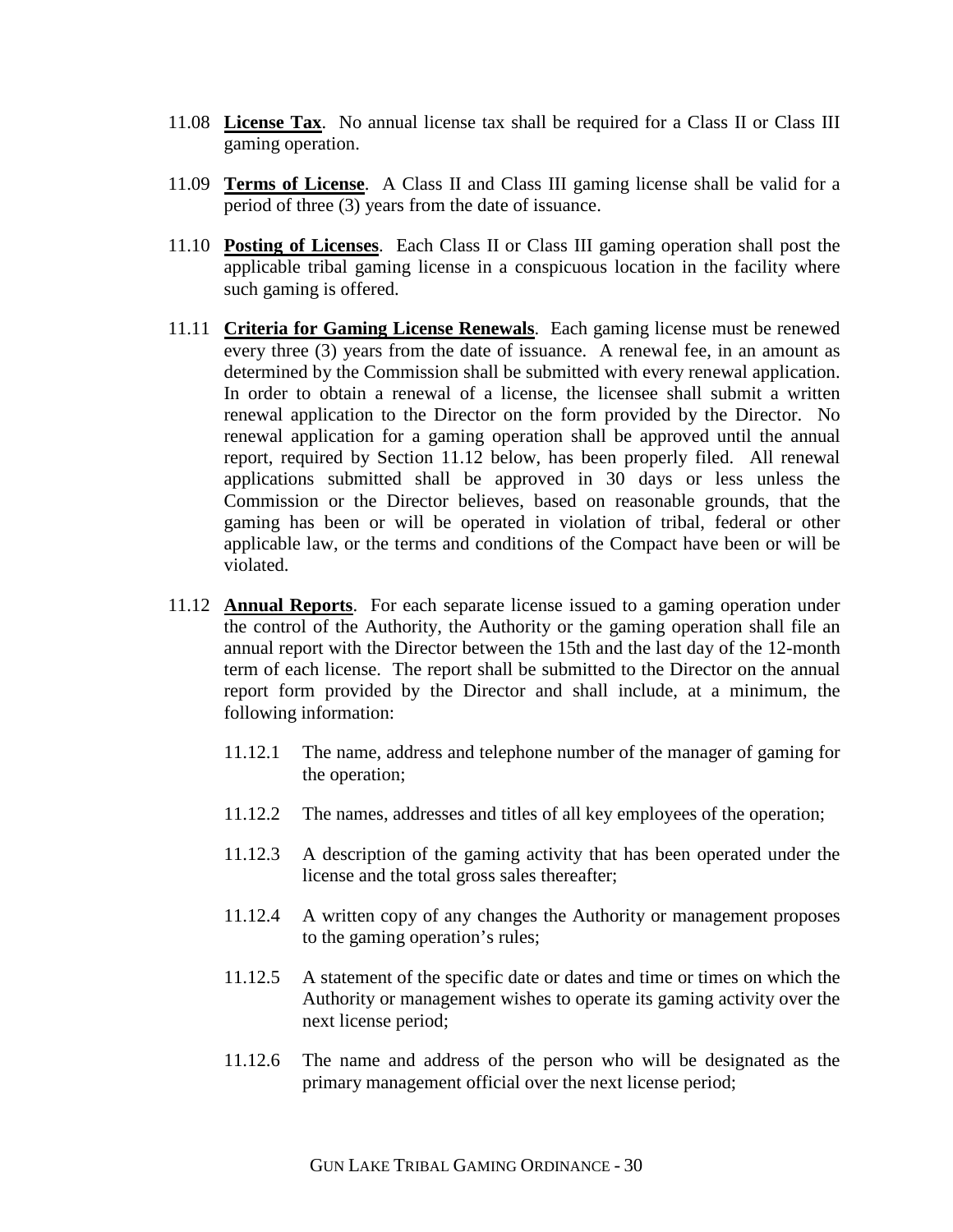- 11.12.7 A statement of any changes in the primary management officials or key employees who will operate the gaming activity over the next license period;
- 11.12.8 The names and addresses of any employees who the Commission or the Director may determine to be key employees during review of the application;
- 11.12.9 Written proof that the gaming operation has paid, and will continue to pay, to the National Indian Gaming Commission such fees as federal and tribal law may require it to pay;
- 11.12.10 A sworn statement that the Authority or mangement has complied with the Internal Revenue Codes and Regulations, including written notice of customer winnings, and a statement that the Authority or management shall continue to obey all tribal and federal laws and shall hold the Commission, the Director, and the Tribe harmless for failure to do so;
- 11.12.11 Any location at which gambling has been conducted and any new location where gambling will be established in the next license period;
- 11.12.12 The number of full-time equivalent people, on an annualized basis, employed by the gaming operation during the past 12 months, together with a projection of the number of full-time equivalent people who are expected to be employed during the next license period;
- 11.12.13 The total gross revenue of the gaming operation attributable directly or indirectly to gambling over the proceeding 12 months;
- 11.12.14 A sworn statement that the Authority, management and all of their gaming employees continue to consent to Tribal Court jurisdiction and service of process in all matters arising from the conduct of triballylicensed gaming activity; and
- 11.12.15 If the manager is a corporation, a copy of any amendment to its articles of incorporation, properly certified by the incorporating government, unless a current copy has already been filed with the Commission.
- 11.13 **Closure of a Licensed Tribal Gaming Activity**. If the Commission or the Director finds that any tribally owned gaming operation is in violation of this Ordinance, or otherwise presents a threat to the public, the Commission or the Director, with the consent of the Commission, must immediately notify the Tribal Chairman and the Tribal Council to correct the violation. The Tribal Council may close down any gaming operation temporarily or permanently at any time with or without cause.
- 11.14 **Unclaimed Property; Annual Report**. In the event the Gaming Operation is in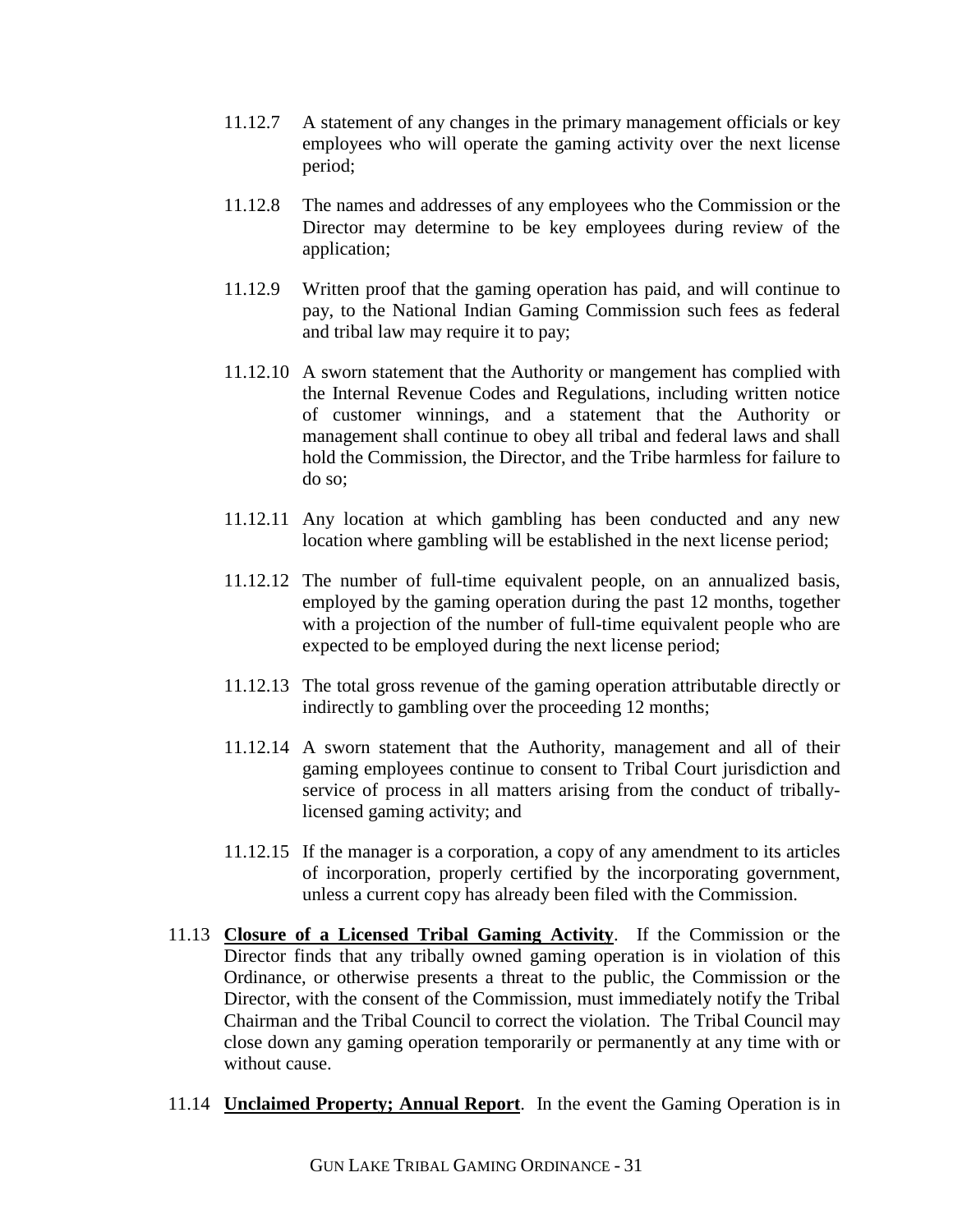receipt of Unclaimed Property, the Gaming Operation shall file an annual report to the Commission, and shall submit an amount equal to the Unclaimed Property to the Tribe. The report must be verified and must contain:

- 11.14.1 A description of the property;
- 11.14.2 Except with respect to a traveler's check or money order, the name, if known, and last known address, if any, and the social security number or taxpayer identification number, if readily ascertainable, of the apparent owner of property of the value of \$50 or more;
- 11.14.3 In the case of an amount of \$50 or more held or owing under an annuity or a life or endowment insurance policy, the full name and last known address of the annuitant or insured and of the beneficiary;
- 11.14.4 In the case of property held in a safe-deposit box or other safekeeping depository, an indication of the place where it is held and where it may be inspected by the Administrator and any amounts owing to the holder; and
- 11.14.5 The date, if any, on which the property became payable, demandable or returnable and the date of the last transaction with the apparent owner with respect to the property.
- 11.14.6 Other information that the Administrator by regulation prescribes as necessary for the administration of this chapter.
- 11.14.7 The report must be filed before November 1 of each year and cover the 12 months next preceding July 1 of that year. The report shall include an amount equal to the total amount of Unclaimed Property submitted via check or wire transfer to the Tribe's general fund.
- 11.14.8 Upon payment or delivery of property to the Tribe, the Tribe assumes custody and responsibility for the safekeeping of the property. The Gaming Operation who pays or delivers property to the Tribe in good faith is relieved of all liability arising thereafter with respect to the property.
- 11.14.9 The Gaming Operation who has paid money to the Tribe pursuant to this chapter may subsequently make payment to a person reasonably appearing to the holder to be entitled to payment. Upon a filing by the holder of proof of payment and proof that the payee was entitled to the payment, the Tribe shall promptly reimburse the holder for the payment without imposing a fee or other charge. If reimbursement is sought for a payment made on a negotiable instrument, including a traveler's check or money order, the holder must be reimbursed upon filing proof that the instrument was duly presented and that payment was made to a person who reasonably appeared to be entitled to payment.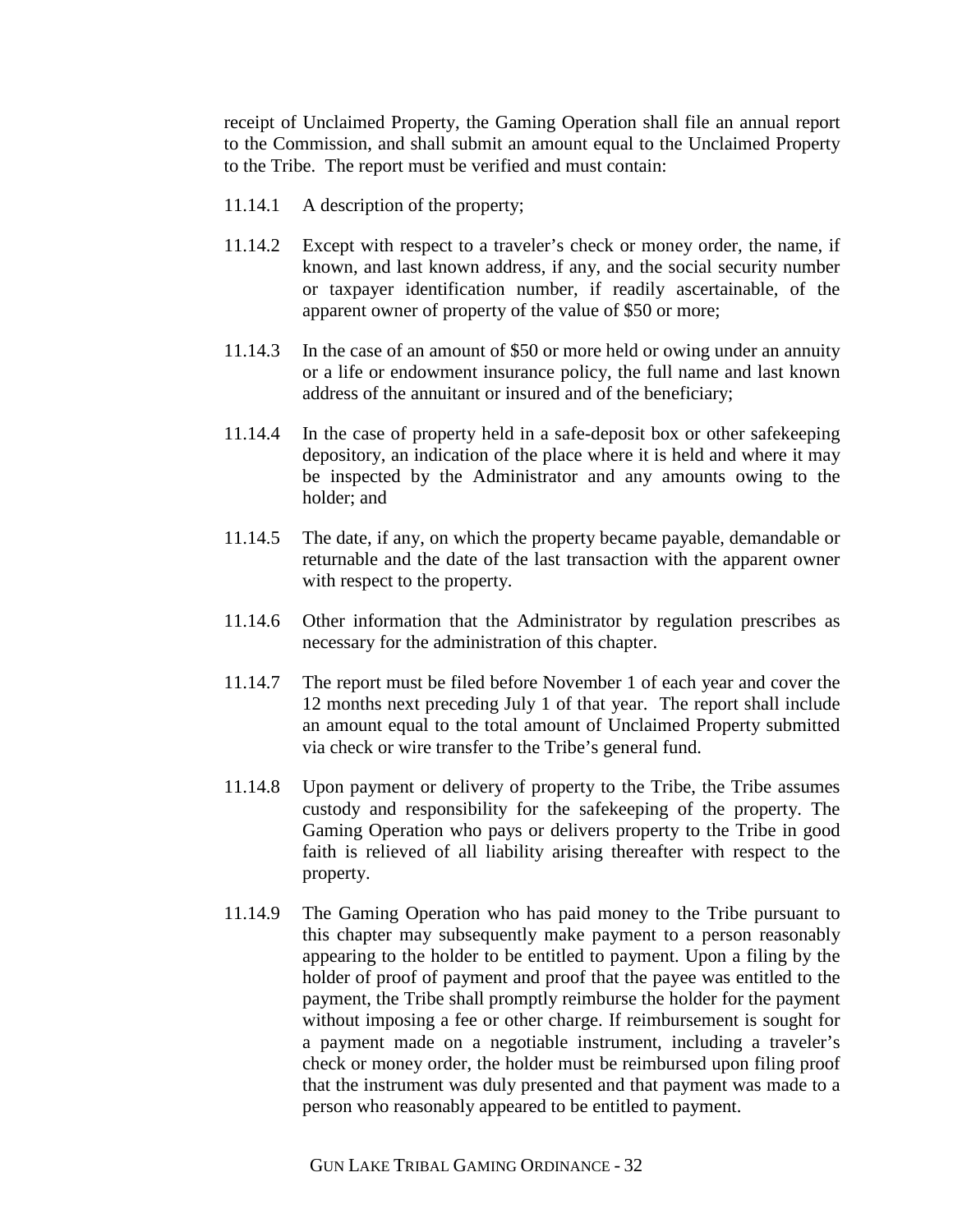11.14.10 The Tribe may accept a holder's affidavit as sufficient proof of the holder's right to recover money and property under this section.

11.15 **Self-Exclusion Jackpots**. Any jackpot won by a person whose name appears on the self-exclusion list shall be forwarded to the Tribe and subsequently donated to a nonprofit charitable organization that has been approved or authorized by the Council to receive such donations.

## **Section 12. LICENSING PRIMARY MANAGEMENT OFFICIALS AND KEY EMPLOYEES; AND OTHER GAMING EMPLOYEES.**

12.01 **Current and Valid Gaming Employee License Required**. Each primary management official and key employee of a Class II or Class III gaming operation, and any employee of the Commission, must possess a current and valid gaming employee license.

# 12.02 **Eligibility Determination**.

- 12.02.1 Any person determined by the Commission or the Director, as the case may be, to be qualified to receive a gaming employee license shall be issued a license. No license shall be issued unless a background investigation has been completed on the applicant.
- 12.02.2 The Commission or the Director, as the case may be, shall review an applicant's prior activities, criminal record, if any, and reputation, habits and associations to make a finding concerning the eligibility of a key employee or primary management official or other gaming employee for a license. If the Commission or Director determines that the licensing of the person poses a threat to the public interest or to the effective regulation of gaming, or creates or enhances dangers of unsuitable, unfair, or illegal practices and methods and activities in the conduct of gaming, the Commission or Director shall not license that person in a key employee or primary management official position.
- 12.02.3 No license shall be granted to any person who:
	- (A) is under the age of 18, except those persons that are employed in a gaming position with a direct connection to any Class III gaming shall be at least 21 years of age; or
	- (B) has been convicted of or entered a plea of guilty or no contest to a gambling related offense, fraud or misrepresentation. The terms "fraud or mispresentation" as used herein shall mean a criminal offense committed in Michigan or any other jurisdiction, involving theft, fraud or mispresentation, which is a felony or would be a felony if committed in Michigan, and which was committed as an adult or prosecuted as an adult offense, and which has not been effectively removed from the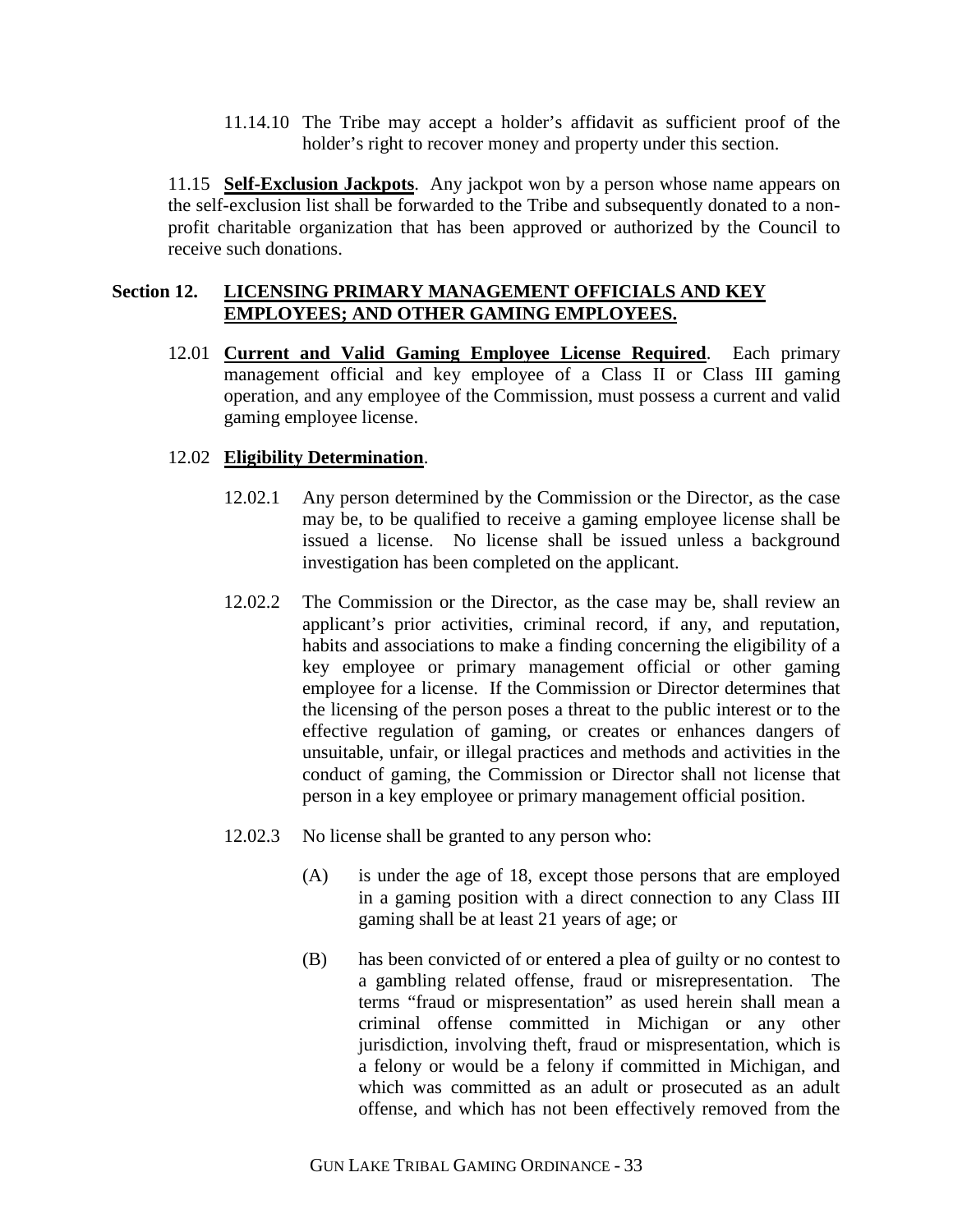employee's criminal record by executive pardon, State court order, or operation of law; or

- (C) has been convicted of or entered a plea of guilty or no contest to any offense not specified in subsection (B) within the immediately preceding five (5) years that is, or would be, a crime under the provisions of the Michigan Penal Code, Act No. 328 of the Public Acts of 1931, as amended, being MCL 750.1 to 750.568, or the controlled substances provisions of the Michigan Public Health Code, Act No. 368 of the Public Acts of 1978, as amended, being MCL 333.7101 to 333.7545, or any other criminal offense involving theft, dishonesty, fraud or misrepresentation arising under the law of Michigan or another jurisdiction, that was committed as an adult or prosecuted as an adult offense and which has not been effectively removed from the employee's criminoal record by executive pardon, State court order, or operation of law. This provision shall not apply if that person has been pardoned by the Governor of the State where the conviction occurred or, if a Tribal member, is determined to be a person who is not likely again to engage in any offense or criminal course of conduct and the public good does not require that the applicant be denied a gaming license; or
- (D) is determined to have participated in organized crime or unlawful gambling or whose prior activities, criminal record, if any, or reputation, habits, and associations pose a threat to the public interest or to the effective regulation and control of gaming, or create or enhance the dangers of unsuitable, unfair, or illegal practices, methods and activities in the conduct of gaming or the carrying on of the business and financial arrangements incidental thereto.
- (E) is a person whose license has previously been revoked pursuant to the Tribe's Gaming Ordinance, or to whom the issuance or renewal of a License has been denied, except with the unanimous approval of the Commission.

### 12.03 **Application Procedure for License**.

12.03.1 Any person seeking employment with a gaming operation as a primary management official, key employee or gaming employee which gaming employee is deemed by the Commission or Director as needing a gaming license, shall submit an application to the Commission or Director on such form or in such manner as the Commission or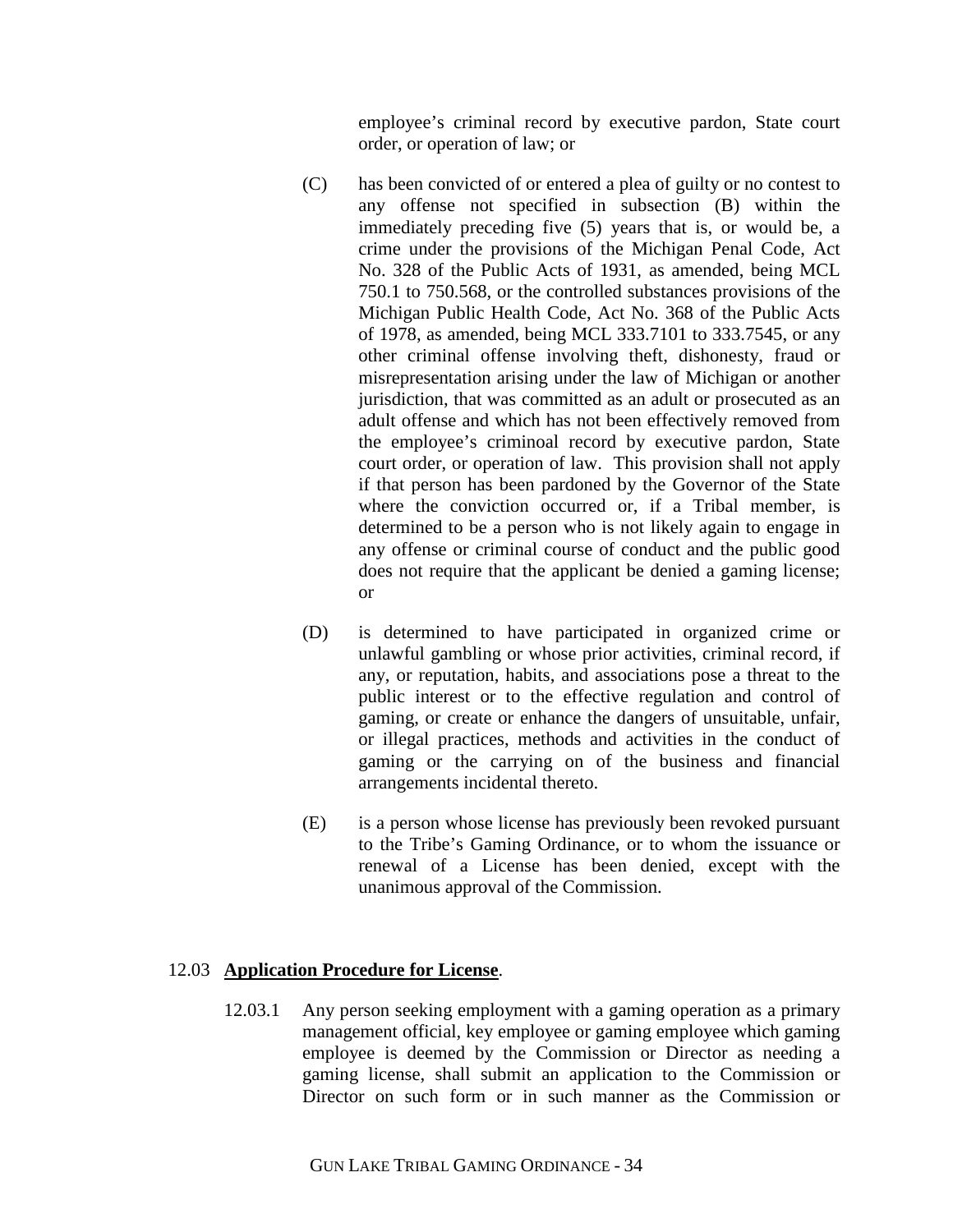Director may require.

- 12.03.2 The Commission or Director will conduct or cause to be conducted a background investigation on each applicant using the information provided on the application. At a minimum, the application shall contain the following information:
	- (A) the applicant's name, including all other names used, current home and work addresses and telephone numbers, gender, Social Security Number, place of birth, date of birth, citizenship, and driver's license number, as well as the address of his personal residences over the past 5 years;
	- (B) the specific location at which the applicant is applying to be employed;
	- (C) the name and job description of the position the applicant is applying for;
	- (D) the names and addresses of the applicant's living parents, grandparents, spouse, children, brothers, and sisters, including step-, half- and in-laws;
	- (E) a statement as to whether or not the applicant has ever been charged with a crime, and if so, the charge, the name and address of the court involved, the applicant's explanation of the outcome of the case, including the date of final disposition;
	- (F) the names, current addresses and telephone numbers of three references who are not related to the applicant and who were acquainted with the applicant when the applicant was residing at each of the addresses listed in subsection (A) above;
	- (G) a list of the applicant's current and previous jobs over the preceding 5 years, including the name, address and telephone number of his employer, and the position held;
	- (H) the names and addresses and a brief description of all businesses in which the applicant currently holds, or has, within the last 5 years held, an ownership interest;
	- (I) a description of any existing and previous employment relationships with an Indian Tribe, including the employee position held, name of the Tribe involved and name and address of a person who can attest to the accuracy of the information provided;
	- (J) a description of any current or past non-employee business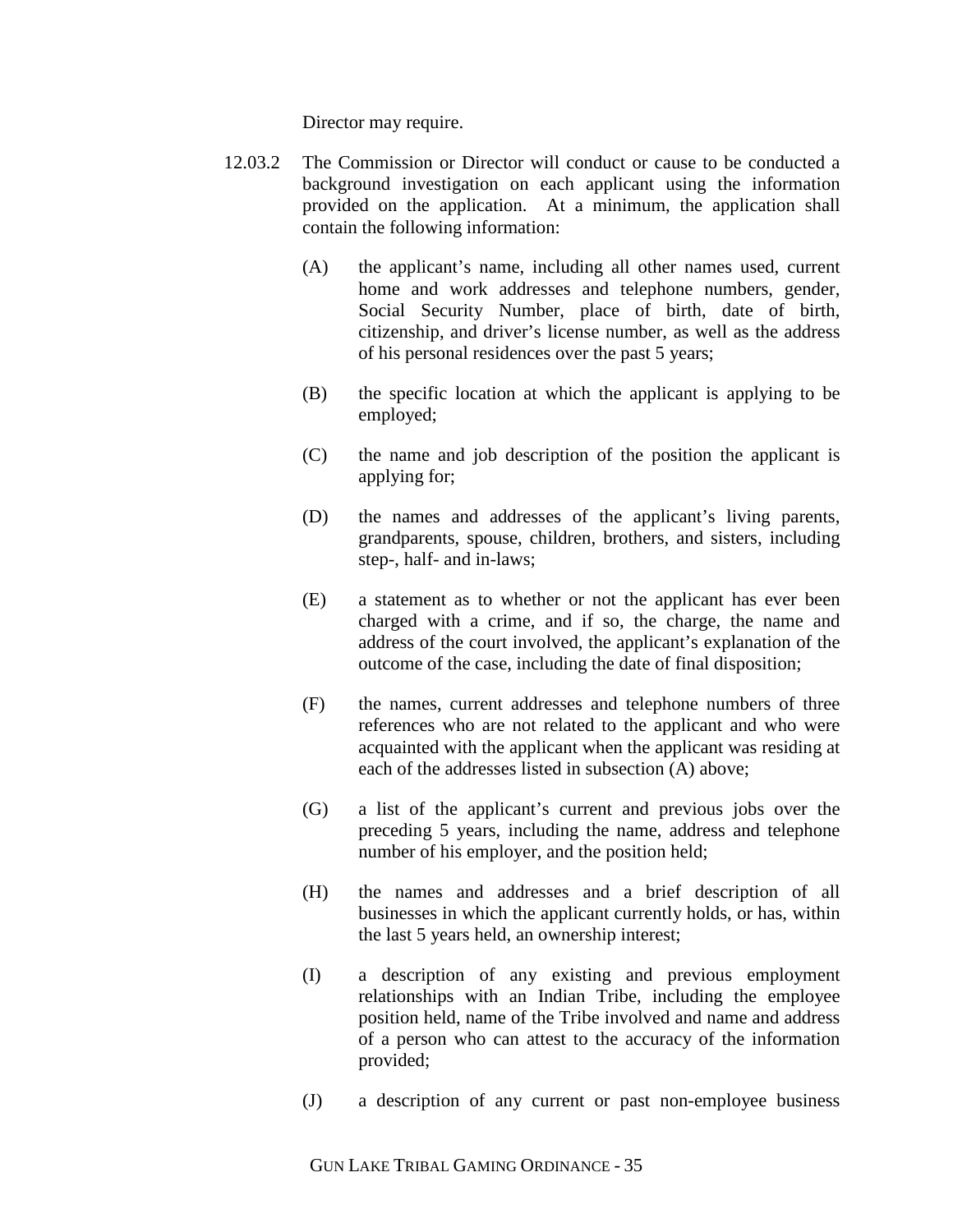arrangements that the applicant has had with an Indian Tribe, including the name of the Tribe involved and the name and address of a person who can attest to the accuracy of the information provided;

- (K) a statement as to whether the applicant has had any past employment with, or ownership interest in, any gaming business. If so, the applicant shall provide a written statement describing his position, the dates during which that position was held, a description of the applicant's ownership interest or job responsibilities and the name, address and phone number of the business, and a person who can attest to the accuracy of the information provided;
- (L) a list of all gaming-related licenses the applicant has applied for, whether or not those licenses were granted and the name and address and phone number of the regulatory agency involved;
- (M) a list of all professional or business licenses the applicant has applied for, whether or not those licenses were granted and the name, address and phone number of the regulatory agency involved;
- (N) a statement of all languages written or spoken;
- (O) a sworn statement that neither the applicant nor any member of his immediate family has a past or current financial interest, other than a salary interest, in any gaming-related activity anywhere. If the applicant has any relative who has such a relationship, the applicant shall fully disclose the name and the nature of the relationship;
- (P) written permission giving the Commission or the Director the right to investigate the applicant's background, including the applicant's criminal record, civil and criminal judgments and credit history;
- (Q) a complete disclosure of any pending or anticipated civil or criminal action against the applicant, including the name and address of the police department and court involved;
- (R) a disclosure of any civil or criminal judgments rendered against the applicant, including the case number, a description of the judgment and the name and address of the court involved; and
- (S) any other information that might bring into question the applicant's fitness to serve as a gaming employee of a licensed gaming operation.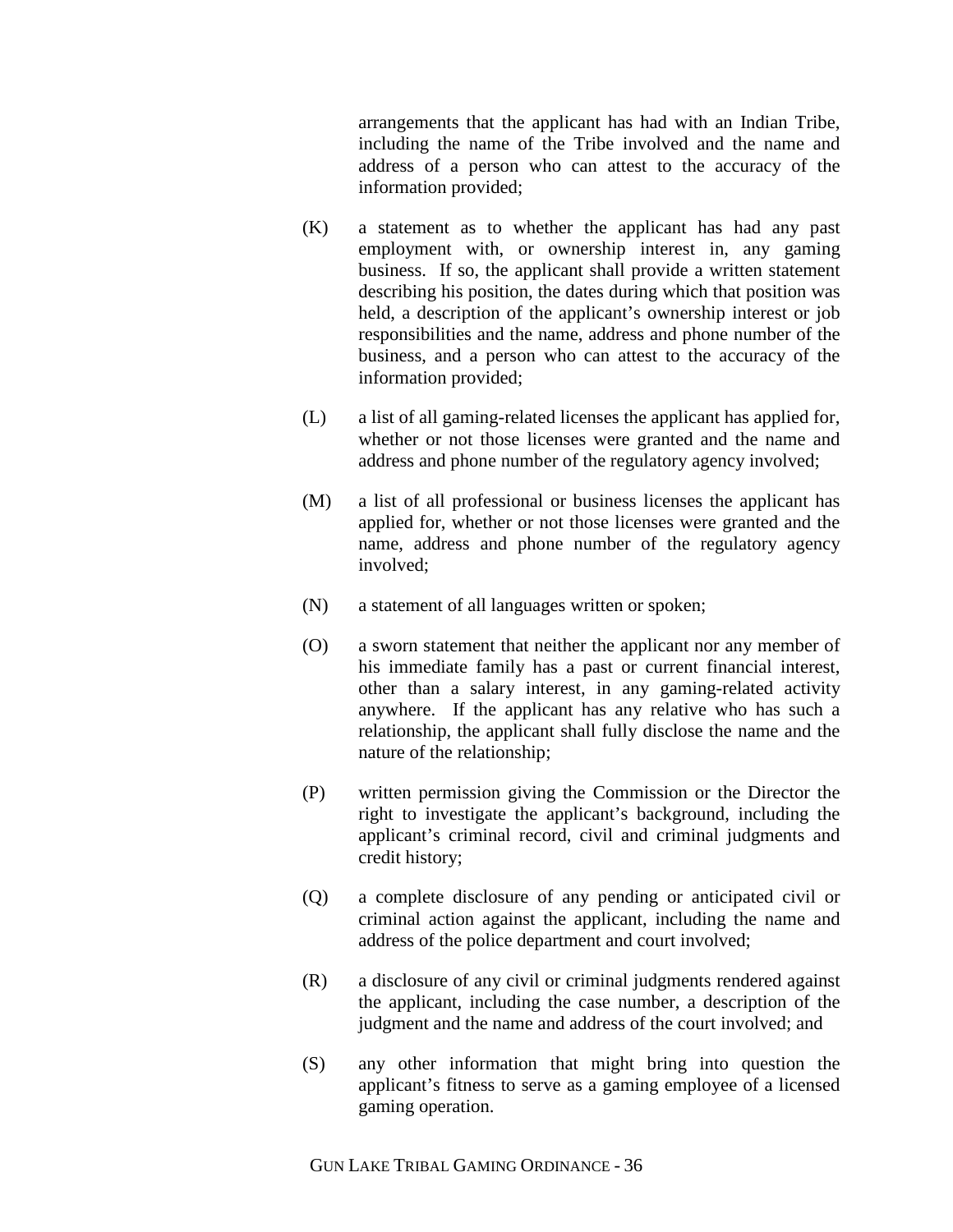- 12.03.3 Each application shall be accompanied by a sworn statement that the applicant will submit to the jurisdiction of the Tribe and the Tribal Court, if employed.
- 12.03.4 Each application shall be accompanied by a photograph taken within the last thirty (30) days prior to the submission of the information.
- 12.03.5 Each application shall be accompanied by a sworn statement that the applicant will abide by all applicable tribal and federal laws, regulations and policies.
- 12.03.6 Each application shall be accompanied by an application fee the amount of which shall be set by the Commission.
- 12.03.7 The following notice shall be placed on the application form for a key employee or a primary management official or other employee before that form is filled out by the applicant, along with a written statement that the applicant has read, understands and approves of the following Privacy Act notice and False Statement notice:

**In compliance with the Privacy Act of 1974, the following information is provided: Solicitation of the information on this form is authorized by 25 U.S.C. 2701** *et seq.* **The purpose of the requested information is to determine the eligibility of individuals to be granted a gaming license. The information will be used by the Tribal gaming regulatory authorities and by the National Indian Gaming Commission (NIGC) members and staff who have need for the information in the performance of their official duties. The information may be disclosed by the Tribe or the NIGC to appropriate Federal, Tribal, State, local, or foreign law enforcement and regulatory agencies when relevant to civil, criminal or regulatory investigations or prosecutions or when pursuant to a requirement by a tribe or the NIGC in connection with the issuance, denial, or revocation of a gaming license, or investigations of activities while associated with a tribe or a gaming operation. Failure to consent to the disclosures indicated in this notice will result in a tribe's being unable to license you for a primary management official or key employee position.**

**The disclosure of your Social Security Number (SSN) is voluntary. However, failure to supply a SSN may result in errors in processing your application.**

**A false statement on any part of your license application may be grounds for denying a license or the suspension or revocation of a license. Also, you may be punished by fine or imprisonment (U.S. Code, title 18, section 1001).**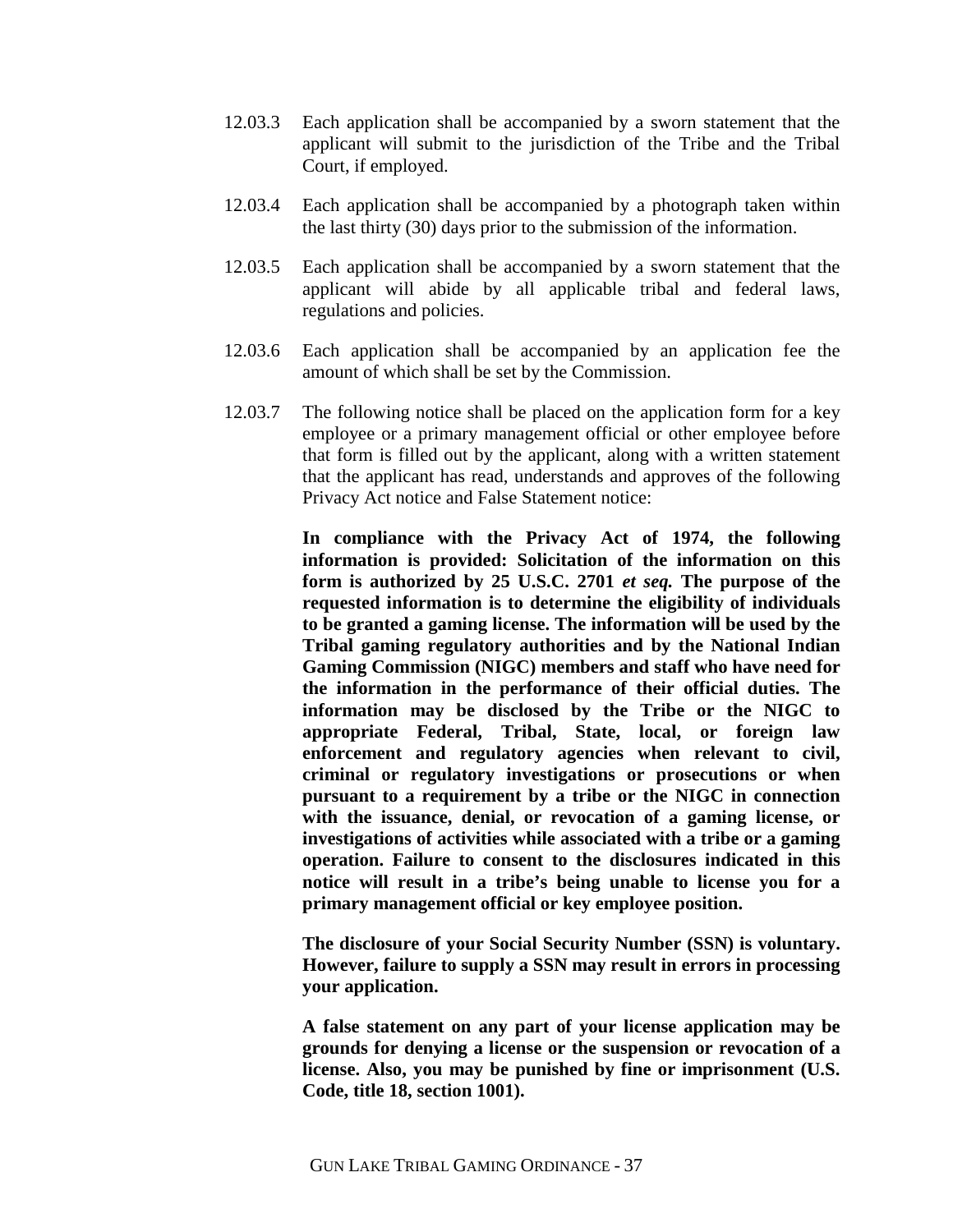12.03.8 Fingerprint Verification. The Commission, or other designated entity qualified to conduct backgrounding, will take and process the fingerprints of each gaming license applicant for a criminal history check to be conducted in accordance with state law procedures. A criminal history check will include a check of criminal history records maintained by the Federal Bureau of Investigation.

# 12.04 **Review Procedure**.

- 12.04.1 The Director shall forward a copy of each application to a designated tribal or state law enforcement agency or other designated entity qualified to conduct backgrounding, and arrange for that agency or entity to verify in writing the accuracy of the applicant's criminal record. The Director, or licensing staff, shall also contact each reference provided in the application and take other appropriate steps to verify the accuracy of the information presented and prepare a report of findings, and shall keep each reference interview confidential. The Commission or the Director (or designated staff) shall review a person's prior activities, criminal record, if any, and reputation, habits and associations to make a finding concerning eligibility of a key employee or primary management official or other employee for employment in the gaming operation. If the Commission or Director determines that licensing of the person poses a threat to the public interest or to the effective regulation of gaming, or creates or enhances dangers of unsuitable, unfair, or illegal practices and methods and activities in the conduct of gaming, the Commission will not issue a license for that person. For all other gaming employees, the Commission or the Director shall review the findings resulting from the application and either grant or deny the license, if one is required by this Ordinance or advise the Authority that the applicant's information has been reviewed and there exists no barrier to employment. The applicant shall be notified in writing of the Commission or the Director's decision. Should the applicant disagree with a decision made by the Director, the applicant may request a hearing of the Commission to review the decision. After the hearing, if the Commission votes to deny a license, it shall include within this notification the specific reasons for its decision.
- 12.04.2 All applications, background checks and Commission or Director decisions shall be retained in the Commission files for a period of at least three (3) years from date of termination or after the denial of a license.

# 12.05 **Reports to NIGC; Processing of Applications for Key Employees or Primary Management Officials**.

12.05.1 At the time a primary management official or key employee is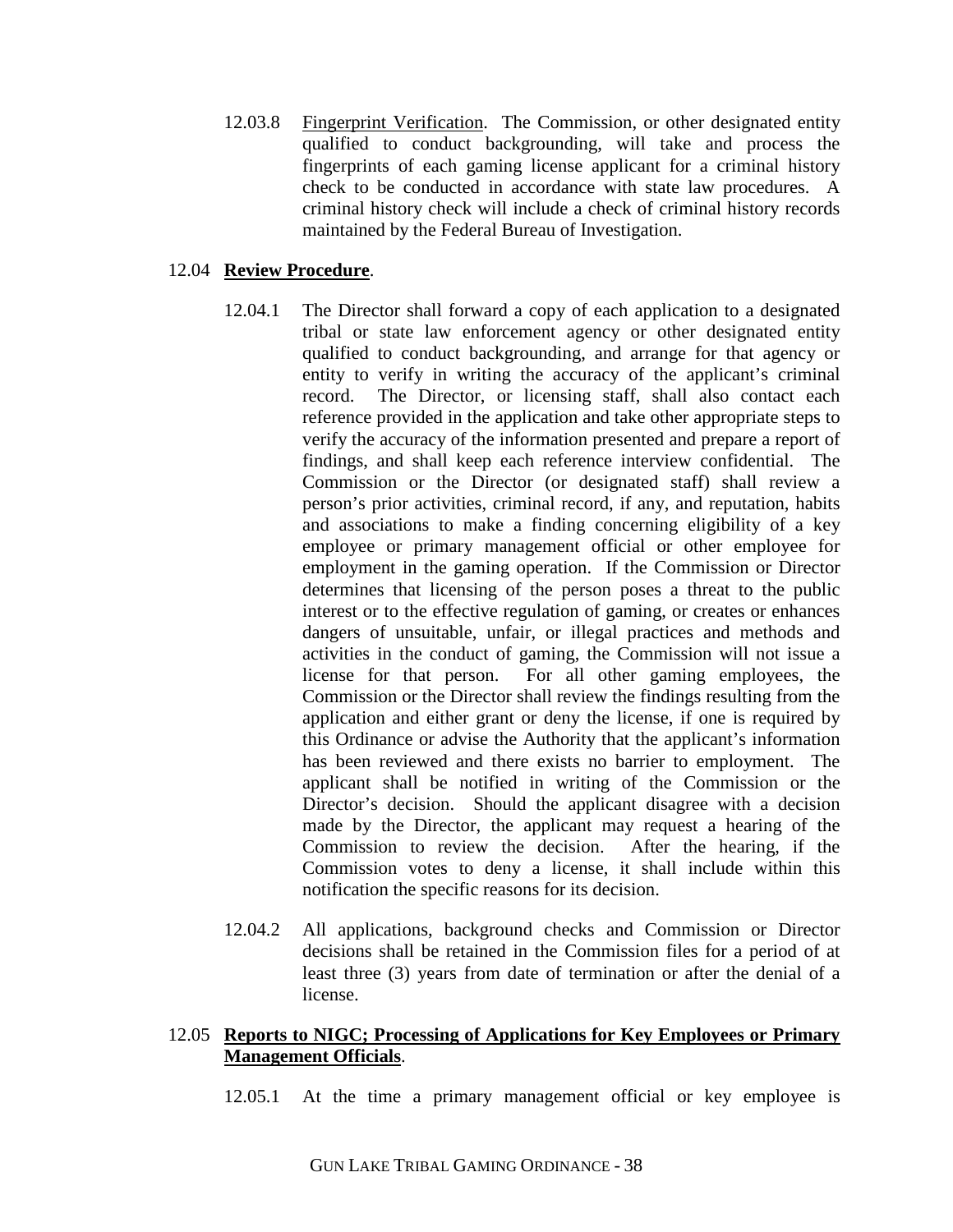employed by a licensed gaming operation, the Director shall forward to the NIGC a completed application for a license containing the information required in this Title and conduct the background investigation required in this Ordinance.

- 12.05.2 Before issuing a license to a primary management official or key employee, and in no event more than sixty (60) days after a primary management official or a key employee begins work or of the effective date of this Ordinance, the Director shall forward to NIGC an investigative report on the background investigation for that primary management official or key employee, together with a copy of the determination on eligibility for licensing. The investigative report shall include the following:
	- (A) steps taken in conducting a background investigation;
	- (B) results obtained;
	- (C) conclusions reached; and
	- (D) the bases for those conclusions.

 The Commission shall submit a notice of results of the applicant's background investigation to the Commission no later than sixty (60) days after the applicant begins work. The notice of results shall contain:

- (A) Applicant's name, date of birth, and social security number.
- (B) Date on which applicant began or will begin work as key employee or primary management official.
- (C) A summary of the information presented in the investigative report, which shall at a minimum include a listing of:
	- (i) Licenses that have previously been denied;
	- (ii) Gaming licenses that have been revoked, even if subsequently reinstated;
	- (iii) Every known criminal charge brought against the applicant within the last 10 years of the date of application; and
	- (iv) Every felony of which the applicant has been convicted or any ongoing prosecution.
- (D) A copy of the eligibility determination made under 25 C.F.R. § 556.5.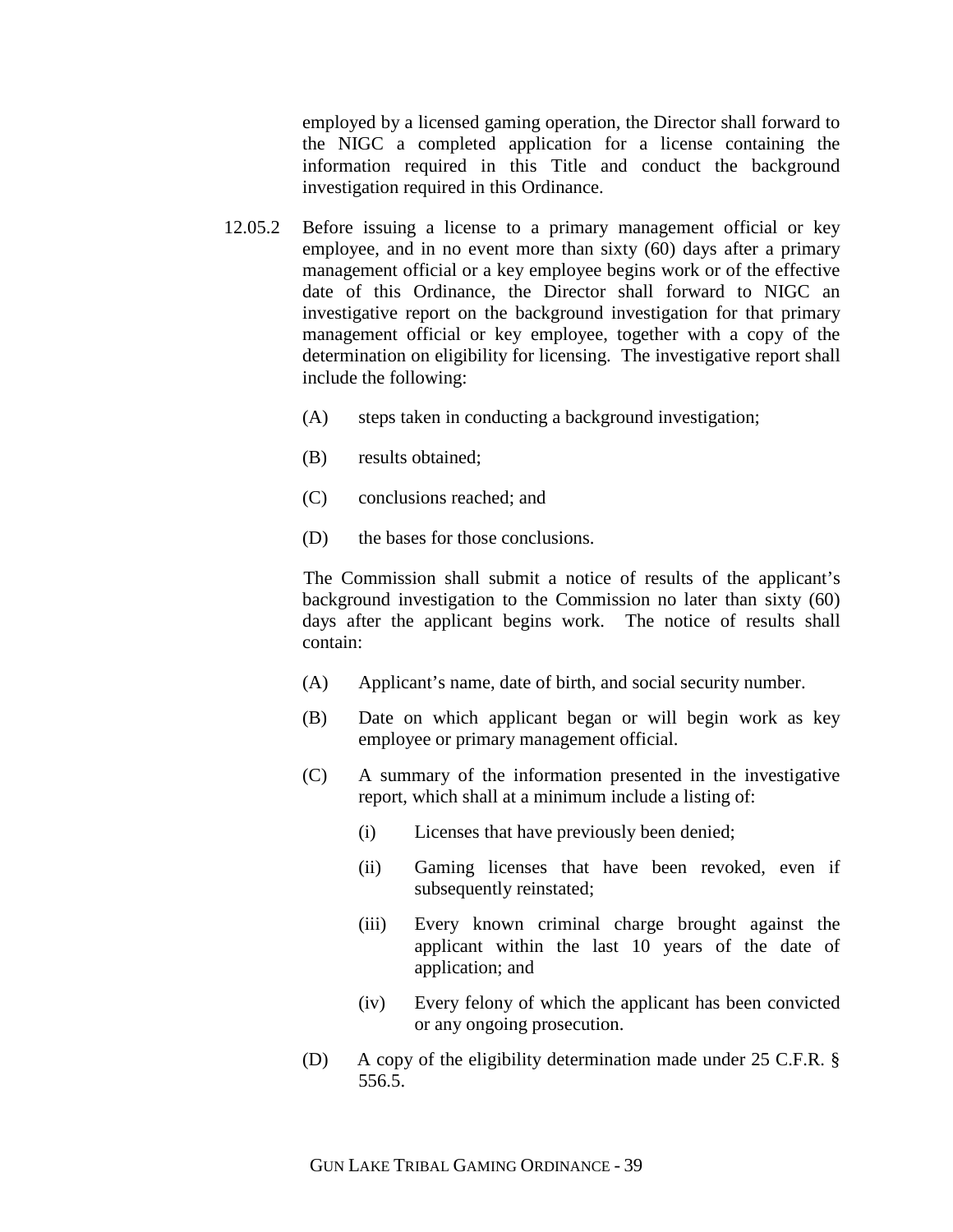- 12.05.3 No license shall be issued to a key employee or a primary management official until the happening of the first of these events:
	- (A) receipt of notification that the NIGC has no objection to the issuance of a license; or
	- (B) the expiration of the thirty (30) day period for NIGC review under 25 CFR § 558.3(c).
- 12.05.4 If, within the thirty (30) day period provided for NIGC review under 25 CFR § 558.3(c), NIGC provides the Director with a statement itemizing objections to the issuance of the license, the Director shall reconsider the application, taking into account the objections itemized by NIGC. The Director shall then make a recommendation on whether to issue a license in light of the NIGC objection(s) and refer the recommendation to the Commission for consideration. The Director or the Commission shall make the final decision whether to issue a license to the applicant.
- 12.05.5 Within thirty (30) days after the issuance of a license or upon any final decision not to license an applicant, the Commission shall notify the NIGC in writing of such decision. The Commission shall submit to the NIGC each notice of results and eligibility determination within sixty (60) days of each determination.
- 12.05.6 The Commission, ninety-one (91) days after the receipt of an application, the Director shall notify the NIGC of whether a license was issued to an applicant or not.

### 12.06 **Scope of License**.

- 12.06.1 Any gaming employee licenses issued pursuant to this Section shall be effective for only the location, job and employer contained in the application.
- 12.06.2 Any licensed gaming employee applying for a different gaming position shall apply to have his license transferred to the new position by requesting that transfer in writing to the Director in a manner which details the new job and location and the operator for whom he proposes to work.
- 12.07 **Licensing Period**. Any gaming employee license issued pursuant to this Section shall be effective until the licensee's birthday following the one (1) year anniversary of the issuing date indicated on their license. Thereafter, renewals will be on an annual basis on the licensee's birthday. Each license shall contain the licensee's photograph and shall state on its face the name of the employee, the location at which he is licensed to work, the gaming operation who employs him, the date that the license became effective and the date the license expires.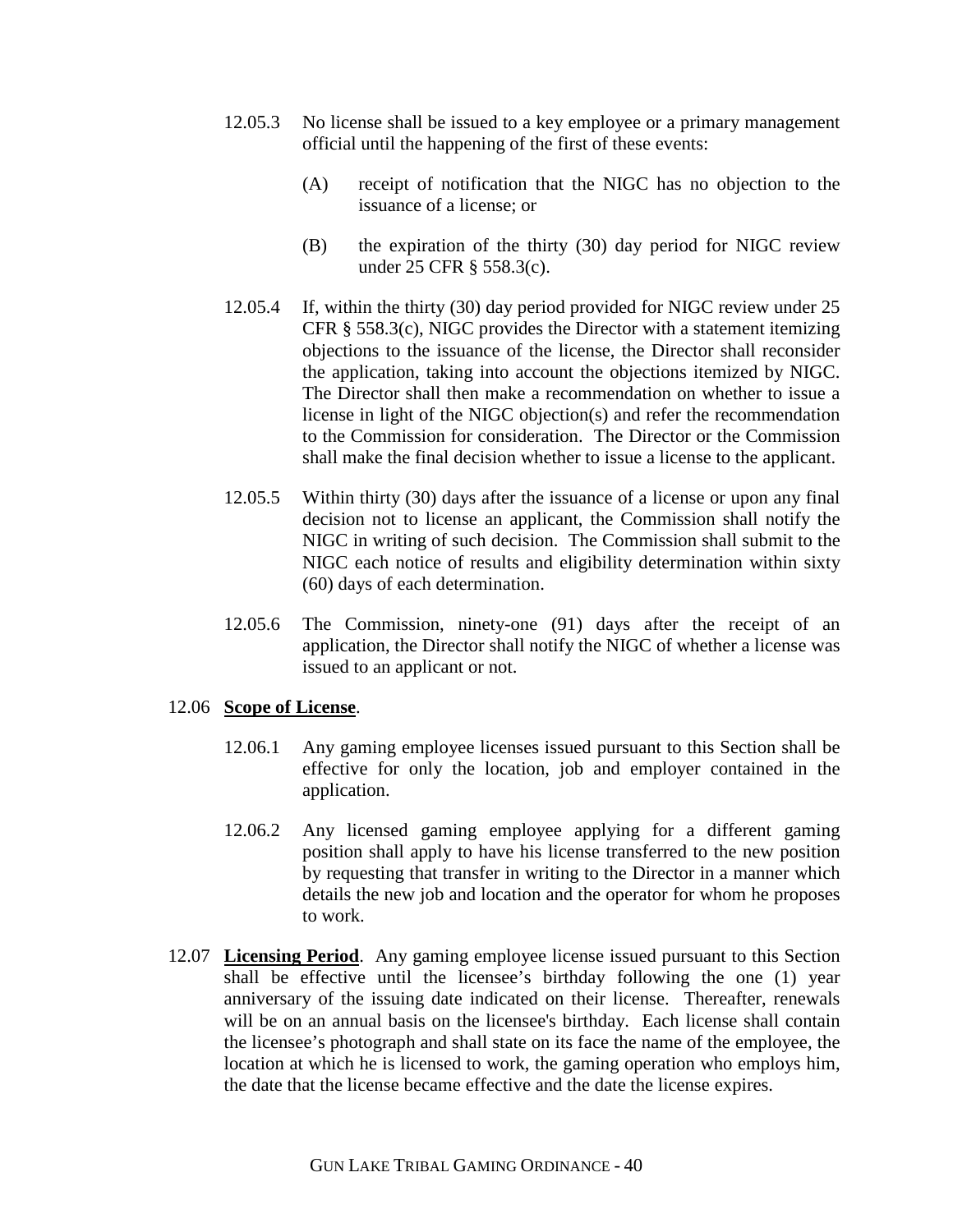- 12.08 **Renewals**. A holder of a gaming employee license shall petition to have his license renewed, by applying to the Director for a renewal thirty (30) days prior to expiration of the license and the licensee is required to update all information contained in the original application.
- 12.09 **Requirement to Produce License Upon Request**. Any person receiving a gaming employee license must carry that license upon his person during all working hours and must produce that license upon request of any person.

#### 12.10 **Suspension or Revocation of Gaming Employee License**.

- 12.10.1 Grounds for Suspension or Revocation. Subject to applicable or appropriate notice and hearing requirements, a license may be suspended or revoked for any of the following reasons:
	- (A) the employee has withheld pertinent information on his application;
	- (B) the employee has made false statements on the application;
	- (C) the employee has participated in gaming that was not authorized by any tribal gaming license;
	- (D) the employee has attempted to bribe a Tribal Council member, Commissioner or other person in an attempt to avoid or circumvent Tribal law;
	- (E) the employee has offered something of value or accepted a loan, financing or other thing of value from a Commissioner, a subordinate employee or any person participating in any gaming;
	- (F) the employee has knowingly promoted, played or participated in any gaming operated in violation of tribal or federal law or the Compact;
	- (G) the employee has been knowingly involved in the falsification of books or records which relate to a transaction connected with the operation of a gaming;
	- (H) the employee has been convicted of, or has entered a plea of nolo contendere to, any crime involving gaming, fraud, theft, embezzlement or other activity which, if perpetrated at his operator's place of employment, would injure or pose a threat to the public interest, or the integrity of gaming, or the effective regulation of gaming or enhance the dangers of unfair, unsuitable or illegal gaming practices;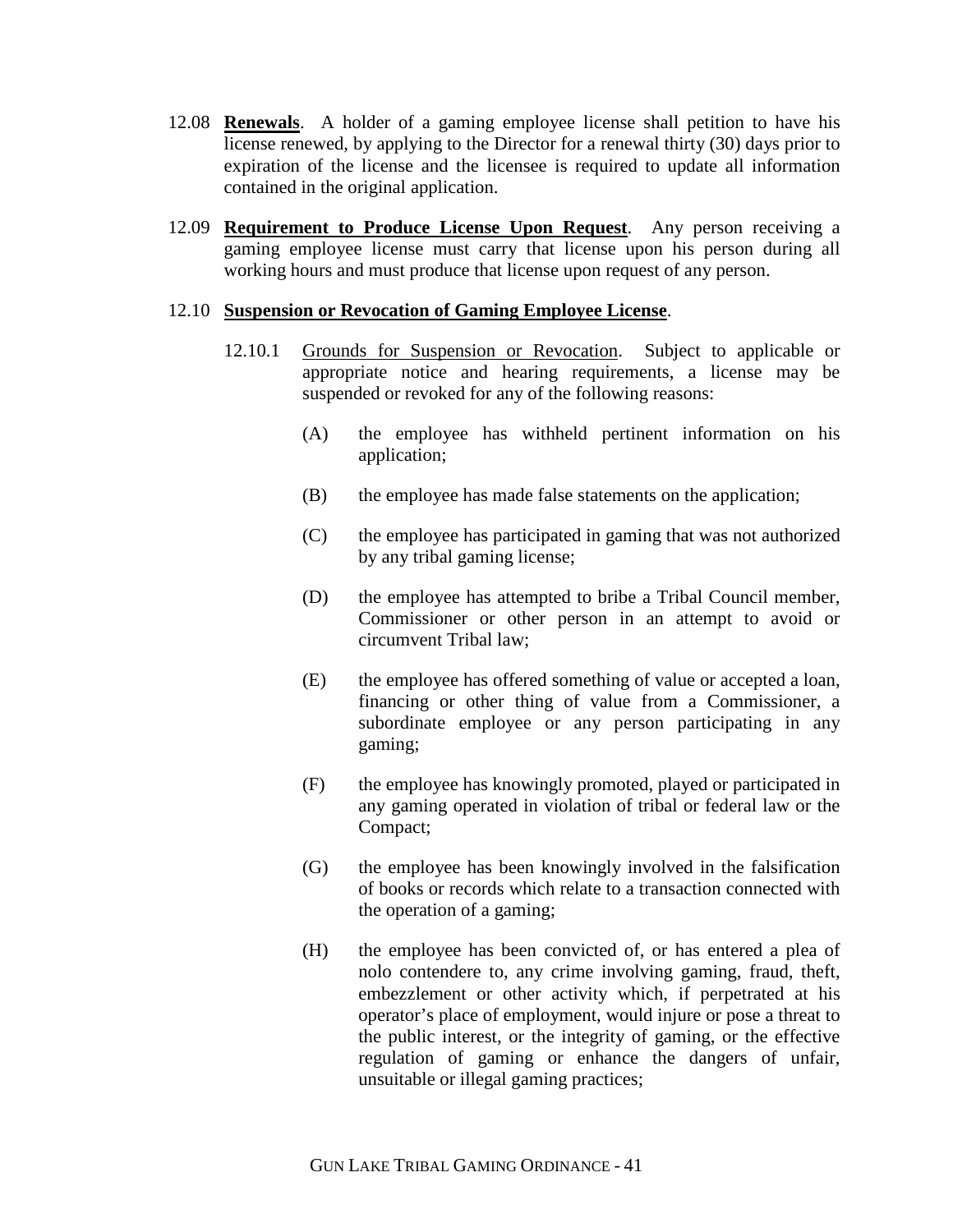- (I) the employee has refused to comply with any reasonable and lawful written order of the Director, or the Commission;
- (J) the employee has been convicted of, or entered a plea of nolo contendere to, a crime involving the sale of illegal narcotics or controlled substances; or
- (K) the employee, through prior activities or criminal records (if any), or through reputation, habits and associations poses a threat to the public interest or to the effective regulation of gaming, or creates or enhances the dangers of unsuitable, unfair, or illegal practices, methods and activities in the conduct of gaming.
- 12.10.2 Investigation Required. Whenever it is brought to the attention of the Commission or the Director that grounds may exist for suspending or revoking a license pursuant to subsection (1) above, the Director shall undertake an investigation to determine whether disciplinary action should be taken pursuant to Section 12.11 below.
- 12.10.3 Notification from the NIGC. If, after the issuance of a gaming license, the Commission or Director receives from the National Indian Gaming Commission reliable information indicating that a key employee or a primary management official is not eligible for employment under section 12 above, the Director shall immediately suspend such license and shall notify in writing the licensee of the suspension and the proposed revocation. The Commission shall notify the NIGC of its decision after the revocation hearing within forty-five (45) days after receving such notification from the NIGC that a key employee or a primary management official is not eligble for employment.

### 12.11 **Basis of Suspension of Employee Gaming License**.

12.11.1 If the Director determines that provisions listed pursuant to Section 12.10.1 were violated by any gaming employee licensee, the Director shall provide written notice to the gaming employee licensee and afford the licensee the opportunity for a hearing prior to the issuance of any written order from the Director suspending a gaming employee license. Only in the event the Director determines that there exists a direct and immediate threat to the peace, safety, morals or health or welfare of the community may the Director summarily suspend a gaming employee license pursuant to Sections 12.11.2 and 12.11.3. In the event the Director suspends a license, upon appeal of the Director's decision to suspend, the Commission may proceed to revoke a gaming employee license and affording the gaming employee licensee the opportunity to written notice and a hearing within thirty (30) days of any order suspending a gaming employee license. In the event an appeal of the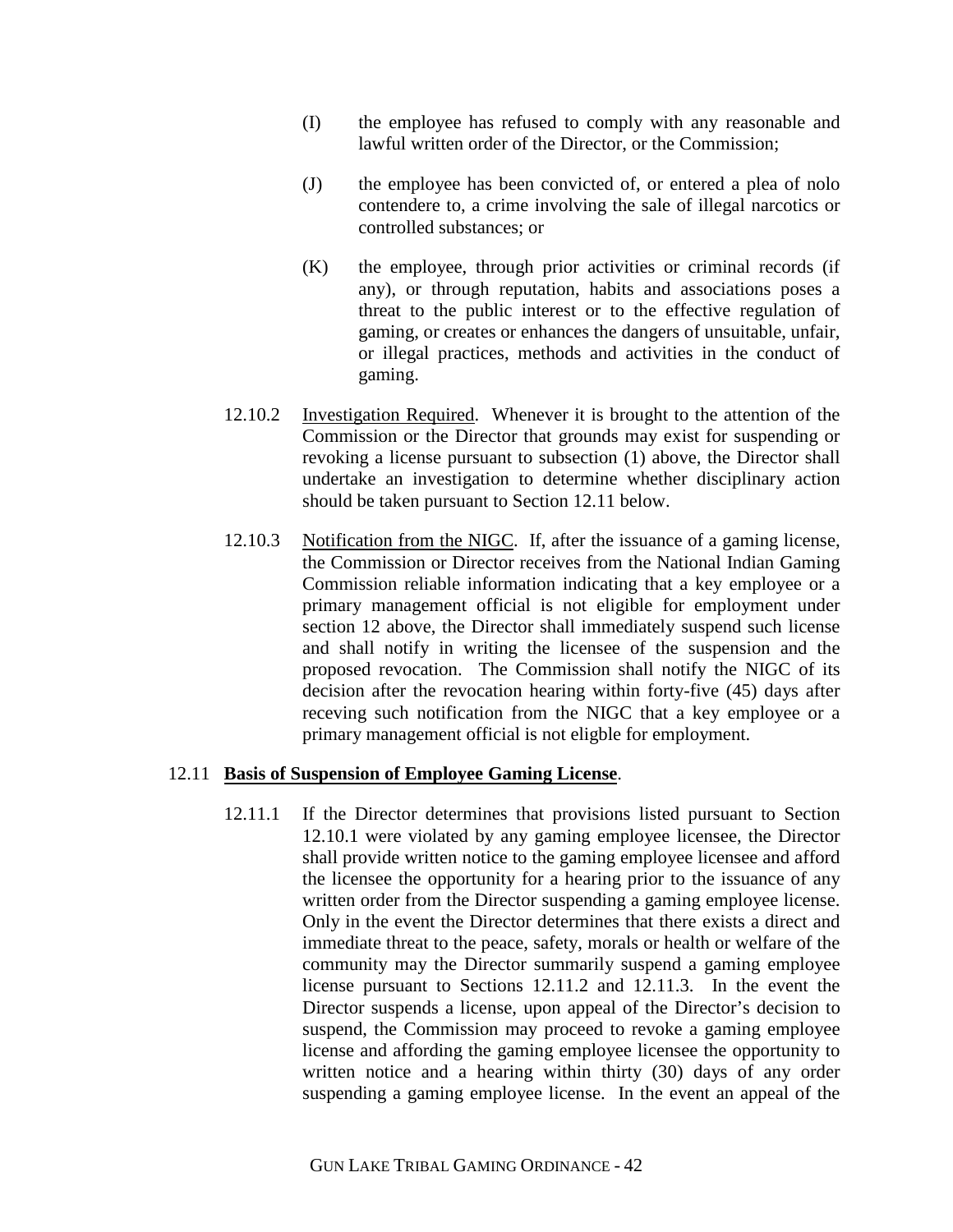Director's decision not to suspend is not timely filed the decision to suspend is upheld. The Commission shall not, however, have the authority to suspend the pay of a licensee during the suspension process and/or any suspension periods. The Director or the Commission may assess penalties and/or fines against a licensee in the event such conduct of a licensee warrants penalties and/or fines.

- 12.11.2 Emergency Suspension. Any gaming employee license may only be temporarily and immediately suspended by written order of the Director for not more than thirty (30) days if any of the following have occurred:
	- (A) the employee's continued employment as a primary management official or key employee of a game or gaming operation poses a direct and immediate threat to the peace, safety, morals or health or welfare of the community;
	- (B) the employee has made a material false statement in his license application;
	- (C) the employee has participated in gaming unauthorized by his tribal gaming license;
	- (D) the employee has refused to comply with any written and lawful order of the Commission or the National Indian Gaming Commission; or
	- (E) the National Indian Gaming Commission has provided notificiation pursuant to Section 12.10.3.
- 12.11.3 If an employee has conducted any of the events as contained in Section 12.11.1(A) through (E) above, or that his non-compliance with this Ordinance is a direct and immediate threat to the peace, safety, morals or health or welfare of the community, the Director shall issue a written order of temporary suspension of the employee's gaming license which notice shall be served upon the employee or any agent of the employee. The order shall state the grounds upon which it is issued and the employee's right to a hearing. The employee shall immediately cease and desist operating in his gaming employee position upon receipt of the order. Upon appeal of the Director's decision to suspend, the Commission shall hold a hearing on the order within 14 calendar days of its receipt of the appeal (unless the hearing date is mutually extended by the Commission and the employee). At the hearing the employee shall have an opportunity to present testimony and cross-examine opposing witnesses, and to present any other evidence as to why his license should not be revoked. The hearing shall be governed in all respects in accordance with Tribal law and Commission regulations.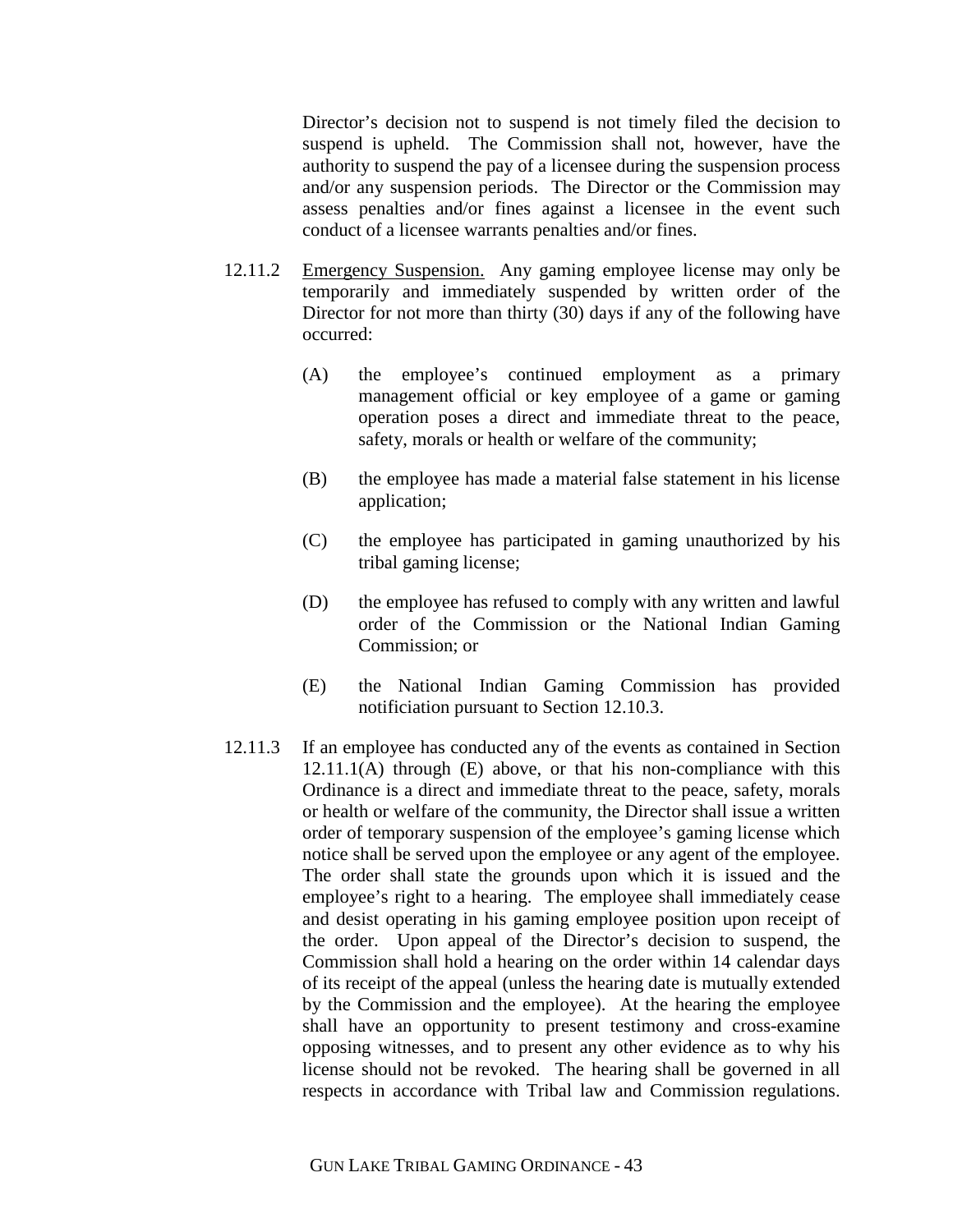The burden shall be on the licensee to establish continued eligibility for a license.

- 12.11.4 After the hearing, the Commission shall make one of the following dispositions:
	- (A) revoke the license;
	- (B) reinstate the license;
	- (C) order a further suspension or not more than sixty (60) days; or
	- (D) reinstate the license with conditions or limitations.
- 12.11.5 The decision of the Commission is final. The Commission may revoke a license regardless of whether:
	- (A) the licensee has been disciplined or discharged by the licensed gaming operation or the Authority;
	- (B) criminal or civil remedial forfeiture proceedings have been initiated; or
	- (C) if criminal charges were brought, whether or not such charges resulted in dismal or acquittal.

# **Section 13. LICENSING OF GAMING SERVICE SUPPLIERS; BACKGROUND CHECK.**

### 13.01 **Gaming Service Suppliers**.

- 13.01.1 Any person who supplies gaming services in the amount of \$300,000 annually, to any licensed gaming operation shall have a license issued by the Commission or the Director, as the case may be. The \$300,000 annual threshold shall not apply to those gaming services provided pursuant to Section 2.24.2.
- 13.01.2 Prior to entering into any agreement, the licensed gaming operation or the proposed gaming services supplier, and all persons holding a direct or indirect financial interest in the gaming services supplier or in the agreement for such services, shall provide to the Director such information as the Director shall prescribe to permit the Director to conduct a background investigation on those persons or entities. The applicant shall provide any additional information that the Director may request.
- 13.01.3 The Director shall review the information submitted and recommend to the Commission, based upon the applicant's prior activities, criminal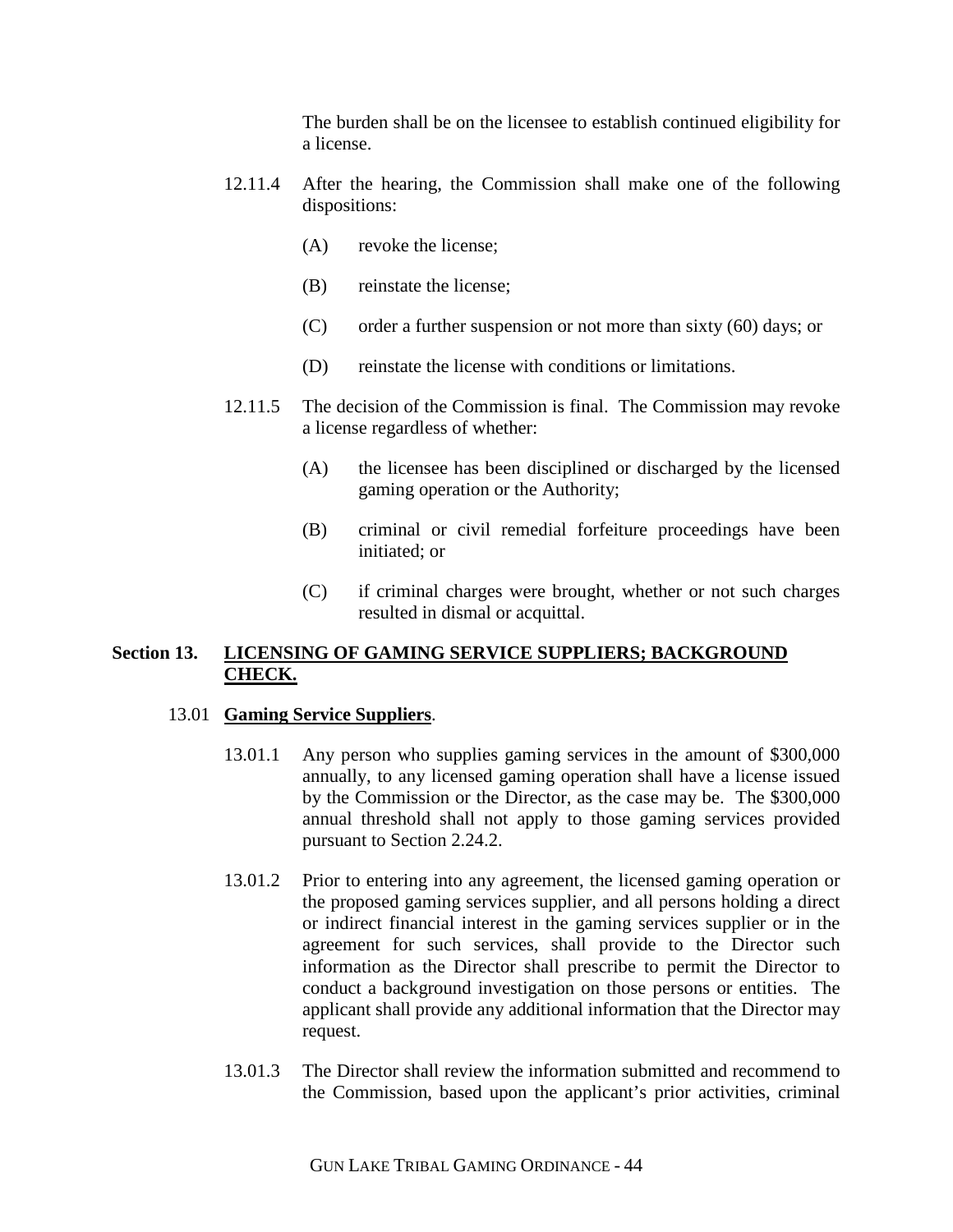record, if any, and reputation, habits and associations, whether to license the gaming services supplier. The Commission shall review the Director's recommendation and decide whether to issue the license, provided, however, any Commissioner that performs the background on a gaming service suppier shall not participate in actions, discussion, or voting where a perceived conflict of interest exists. No license shall be issued if the applicant, or any manager or person holding direct or indirect financial interest in the supplier or the proposed agreement is determined to have:

- (A) participated in or have involvement with organized crime; or
- (B) been convicted of or entered a plea of guilty or no contest to a gambling related offense, fraud or misrepresentation; or
- (C) been convicted of or entered a plea of guilty or no contest to any other felony offense within the immediately preceding five years, unless that person has been pardoned.
- 13.01.4 The Authority or a gaming operation shall not contract with or purchase any equipment, supplies or services from any gaming services supplier if the supplier does not have a required gaming license or the background check reveals that such supplier, or any manager of or person holding a direct or an "Indirect Financial Interest" in such supplier or the proposed lease or contract:
	- (A) has been convicted of or pled guilty or no contest to any felony offense within the immediately preceding five years; or
	- (B) has participated in or has involvement with organized crime or unlawful gaming; or
	- (C) whose prior activities, criminal record, if any, or reputation, habits, and associations pose a threat to the public interest or to the effective regulation and control of gaming, or create or enhance the dangers of unsuitable, unfair, or illegal practices, methods and activities in the conduct of gaming.
- 13.01.5 Any license issued pursuant to this section shall be effective for a period of one year from the date of issuance.
- 13.01.6 A holder of a gaming supplier license shall petition to have his license renewed, by applying to the Director or the Commission for a renewal thirty (30) days before the original license has expired and updating all information contained in the original application.

# **Section 14. MANAGEMENT CONTRACTS.**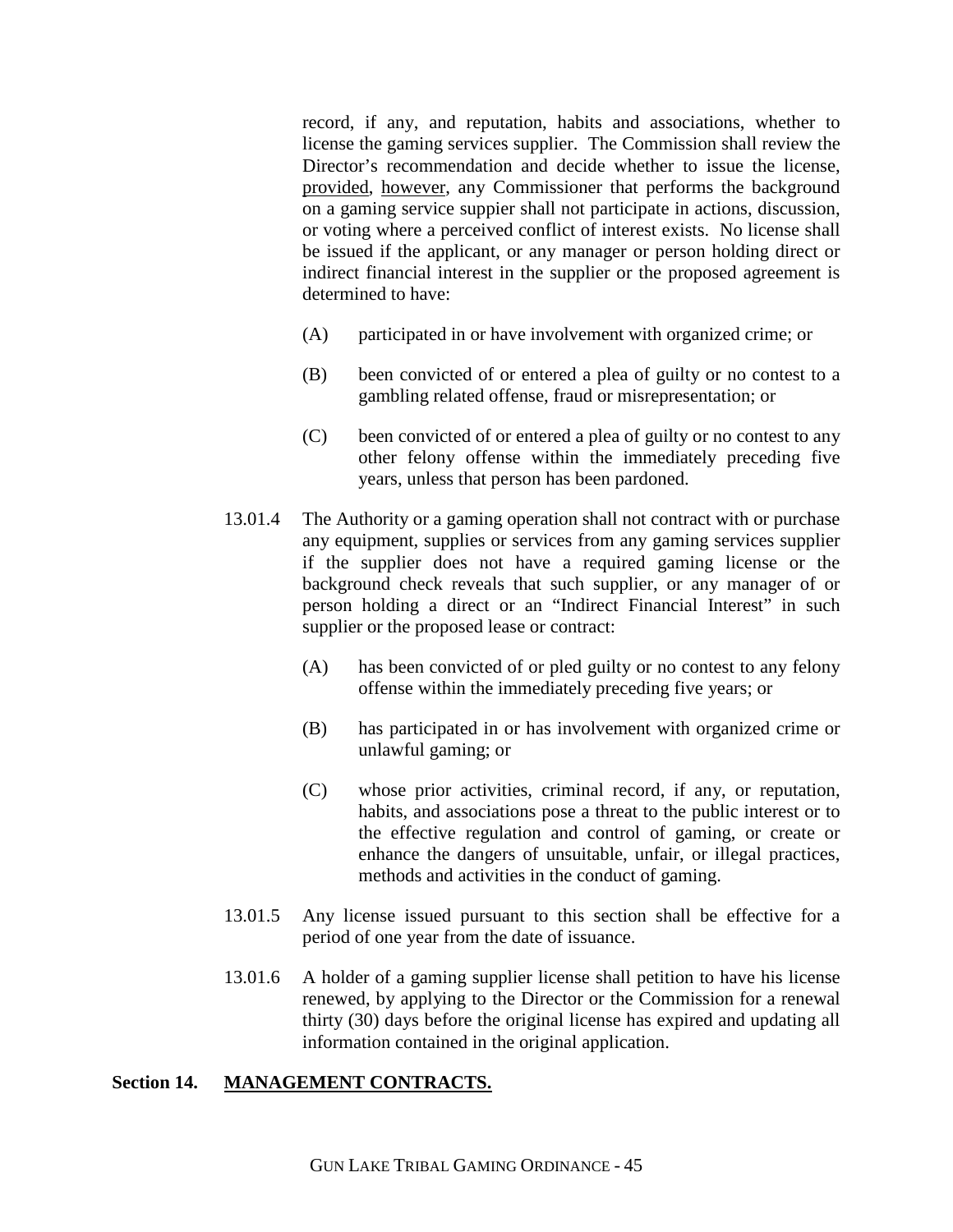#### 14.01 **Commission Approval Required**

- 14.01.1 Any management contract entered into by the Authority or by the Tribe for the management of Class II or Class III gaming must be submitted to the Commission for approval and a finding of suitability. Before approving such contract, the Commission shall require and obtain the following information:
	- (A) the name, address of each of the following:
		- (i) each person with management responsibility for a management contract;
		- (ii) each person who is the director of a corporation that is a party to a management contract;
		- (iii) each member of the Board of Directors of a corporation that is a party to a management contract;
		- (iv) each stockholder of a corporation who holds either directly or indirectly 10% or more of its issued and outstanding stock;
		- (v) each person who has a direct or indirect financial interest in an entity that is a party to a management contract; and
		- (vi) each person who has a direct or indirect financial interest in a management contract.
	- (B) for each of the individuals identified in subsection (A), the management contractor shall provide to the Commission:
		- (i) full name, other names used, social security number(s), birth date, place of birth, citizenship and gender;
		- (ii) a current photograph, driver's license number, and which state(s) issued a driver's license:
		- (iii) business and employment positions held, business and residence addresses held currently and for the previous ten (10) years; the city, state and country of residence from age eighteen (18) until the present;
		- (iv) the names and current addresses of at least three (3) personal references, including one personal reference who was acquainted with the person at each different residence for the past five (5) years;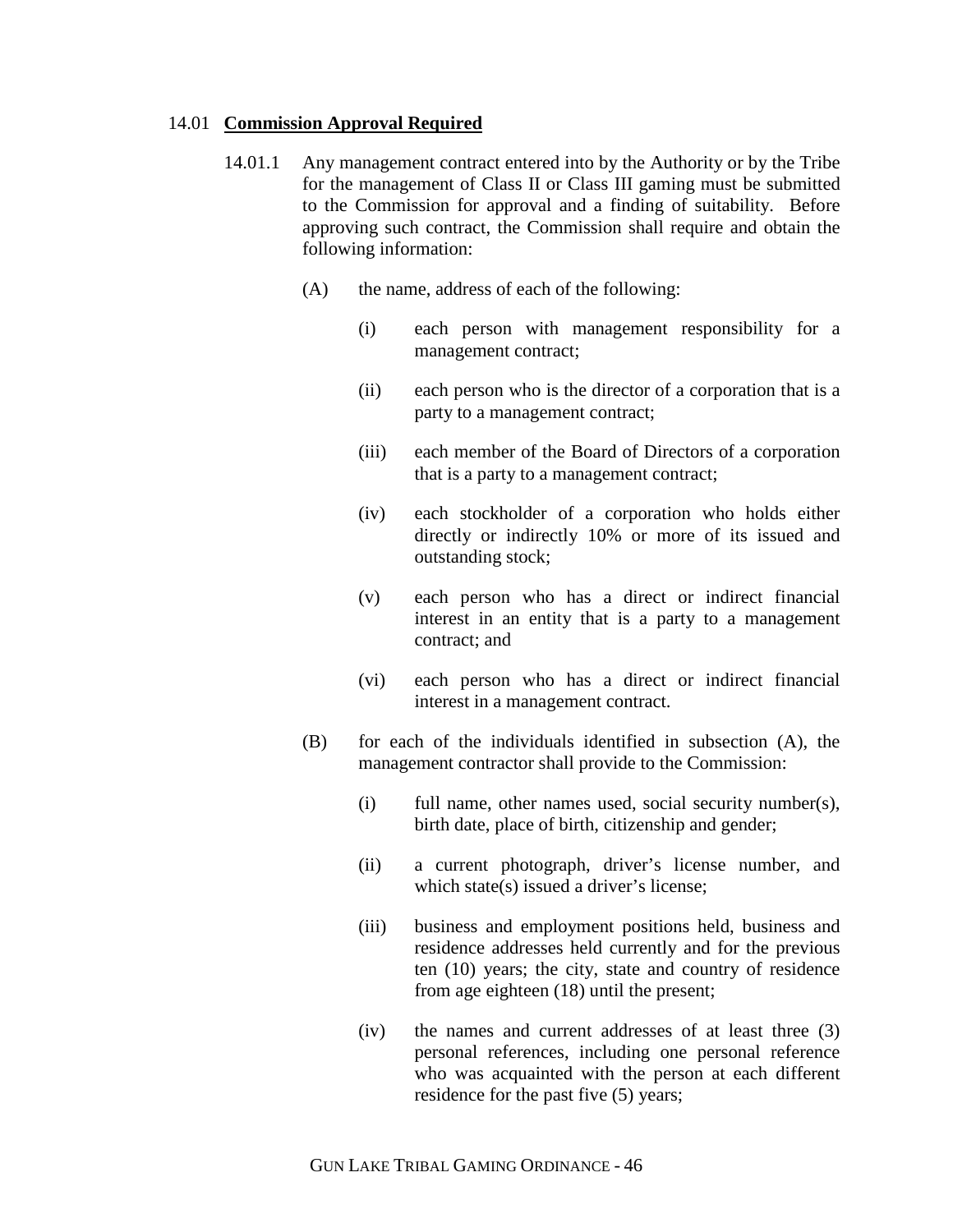- (v) current residence and business addresses and telephone numbers;
- (vi) a description of any previous business relationships with Indian tribes, including ownership interests in those businesses;
- (vii) a description of any previous business relationships with the gaming industry generally, including ownership interests in those businesses;
- (viii) the name and address of any licensing or regulatory agency with which the person has filed an application for a license or permit related to gaming, whether or not such license or permit was granted;
- (ix) for each gaming related offense and for each felony for which there is an ongoing prosecution or a conviction, or for which a plea of guilty or no contest was entered, the name and address of the court involved, the charge, and the dates of the charge and of the disposition;
- (x) for each misdemeanor conviction or ongoing misdemeanor prosecution (excluding minor traffic violations) within ten (10) years of the date of the application, the name and address of the court involved, and the dates of the prosecution and the disposition;
- (xi) a complete financial statement showing all sources of income for the previous three years, and assets, liabilities, and net worth as of the date of the submission; and
- (xii) the management contractor shall arrange with an appropriate federal, state or Tribal law enforcement authority to supply the Commission with a completed fingerprint form (form FD-258) which is supplied by the NIGC for each of the individuals identified in Section 14.01.
- 14.01.2 The management contractor shall supply any further or additional information as may be required by the IGRA, NIGC regulations or the Compact.
- 14.01.3 The management contractor and any other person listed in Section 14.01.1(A) shall be required to respond to such written or oral questions as the Commission may propound in accordance with its responsibilities under this section.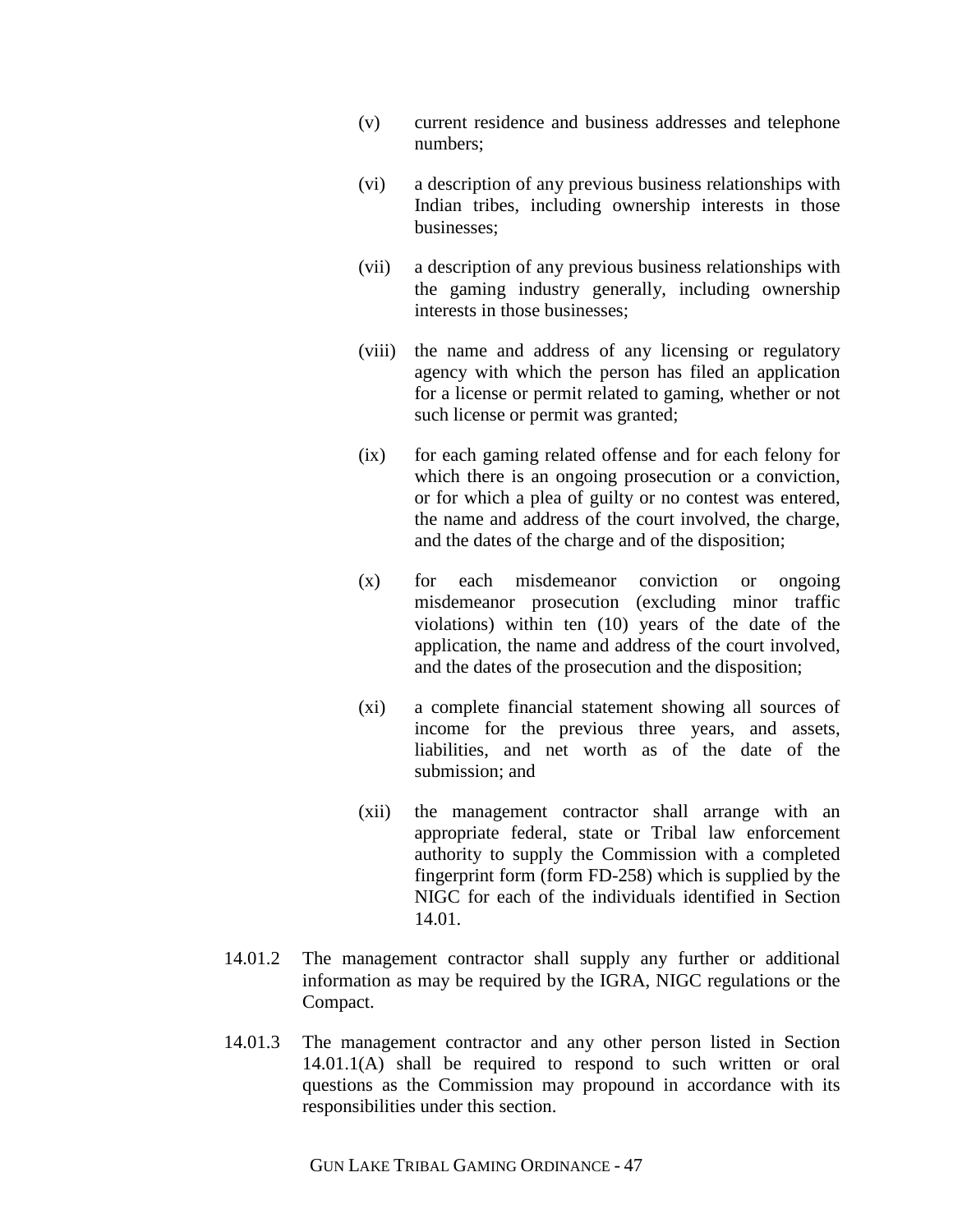- 14.01.4 For purposes of this Ordinance, any reference to the management contract described in Section 14.01.1 shall be considered to include all collateral agreements to such contract that relate to the gaming operation.
- 14.02 **Requirements for Approval**. The Commission may approve any management contract entered into by the Tribe or by the Authority only if the Commission determines that such contract provides at a minimum:
	- 14.02.1 That all gaming covered by the contract will be conducted in accordance with the IGRA, NIGC regulations, the Compact and this Ordinance.
	- 14.02.2 For the establishment and maintenance of satisfactory accounting systems and procedures that shall, at a minimum:
		- (A) include an adequate system of internal accounting controls;
		- (B) include the preparation of financial statements in accordance with generally accepted accounting principles.
	- 14.02.3 For immediate access to the gaming operation, including its books and records, by appropriate Tribal officials who shall have a right to verify the daily gross revenues and income made from any gaming activity.
	- 14.02.4 For verifiable financial reports that are prepared by or for the Tribal Council on a monthly basis.
	- 14.02.5 For a minimum guaranteed payment to the Tribe that has preference over the retirement of development and construction costs.
	- 14.02.6 For an agreed ceiling for repayment of development and construction costs.
	- 14.02.7 For a contract term not to exceed five years, except that, upon the request of the Tribe, a contract term of not more than seven years may be approved where the capital investment required and the income projections for the gaming activity require the additional time.
	- 14.02.8 For grounds and mechanisms for terminating such contract.
	- 14.02.9 For preference to Native Americans in the hiring of employees for the licensed gaming operation.
	- 14.02.10 For a fee based upon a percentage of the net revenues of a licensed gaming operation that is reasonable in light of surrounding circumstances. Such fee shall not exceed thirty (30%) of the net revenues except that a management fee of not more than forty percent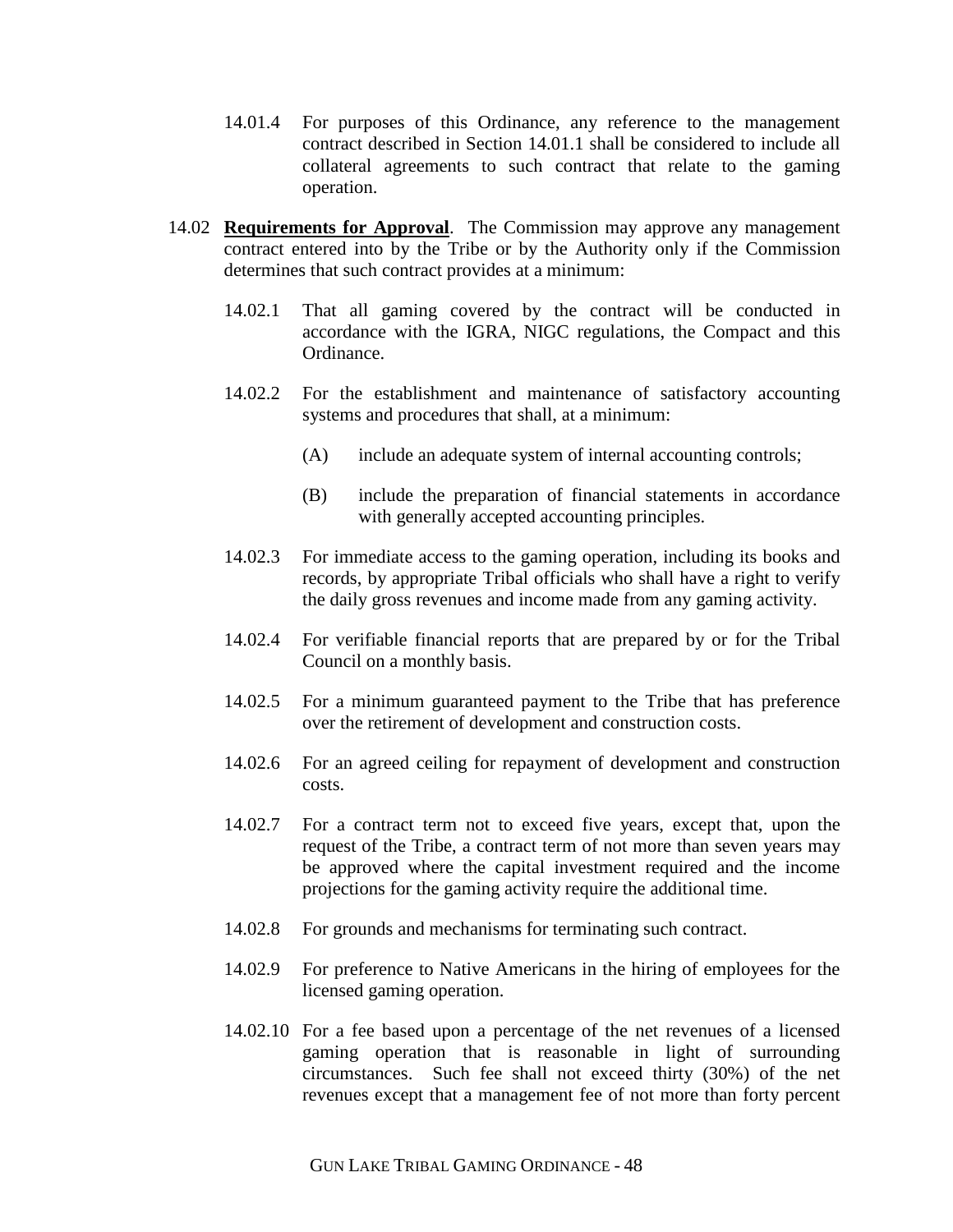(40%) of net revenues may be approved when requested by the Tribe only if the capital investment required and income projections for such gaming activity require the additional fee.

- 14.03 **Contract Disapproval.** The Commission shall not approve any management contract if it determines that:
	- 14.03.1 Any person listed in Section 14.01.1(A):
		- (A) is an elected member of the Tribal Council; or
		- (B) has been or subsequently is convicted of any felony or gaming offense; or
		- (C) has knowingly and willfully provided materially important false statements or information to the Commission or Tribal officials or has refused to respond to questions propounded under Section 14.01.3; or
		- (D) has been determined to be a person whose prior activities, criminal record if any, or reputation, habits, and associations pose a threat to the public interest or to the effective regulation and control of gaming, or create or enhance the dangers of unsuitable, unfair, or illegal practices, methods, and activities in the conduct of gaming or the carrying on of the business and financial arrangements thereto;
	- 14.03.2 The management contractor has, or has attempted to, unduly interfere with or influence for its gain or advantage any decision or process of the Tribal Government relating to gaming activity; or
	- 14.03.3 The management contractor has deliberately or substantially failed to comply with the terms of the management contract or the provisions of the IGRA, NIGC regulations, the Compact or this Ordinance.

#### 14.04 **Modifying or Voiding Contract**.

- 14.04.1 The Commission, after notice and hearing, shall have the authority to require appropriate contract modifications or may void any management contract if it subsequently determines that any of the provisions of this Ordinance have been violated.
- 14.04.2 If the Tribe elects to agree contractually to resolve disputes in a manner other than by revocation of a management contract, such contractual agreement shall supersede Section 14.04.1 so long as the agreement provides a reasonable avenue for the Tribe to insure a contractor's compliance with all other aspects of this Ordinance.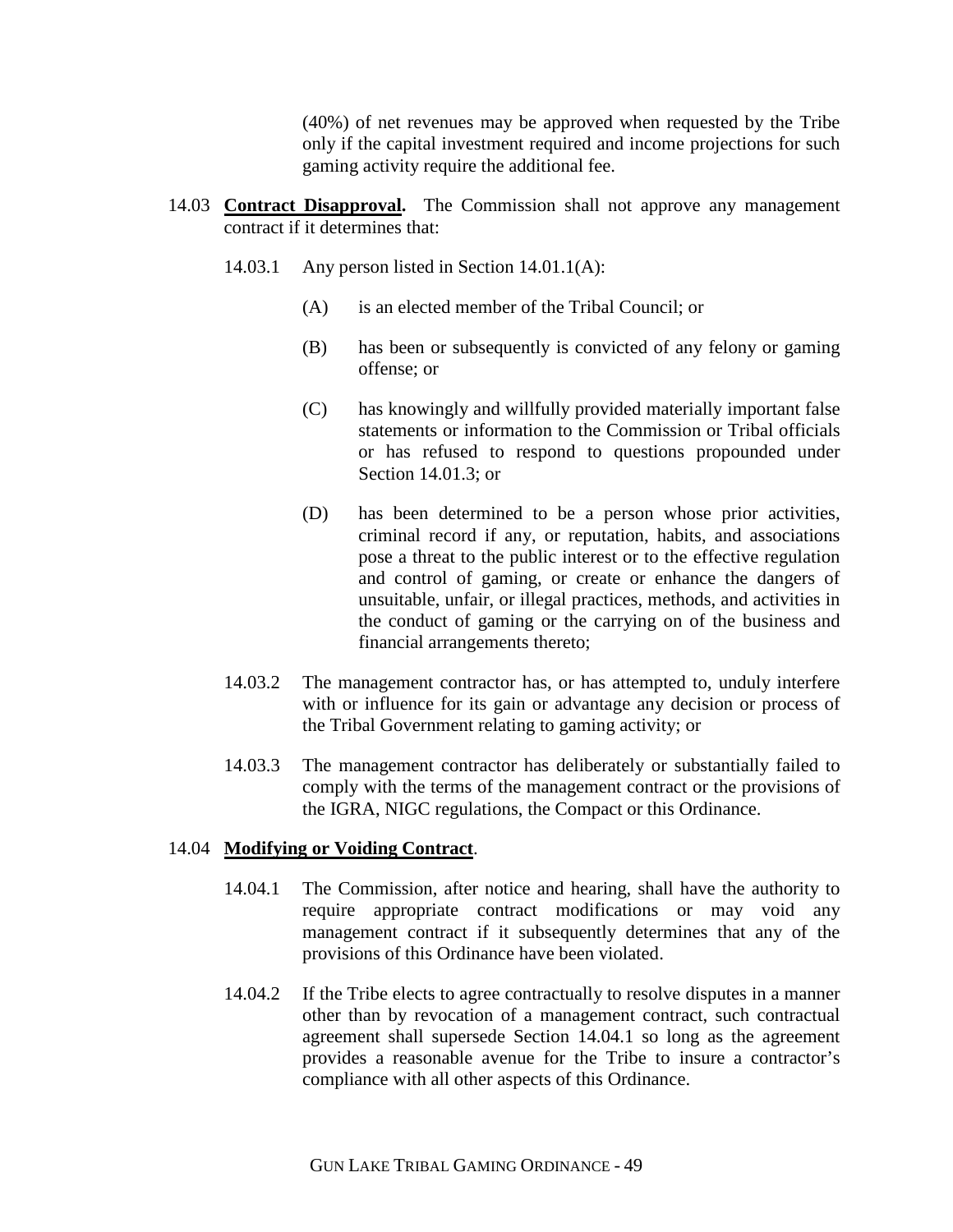- 14.05 **Conveying Interest in Land**. No management contract shall transfer or in any manner convey any interest in land or other real property, unless specific statutory authority exists and unless clearly specified in writing in the contract.
- 14.06 **Fee for Costs of Investigation**. The Commission shall require a potential contractor to pay a fee to cover the cost of investigation necessary to reach a determination required by this Title.
- 14.07 **Approval by Tribal Council**. The Commission shall approve no management contract unless first reviewed and approved by the Tribal Council through resolution.
- 14.08 **Submission to NIGC.** After the Commission has given its approval of a management contract, the Commission shall submit such contract to the NIGC for its approval. Any such contract shall not take effect until the NIGC has approved it.
- 14.09 **Notice to State of Michigan**. If the Tribe enters into a management contract for the operation of any class III gaming or component thereof, the State of Michigan shall be given written notice of such contract.

### **Section 15. ENFORCEMENT.**

- 15.01 **Jurisdiction**. Except as provided in this Ordinance and in any Compact, the Tribal Court shall have jurisdiction over all violations of this Ordinance.
- 15.02 **Prohibited Acts**. In addition to other civil and criminal offenses provided for in this Ordinance, the following acts are prohibited and subject any violator to the civil remedies or criminal penalties specified herein:
	- 15.02.1 Participating in any Gaming not authorized by this Ordinance.
	- 15.02.2 Knowingly making a false statement in an application for a license with the Director or with the Commission.
	- 15.02.3 Knowingly making a false statement in connection with any contract to participate in any gaming.
	- 15.02.4 Attempting to bribe any person participating in any gaming.
	- 15.02.5 Offering or accepting a loan, financing or other thing of value between a Commission member or employee and any person participating in any gaming.
	- 15.02.6 Promoting or participating in any illegal gaming.
	- 15.02.7 Failing to keep sufficient books and records to substantiate receipts, disbursements and expenses incurred or paid from any gaming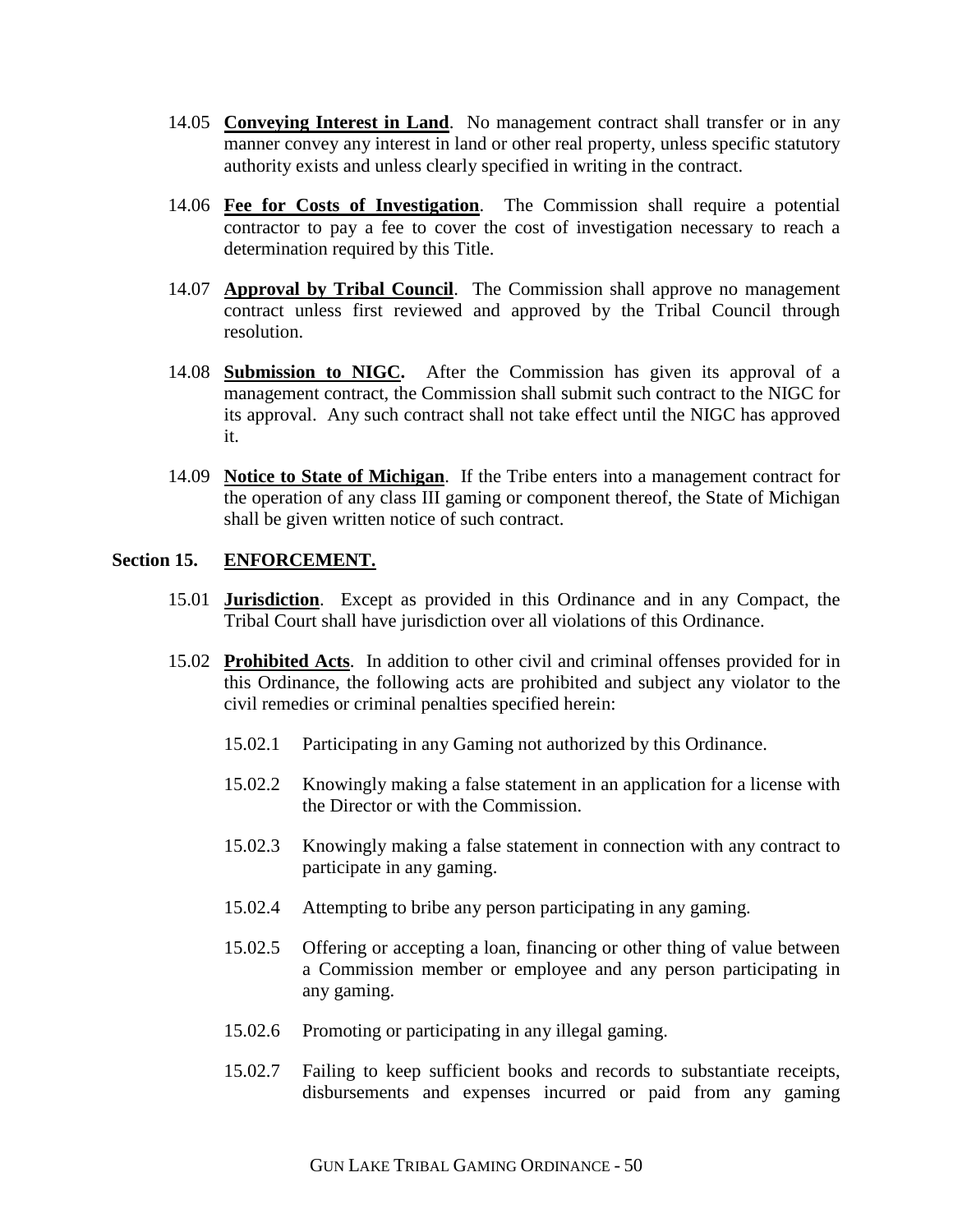authorized pursuant to this Ordinance.

- 15.02.8 Falsifying any books or records that relate to any transaction connected with any gaming pursuant to this Ordinance.
- 15.02.9 Conducting or participating in any gaming which in any manner results in cheating or misrepresentation, and which allows any other disreputable tactics which detract from the fair nature and equal chance of participation between gaming players, or which otherwise creates an advantage over and above the chance of such gaming activity which affects its outcome.
- 15.02.10 To conduct gaming with or to allow participation in gaming by or with an intoxicated or disorderly player.
- 15.02.11 To allow or participate in the sale of liquor at gaming facilities when such sale is prohibited by Tribal law.
- 15.02.12 To accept consideration other than money, personal checks or other approved consideration for the chance to play or participate in any gaming.
- 15.02.13 To use bogus or counterfeit chips or charitable gaming tickets, or to substitute or use any cards, charitable gaming tickets or gaming equipment that has been marked or tampered with.
- 15.02.14 To employ or possess any cheating device or to facilitate cheating in any gaming.
- 15.02.15 To willfully use any fraudulent scheme or technique to change the odds of any game of chance.
- 15.02.16 To solicit, directly or indirectly, or use inside information on the nature or status of any gaming for the benefit of an individual.
- 15.02.17 To tamper with a gaming device or attempt to conspire to manipulate the outcome or the payoff of a gaming device, or otherwise unlawfully tamper with or interfere with the proper functioning of the machine.
- 15.02.18 To alter or counterfeit a gaming license.
- 15.02.19 To aid, abet, or conspire with another person knowingly or knowingly to cause any person to violate any provision of this Ordinance or any rules and regulations adopted hereunder.
- 15.02.20 To operate, use or make available to the public any illegal gaming device, apparatus, material, or equipment.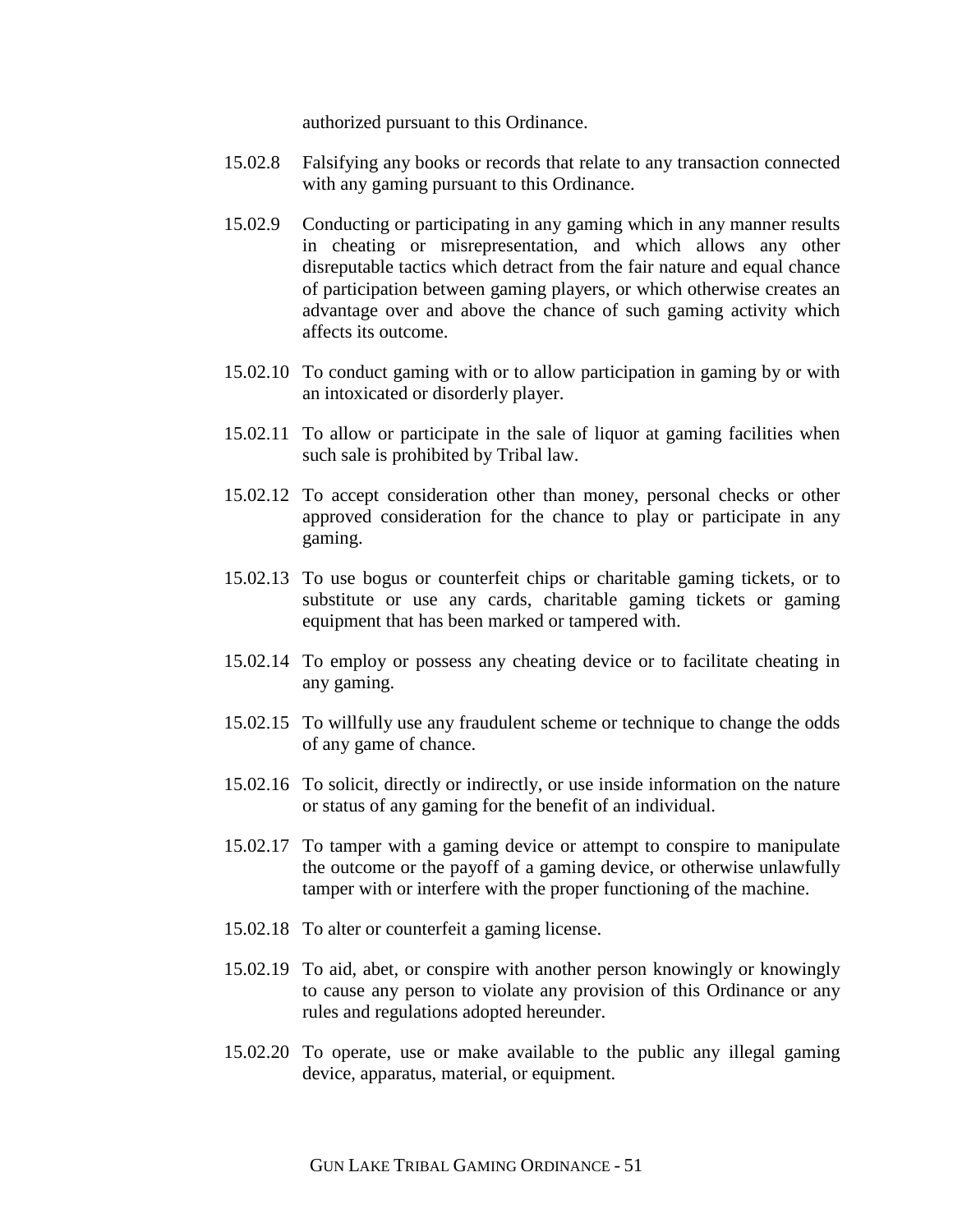- 15.02.21 To sell, hold out for sale or transport into or out of the jurisdiction of the Tribe any illegal gaming device, apparatus, material, or equipment.
- 15.02.22 To assist or allow a person who is under age to participate in a game of chance.
- 15.02.23 To possess any illegal narcotics or controlled substances in any licensed gaming facility.
- 15.02.24 To steal or attempt to steal funds or other items of value from any gaming operation or from the Commission.
- 15.02.25 To employ any person at a licensed gaming operation whom the operator knows has been convicted of a gaming crime or a crime of fraud.
- 15.02.26 To conspire with or induce any person to violate any of the provisions of this Ordinance or any tribal or federal law.
- 15.02.27 No gaming operation or any gaming operation employees or agents shall engage in any act, practice, or course of operation which could result in a fraud or deceit upon any person.
- 15.02.28 No gaming operation shall employ any person who has been convicted of or entered a plea of nolo contendere to a criminal offense committed in Michigan or any other jurisdiction, involving theft, fraud, or misrepresentation, which would be a felony if committed in Michigan, and which was committed as an adult or prosecuted as an adult offense, and which has not been effectively removed from the person's criminal record by executive pardon, state court order, or operation of law; or to a gaming crime.
- 15.03 **Criminal Violation**. Any Person who violates or fails to comply with any provision of this Ordinance, or who fails or neglects to comply with any order or decision of the Commission, shall be guilty of a crime and may be required to pay a fine not to exceed \$5,000 or be incarcerated for a period not to exceed 1 year. Each day during which any such violation or failure to comply continues shall constitute a separate violation of this Ordinance. Criminal violations of this Ordinance may only be determined by the MBPI Tribal Court.
- 15.04 **Civil Violation**. Any non-Indian who violates or fails to comply with any provision of this Ordinance, or who fails or neglects to comply with any order of the Director or the Commission, shall be liable for a civil fine not to exceed \$5,000 for each violation thereof. Each day during which any such violation or failure to comply continues shall constitute a separate violation of this Ordinance. The amount of any such civil fine may be recovered in a civil action in the Tribal Court. Civil violations of this Ordinance may only be determined by the MBPI Tribal Court.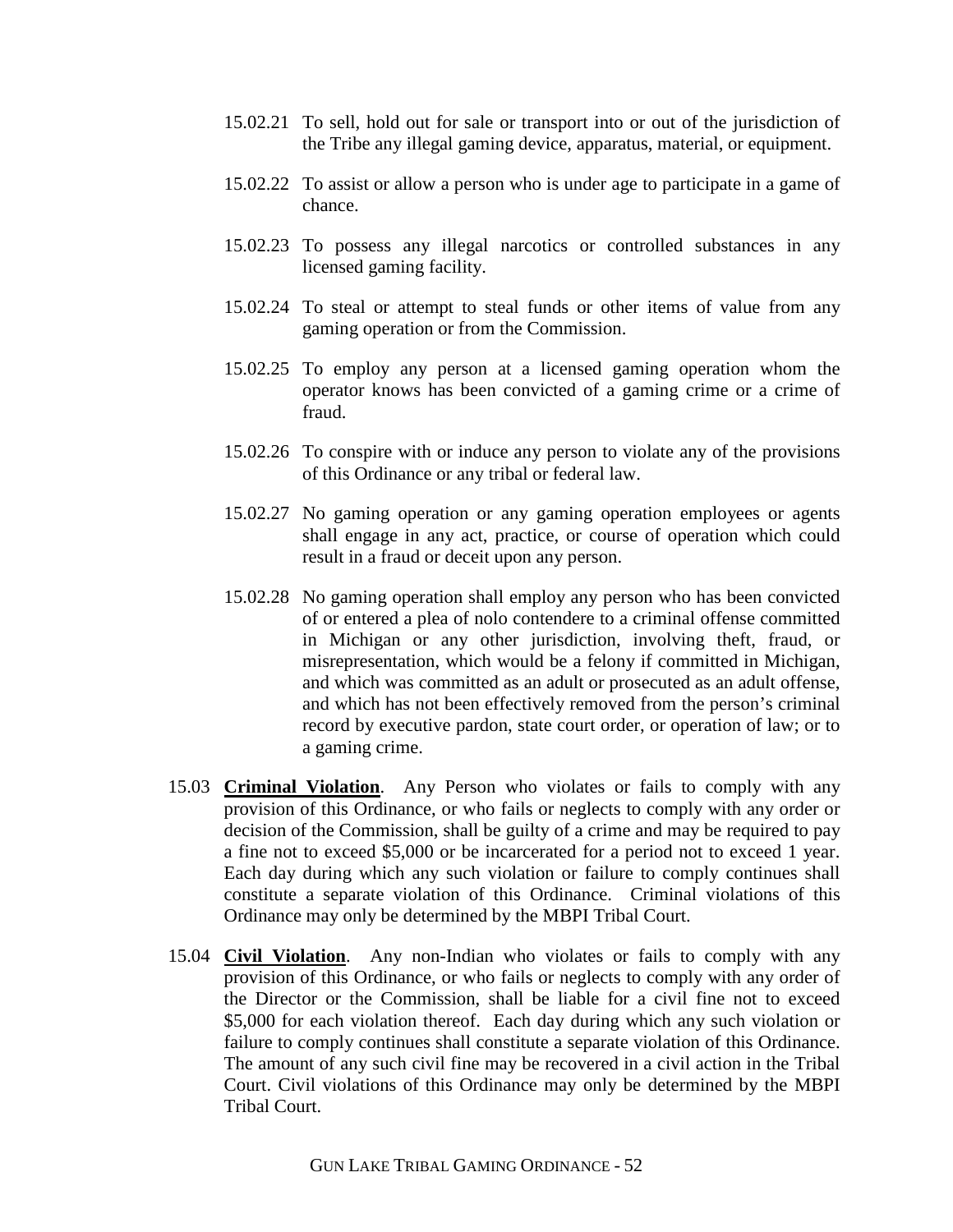- 15.05 **Cumulative Fines**. All civil fines accruing under this Ordinance shall be cumulative and a suit for the recovery of one fine shall not bar or affect the recovery of any other fine, or judgment, penalty, forfeiture or damages, nor bar the power of the Tribal Court to punish for contempt, nor bar any criminal prosecution against any officer, director, agent, or employee of any operator, or any other person.
- 15.06 **Purpose of Civil Fines**. The civil fines imposed under this Ordinance are intended to be remedial and not punitive and are designed to compensate the Tribe for the damage done to the peace, security, economy and general welfare of the Tribe and the Tribe's Indian Lands and to compensate the Tribe for costs incurred by the Tribe in enforcing this Ordinance. The civil fines under this Ordinance are also intended to coerce all people into complying with this Ordinance and Commission regulations. The civil fines are not to punish such people for violation of such laws and regulations.
- 15.07 **Civil Action for Fines**. In enforcing the civil infraction provisions of this Ordinance, the Commission shall proceed, In the name of the Tribe, against a person for violation of such provision by civil complaint pursuant to the provisions of this Ordinance. The Commission in such action shall have the burden of showing, by the preponderance of the evidence, that such person violated the applicable provision of this Ordinance.

### **Section 16. INTERPRETATION.**

- 16.01 The provisions of this Ordinance, being necessary for Tribe and its members, shall be liberally construed purposes and objectives thereof.
- **Section 17. DESIGNATED AGENT FOR SERVICE OF PROCESS.** The designated agent for service of process is as follows:

MBPI Tribal Chairperson

2872 Mission Drive Shelbyville, MI 49344 269-397-1780 - Phone 296-397-1781 - Fax

With copies to:

GLTGA General Counsel 1123 129th Avenue Wayland, MI 49348 269-792-7742 - Phone 269-792-7744 - Fax

MBPI Tribal Gaming Commission Chairperson